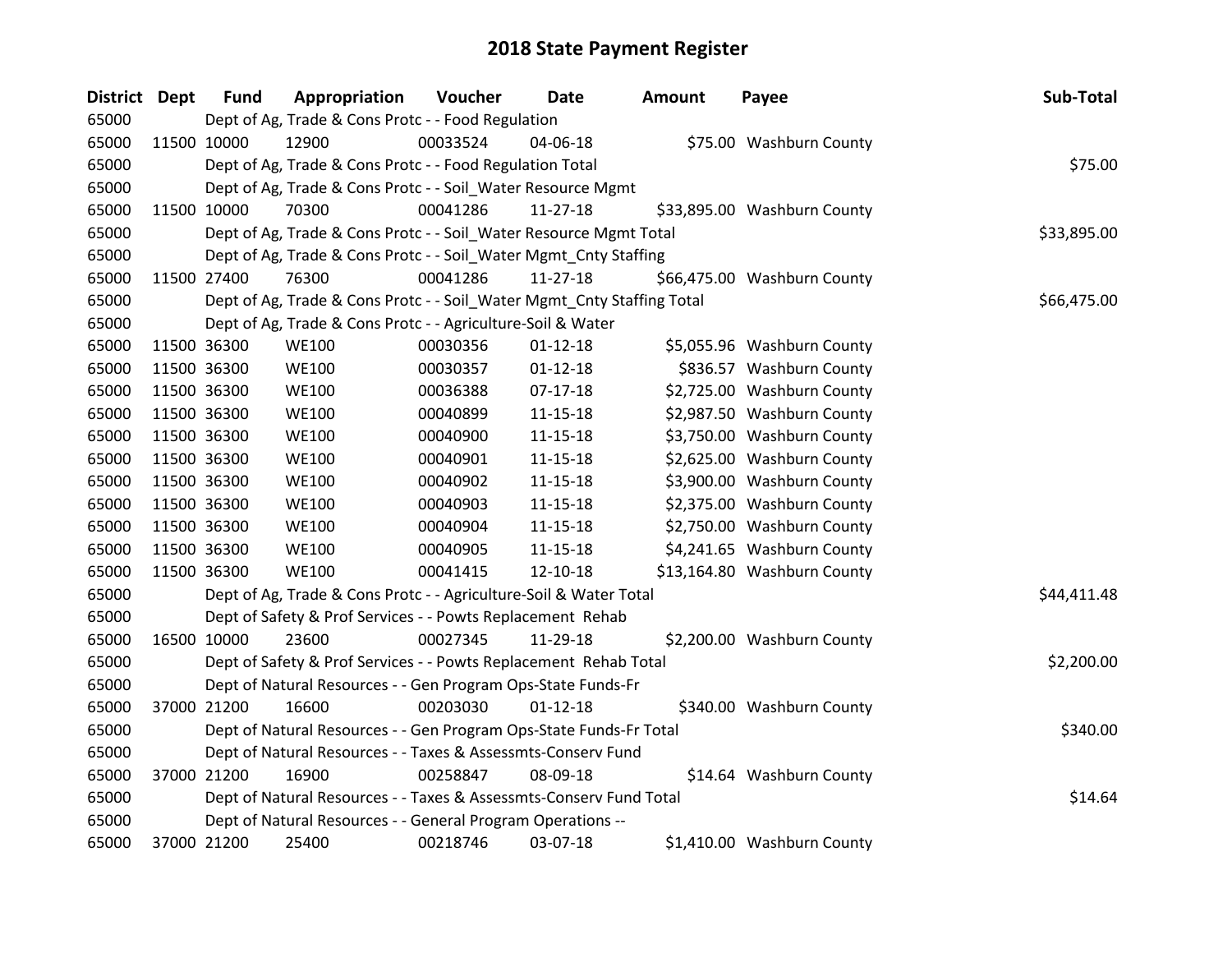| <b>District Dept</b> | <b>Fund</b> | Appropriation                                                      | Voucher  | <b>Date</b>    | <b>Amount</b> | Payee                       | Sub-Total   |
|----------------------|-------------|--------------------------------------------------------------------|----------|----------------|---------------|-----------------------------|-------------|
| 65000                | 37000 21200 | 25400                                                              | 00249640 | $07 - 18 - 18$ |               | \$1,448.74 Washburn County  |             |
| 65000                | 37000 21200 | 25400                                                              | 00249874 | $07-10-18$     |               | \$780.00 Washburn County    |             |
| 65000                | 37000 21200 | 25400                                                              | 00282609 | 12-19-18       |               | \$390.00 Washburn County    |             |
| 65000                | 37000 21200 | 25400                                                              | 00286113 | 12-19-18       |               | \$1,050.00 Washburn County  |             |
| 65000                |             | Dept of Natural Resources - - General Program Operations -- Total  |          |                |               |                             | \$5,078.74  |
| 65000                |             | Dept of Natural Resources - - Enf A - Atv & Utv Enforcement        |          |                |               |                             |             |
| 65000                | 37000 21200 | 55100                                                              | 00268028 | 09-27-18       |               | \$3,948.96 Washburn County  |             |
| 65000                | 37000 21200 | 55100                                                              | 00268565 | 09-27-18       |               | \$1,823.83 Washburn County  |             |
| 65000                |             | Dept of Natural Resources - - Enf A - Atv & Utv Enforcement Total  |          |                |               |                             | \$5,772.79  |
| 65000                |             | Dept of Natural Resources - - Wildlife Damage Claims & Abat        |          |                |               |                             |             |
| 65000                | 37000 21200 | 55300                                                              | 00223291 | 03-30-18       |               | \$4,933.71 Washburn County  |             |
| 65000                | 37000 21200 | 55300                                                              | 00246712 | 06-29-18       |               | \$5,011.82 Washburn County  |             |
| 65000                | 37000 21200 | 55300                                                              | 00274555 | $10-24-18$     |               | \$22,685.10 Washburn County |             |
| 65000                |             | Dept of Natural Resources - - Wildlife Damage Claims & Abat Total  |          |                |               |                             | \$32,630.63 |
| 65000                |             | Dept of Natural Resources - - Ra- Fish, WI & Forestry              |          |                |               |                             |             |
| 65000                | 37000 21200 | 56400                                                              | 00228712 | $04-19-18$     |               | \$7,028.74 Washburn County  |             |
| 65000                |             | Dept of Natural Resources - - Ra- Fish, WI & Forestry Total        |          |                |               |                             | \$7,028.74  |
| 65000                |             | Dept of Natural Resources - - Resaids - Forest CropInd & Mfl       |          |                |               |                             |             |
| 65000                | 37000 21200 | 56600                                                              | 00267487 | 09-17-18       |               | \$26,222.95 Washburn County |             |
| 65000                |             | Dept of Natural Resources - - Resaids - Forest CropInd & Mfl Total |          |                |               |                             | \$26,222.95 |
| 65000                |             | Dept of Natural Resources - - Resaids - County Forest Loans        |          |                |               |                             |             |
| 65000                | 37000 21200 | 56700                                                              | 00208674 | $01 - 26 - 18$ |               | \$74,617.18 Washburn County |             |
| 65000                |             | Dept of Natural Resources - - Resaids - County Forest Loans Total  |          |                |               |                             | \$74,617.18 |
| 65000                |             | Dept of Natural Resources - - Resaids - Cnty Forst & Admin         |          |                |               |                             |             |
| 65000                | 37000 21200 | 57200                                                              | 00216345 | $02 - 26 - 18$ |               | \$53,304.30 Washburn County |             |
| 65000                |             | Dept of Natural Resources - - Resaids - Cnty Forst & Admin Total   |          |                |               |                             | \$53,304.30 |
| 65000                |             | Dept of Natural Resources - - Ra- Cnty Snow Trail & Area Aid       |          |                |               |                             |             |
| 65000                | 37000 21200 | 57400                                                              | 00258393 | 08-08-18       |               | \$35,265.00 Washburn County |             |
| 65000                | 37000 21200 | 57400                                                              | 00266082 | 09-13-18       |               | \$38,265.00 Washburn County |             |
| 65000                |             | Dept of Natural Resources - - Ra- Cnty Snow Trail & Area Aid Total |          |                |               |                             | \$73,530.00 |
| 65000                |             | Dept of Natural Resources - - Ra- Snowmobile Trail Areas           |          |                |               |                             |             |
| 65000                | 37000 21200 | 57500                                                              | 00210057 | $01 - 25 - 18$ |               | \$25,248.57 Washburn County |             |
| 65000                | 37000 21200 | 57500                                                              | 00269084 | 09-28-18       |               | \$17,176.18 Washburn County |             |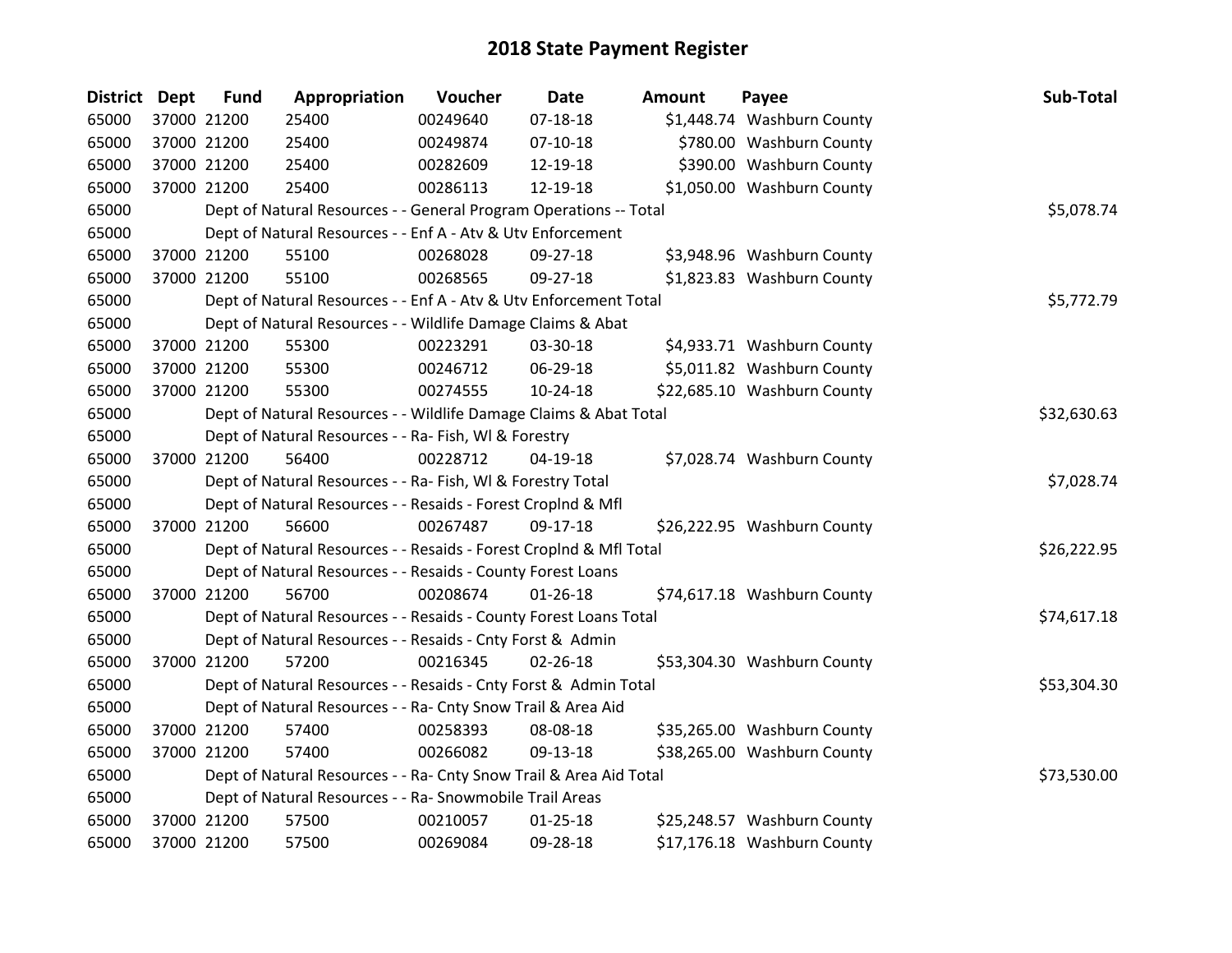| <b>District</b> | Dept | <b>Fund</b> | Appropriation                                                      | Voucher  | <b>Date</b>    | <b>Amount</b> | Payee                       | Sub-Total   |
|-----------------|------|-------------|--------------------------------------------------------------------|----------|----------------|---------------|-----------------------------|-------------|
| 65000           |      |             | Dept of Natural Resources - - Ra- Snowmobile Trail Areas Total     |          |                |               |                             | \$42,424.75 |
| 65000           |      |             | Dept of Natural Resources - - Ra- Atv Prj Aids, Gas Tax Pymt       |          |                |               |                             |             |
| 65000           |      | 37000 21200 | 57600                                                              | 00204895 | $01 - 04 - 18$ |               | \$2,014.80 Washburn County  |             |
| 65000           |      | 37000 21200 | 57600                                                              | 00212687 | 02-05-18       |               | \$35,950.60 Washburn County |             |
| 65000           |      | 37000 21200 | 57600                                                              | 00267946 | 09-26-18       |               | \$38,415.00 Washburn County |             |
| 65000           |      | 37000 21200 | 57600                                                              | 00267983 | 09-26-18       |               | \$6,990.00 Washburn County  |             |
| 65000           |      | 37000 21200 | 57600                                                              | 00267986 | 09-26-18       |               | \$964.67 Washburn County    |             |
| 65000           |      | 37000 21200 | 57600                                                              | 00285937 | 12-20-18       |               | \$964.66 Washburn County    |             |
| 65000           |      | 37000 21200 | 57600                                                              | 00285938 | 12-20-18       |               | \$955.38 Washburn County    |             |
| 65000           |      | 37000 21200 | 57600                                                              | 00285939 | 12-20-18       |               | \$6,990.00 Washburn County  |             |
| 65000           |      |             | Dept of Natural Resources - - Ra- Atv Prj Aids, Gas Tax Pymt Total |          |                |               |                             | \$93,245.11 |
| 65000           |      |             | Dept of Natural Resources - - Resaids - Pymt In Lieu Tax Fed       |          |                |               |                             |             |
| 65000           |      | 37000 21200 | 58400                                                              | 00270453 | 10-01-18       |               | \$12,457.65 Washburn County |             |
| 65000           |      |             | Dept of Natural Resources - - Resaids - Pymt In Lieu Tax Fed Total |          |                |               |                             | \$12,457.65 |
| 65000           |      |             | Dept of Natural Resources - - Ea - Invasive Aqu & Lake Mon         |          |                |               |                             |             |
| 65000           |      | 37000 21200 | 67800                                                              | 00214081 | $02 - 13 - 18$ |               | \$10,694.61 Washburn County |             |
| 65000           |      |             | Dept of Natural Resources - - Ea - Invasive Aqu & Lake Mon Total   |          |                |               |                             | \$10,694.61 |
| 65000           |      |             | Dept of Natural Resources - - Gpo--State Funds                     |          |                |               |                             |             |
| 65000           |      | 37000 21200 | 86100                                                              | 00214282 | 03-07-18       |               | \$37.00 Washburn County     |             |
| 65000           |      | 37000 21200 | 86100                                                              | 00239043 | 06-20-18       |               | \$9.00 Washburn County      |             |
| 65000           |      | 37000 21200 | 86100                                                              | 00255470 | 08-15-18       |               | \$5.00 Washburn County      |             |
| 65000           |      | 37000 21200 | 86100                                                              | 00282810 | 12-03-18       |               | \$5.00 Washburn County      |             |
| 65000           |      |             | Dept of Natural Resources - - Gpo--State Funds Total               |          |                |               |                             | \$56.00     |
| 65000           |      |             | Dept of Natural Resources - - Fin Asst For Responsible Units       |          |                |               |                             |             |
| 65000           |      | 37000 27400 | 67000                                                              | 00235697 | $05 - 11 - 18$ |               | \$79,246.72 Washburn County |             |
| 65000           |      |             | Dept of Natural Resources - - Fin Asst For Responsible Units Total |          |                |               |                             | \$79,246.72 |
| 65000           |      |             | Dept of Natural Resources - - Recycling Consolidation Grants       |          |                |               |                             |             |
| 65000           |      | 37000 27400 | 67300                                                              | 00235697 | $05 - 11 - 18$ |               | \$4,108.69 Washburn County  |             |
| 65000           |      |             | Dept of Natural Resources - - Recycling Consolidation Grants Total |          |                |               |                             | \$4,108.69  |
| 65000           |      |             | WI Dept of Transportation - - Eldly&Disa Co/Aid Sf                 |          |                |               |                             |             |
| 65000           |      | 39500 21100 | 16800                                                              | 00229678 | $03-14-18$     |               | \$70,970.00 Washburn County |             |
| 65000           |      |             | WI Dept of Transportation - - Eldly&Disa Co/Aid Sf Total           |          |                |               |                             | \$70,970.00 |
| 65000           |      |             | WI Dept of Transportation - - County Forest Aids                   |          |                |               |                             |             |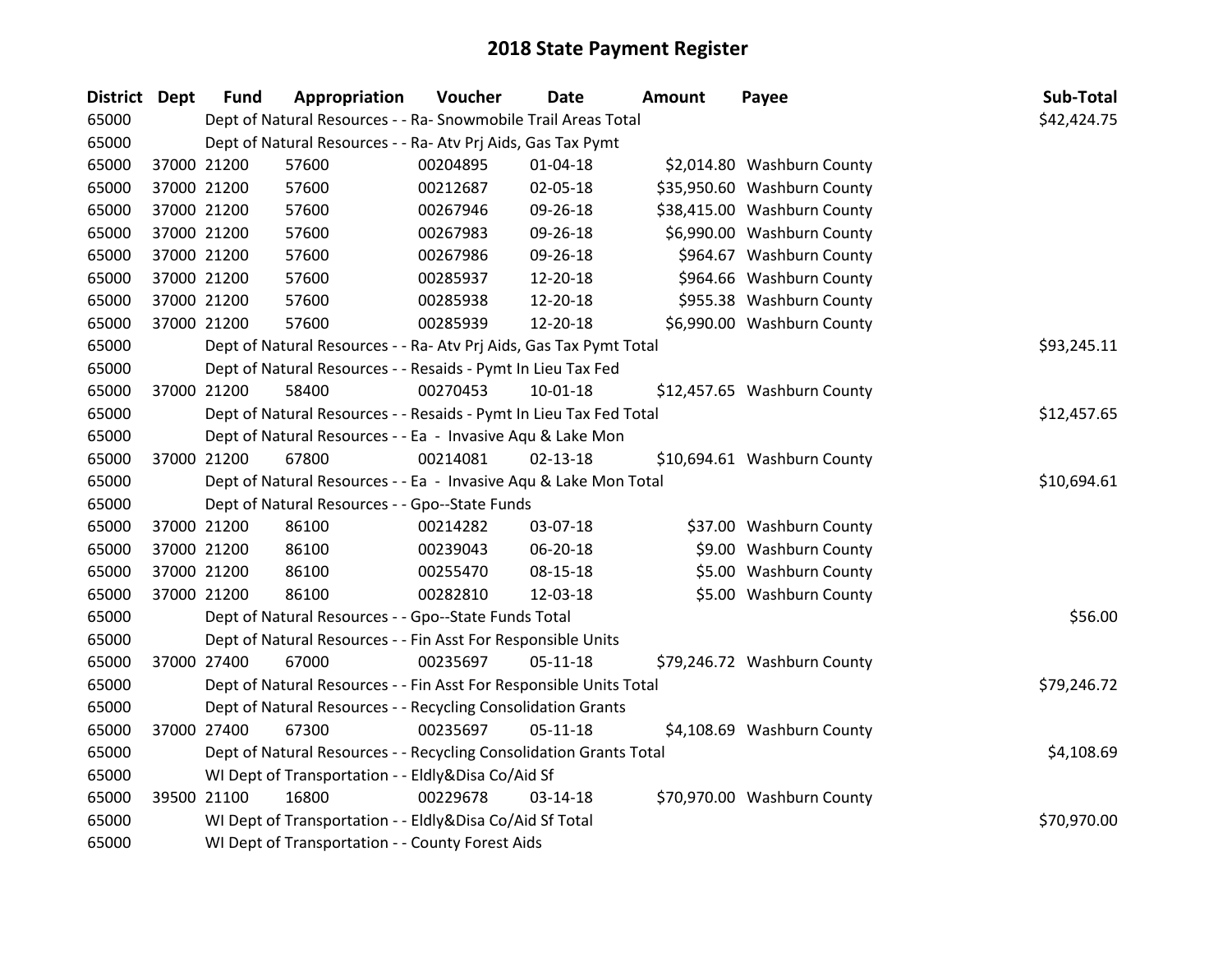| District Dept | <b>Fund</b> | Appropriation                                            | Voucher  | <b>Date</b>    | <b>Amount</b> | Payee                        | Sub-Total      |
|---------------|-------------|----------------------------------------------------------|----------|----------------|---------------|------------------------------|----------------|
| 65000         | 39500 21100 | 17000                                                    | 00223750 | $02 - 21 - 18$ |               | \$29,936.07 Washburn County  |                |
| 65000         |             | WI Dept of Transportation - - County Forest Aids Total   |          |                |               |                              | \$29,936.07    |
| 65000         |             | WI Dept of Transportation - - Trans Aids To Co.-Sf       |          |                |               |                              |                |
| 65000         | 39500 21100 | 19000                                                    | 00203677 | $01 - 02 - 18$ |               | \$334,266.96 Washburn County |                |
| 65000         | 39500 21100 | 19000                                                    | 00267885 | 07-02-18       |               | \$668,533.92 Washburn County |                |
| 65000         | 39500 21100 | 19000                                                    | 00301937 | $10 - 01 - 18$ |               | \$334,266.96 Washburn County |                |
| 65000         |             | WI Dept of Transportation - - Trans Aids To Co.-Sf Total |          |                |               |                              | \$1,337,067.84 |
| 65000         |             | WI Dept of Transportation - - Loc Rd Imp Prg St Fd       |          |                |               |                              |                |
| 65000         | 39500 21100 | 27800                                                    | 00210791 | $01 - 11 - 18$ |               | \$79,552.20 Washburn County  |                |
| 65000         | 39500 21100 | 27800                                                    | 00278865 | 07-25-18       |               | \$4,394.08 Washburn County   |                |
| 65000         |             | WI Dept of Transportation - - Loc Rd Imp Prg St Fd Total |          |                |               |                              | \$83,946.28    |
| 65000         |             | WI Dept of Transportation - - St Hwy Rehab, Sf           |          |                |               |                              |                |
| 65000         | 39500 21100 | 36300                                                    | 00210159 | $01 - 10 - 18$ |               | \$47.00 Washburn County      |                |
| 65000         | 39500 21100 | 36300                                                    | 00211820 | $01 - 17 - 18$ |               | \$14.00 Washburn County      |                |
| 65000         | 39500 21100 | 36300                                                    | 00213724 | 01-19-18       |               | \$8.00 Washburn County       |                |
| 65000         | 39500 21100 | 36300                                                    | 00236896 | 03-28-18       |               | \$8.00 Washburn County       |                |
| 65000         | 39500 21100 | 36300                                                    | 00239350 | 04-05-18       |               | \$3.00 Washburn County       |                |
| 65000         | 39500 21100 | 36300                                                    | 00248175 | 04-30-18       |               | \$25.00 Washburn County      |                |
| 65000         | 39500 21100 | 36300                                                    | 00275108 | 07-13-18       |               | \$8.00 Washburn County       |                |
| 65000         | 39500 21100 | 36300                                                    | 00279904 | 07-27-18       |               | \$14.00 Washburn County      |                |
| 65000         | 39500 21100 | 36300                                                    | 00282649 | 08-03-18       |               | \$25.00 Washburn County      |                |
| 65000         | 39500 21100 | 36300                                                    | 00285389 | 08-10-18       |               | \$5.00 Washburn County       |                |
| 65000         | 39500 21100 | 36300                                                    | 00289315 | 08-22-18       |               | \$4.00 Washburn County       |                |
| 65000         | 39500 21100 | 36300                                                    | 00295928 | 10-04-18       |               | \$22.00 Washburn County      |                |
| 65000         | 39500 21100 | 36300                                                    | 00308076 | 10-26-18       |               | \$3.00 Washburn County       |                |
| 65000         | 39500 21100 | 36300                                                    | 00308085 | 10-19-18       |               | \$9.00 Washburn County       |                |
| 65000         | 39500 21100 | 36300                                                    | 00308596 | $10-10-18$     |               | \$30.00 Washburn County      |                |
| 65000         | 39500 21100 | 36300                                                    | 00320183 | 11-30-18       |               | \$15.00 Washburn County      |                |
| 65000         | 39500 21100 | 36300                                                    | 00323148 | 11-30-18       |               | \$4.00 Washburn County       |                |
| 65000         | 39500 21100 | 36300                                                    | 00324274 | 12-04-18       |               | \$120.00 Washburn County     |                |
| 65000         | 39500 21100 | 36300                                                    | 00325780 | 12-20-18       |               | \$90.00 Washburn County      |                |
| 65000         | 39500 21100 | 36300                                                    | 00334297 | 12-21-18       |               | \$28.00 Washburn County      |                |
| 65000         |             | WI Dept of Transportation - - St Hwy Rehab, Sf Total     |          |                |               |                              | \$482.00       |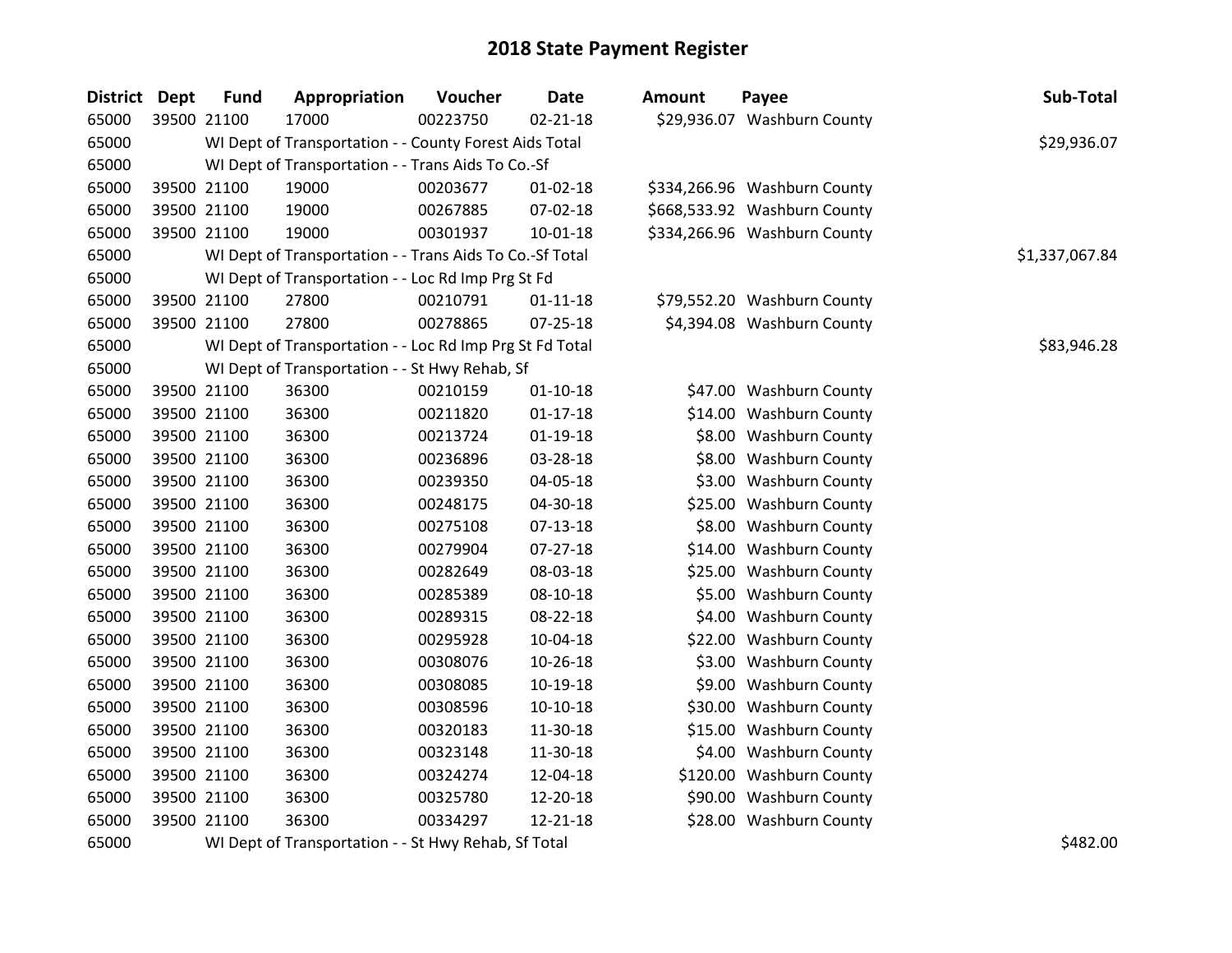| <b>District</b> | <b>Dept</b> | <b>Fund</b> | Appropriation                                           | Voucher  | Date           | <b>Amount</b> | Payee                        | Sub-Total    |
|-----------------|-------------|-------------|---------------------------------------------------------|----------|----------------|---------------|------------------------------|--------------|
| 65000           |             |             | WI Dept of Transportation - - Hwy Mgmt & Opers Sf       |          |                |               |                              |              |
| 65000           |             | 39500 21100 | 36500                                                   | 00212918 | $01 - 18 - 18$ |               | \$774.84 Washburn County     |              |
| 65000           |             | 39500 21100 | 36500                                                   | 00225939 | 02-28-18       |               | \$551.06 Washburn County     |              |
| 65000           |             | 39500 21100 | 36500                                                   | 00233749 | 03-23-18       |               | \$18,847.69 Washburn County  |              |
| 65000           |             | 39500 21100 | 36500                                                   | 00244044 | 04-20-18       |               | \$275.82 Washburn County     |              |
| 65000           |             | 39500 21100 | 36500                                                   | 00252143 | 05-10-18       |               | \$245.00 Washburn County     |              |
| 65000           |             | 39500 21100 | 36500                                                   | 00262389 | 06-20-18       |               | \$43.31 Washburn County      |              |
| 65000           |             | 39500 21100 | 36500                                                   | 00283986 | 08-08-18       |               | \$1,055.66 Washburn County   |              |
| 65000           |             | 39500 21100 | 36500                                                   | 00290343 | 08-24-18       |               | \$245.00 Washburn County     |              |
| 65000           |             | 39500 21100 | 36500                                                   | 00292357 | 08-30-18       |               | \$21,499.90 Washburn County  |              |
| 65000           |             | 39500 21100 | 36500                                                   | 00294767 | 09-10-18       |               | \$36,670.60 Washburn County  |              |
| 65000           |             | 39500 21100 | 36500                                                   | 00306843 | 10-05-18       |               | \$22,310.69 Washburn County  |              |
| 65000           |             | 39500 21100 | 36500                                                   | 00323397 | $11 - 15 - 18$ |               | \$10,456.09 Washburn County  |              |
| 65000           |             | 39500 21100 | 36500                                                   | 00327031 | 11-28-18       |               | \$34,710.89 Washburn County  |              |
| 65000           |             | 39500 21100 | 36500                                                   | 00327393 | 11-28-18       |               | \$189.00 Washburn County     |              |
| 65000           |             | 39500 21100 | 36500                                                   | 00332225 | 12-27-18       |               | \$58,877.87 Washburn County  |              |
| 65000           |             | 39500 21100 | 36500                                                   | 00334488 | 12-26-18       |               | \$189.00 Washburn County     |              |
| 65000           |             |             | WI Dept of Transportation - - Hwy Mgmt & Opers Sf Total |          |                |               |                              | \$206,942.42 |
| 65000           |             |             | WI Dept of Transportation - - Routine Maint Sf          |          |                |               |                              |              |
| 65000           |             | 39500 21100 | 36800                                                   | 00212918 | $01 - 18 - 18$ |               | \$83,409.01 Washburn County  |              |
| 65000           |             | 39500 21100 | 36800                                                   | 00225939 | 02-28-18       |               | \$198,547.86 Washburn County |              |
| 65000           |             | 39500 21100 | 36800                                                   | 00233749 | 03-23-18       |               | \$10,330.13 Washburn County  |              |
| 65000           |             | 39500 21100 | 36800                                                   | 00238652 | 04-04-18       |               | \$173,862.49 Washburn County |              |
| 65000           |             | 39500 21100 | 36800                                                   | 00244044 | 04-20-18       |               | \$159,081.49 Washburn County |              |
| 65000           |             | 39500 21100 | 36800                                                   | 00252143 | 05-10-18       |               | \$251,183.48 Washburn County |              |
| 65000           |             | 39500 21100 | 36800                                                   | 00262389 | 06-20-18       |               | \$290,215.23 Washburn County |              |
| 65000           |             | 39500 21100 | 36800                                                   | 00283986 | 08-08-18       |               | \$65,568.88 Washburn County  |              |
| 65000           |             | 39500 21100 | 36800                                                   | 00292357 | 08-30-18       |               | \$90,145.69 Washburn County  |              |
| 65000           |             | 39500 21100 | 36800                                                   | 00293904 | 09-10-18       |               | \$191,960.13 Washburn County |              |
| 65000           |             | 39500 21100 | 36800                                                   | 00294767 | 09-10-18       |               | \$99,044.11 Washburn County  |              |
| 65000           |             | 39500 21100 | 36800                                                   | 00295371 | 09-11-18       |               | \$1,946.68 Washburn County   |              |
| 65000           |             | 39500 21100 | 36800                                                   | 00299663 | 09-21-18       |               | \$872.00 Washburn County     |              |
| 65000           |             | 39500 21100 | 36800                                                   | 00299664 | 09-21-18       |               | \$72,947.80 Washburn County  |              |

| \$774.84    | <b>Washburn County</b> |
|-------------|------------------------|
| \$551.06    | <b>Washburn County</b> |
| \$18,847.69 | <b>Washburn County</b> |
| \$275.82    | <b>Washburn County</b> |
| \$245.00    | <b>Washburn County</b> |
| \$43.31     | <b>Washburn County</b> |
| \$1,055.66  | <b>Washburn County</b> |
| \$245.00    | <b>Washburn County</b> |
| \$21,499.90 | <b>Washburn County</b> |
| \$36,670.60 | <b>Washburn County</b> |
| \$22,310.69 | <b>Washburn County</b> |
| \$10,456.09 | <b>Washburn County</b> |
| \$34,710.89 | <b>Washburn County</b> |
| \$189.00    | <b>Washburn County</b> |
| \$58,877.87 | <b>Washburn County</b> |
| \$189.00    | Washburn County        |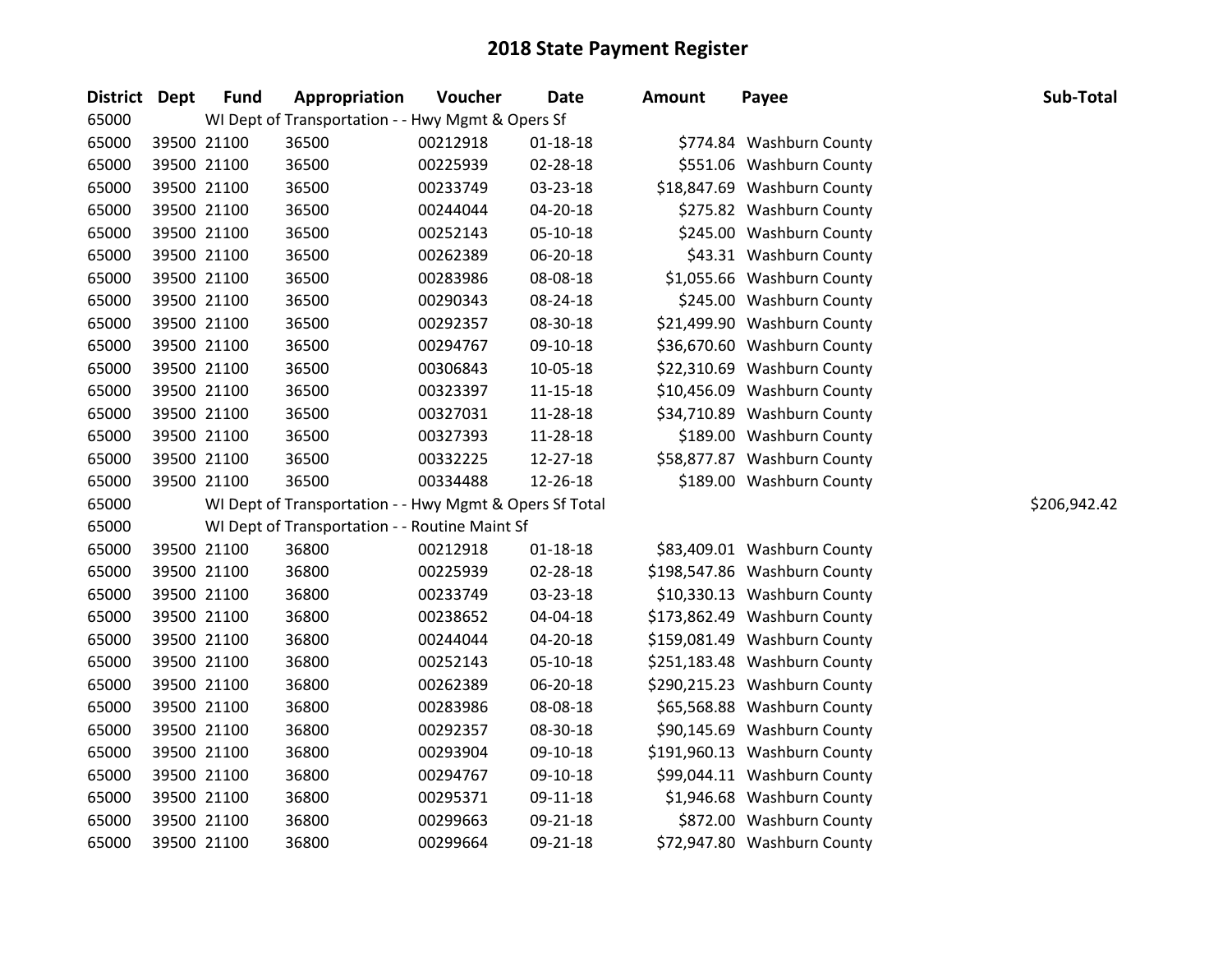| <b>District</b> | <b>Dept</b> | <b>Fund</b> | Appropriation                                                      | Voucher  | <b>Date</b>    | Amount | Payee                                                                                                         | Sub-Total      |
|-----------------|-------------|-------------|--------------------------------------------------------------------|----------|----------------|--------|---------------------------------------------------------------------------------------------------------------|----------------|
| 65000           |             | 39500 21100 | 36800                                                              | 00306843 | 10-05-18       |        | \$95,603.96 Washburn County                                                                                   |                |
| 65000           |             | 39500 21100 | 36800                                                              | 00323397 | $11 - 15 - 18$ |        | \$28,531.58 Washburn County                                                                                   |                |
| 65000           |             | 39500 21100 | 36800                                                              | 00325684 | 11-21-18       |        | \$2,469.31 Washburn County                                                                                    |                |
| 65000           |             | 39500 21100 | 36800                                                              | 00327031 | 11-28-18       |        | \$33,252.42 Washburn County                                                                                   |                |
| 65000           |             | 39500 21100 | 36800                                                              | 00332225 | 12-27-18       |        | \$31,040.73 Washburn County                                                                                   |                |
| 65000           |             |             | WI Dept of Transportation - - Routine Maint Sf Total               |          |                |        |                                                                                                               | \$1,880,012.98 |
| 65000           |             |             | WI Dept of Transportation - - Routine Maint Ff                     |          |                |        |                                                                                                               |                |
| 65000           |             | 39500 21100 | 38000                                                              | 00212918 | $01 - 18 - 18$ |        | \$537.06 Washburn County                                                                                      |                |
| 65000           |             | 39500 21100 | 38000                                                              | 00225939 | 02-28-18       |        | \$20,593.13 Washburn County                                                                                   |                |
| 65000           |             |             | WI Dept of Transportation - - Routine Maint Ff Total               |          |                |        |                                                                                                               | \$21,130.19    |
| 65000           |             |             | WI Dept of Transportation - - St Hwy Rehab Fed Fd                  |          |                |        |                                                                                                               |                |
| 65000           |             | 39500 21100 | 38300                                                              | 00244044 | 04-20-18       |        | \$577.09 Washburn County                                                                                      |                |
| 65000           |             |             | WI Dept of Transportation - - St Hwy Rehab Fed Fd Total            |          |                |        |                                                                                                               | \$577.09       |
| 65000           |             |             | Department of Corrections - - Corrections Contracts And Agre       |          |                |        |                                                                                                               |                |
| 65000           |             | 41000 10000 | 11400                                                              | 00185172 | 01-30-18       |        | \$1,595.26 Washburn County                                                                                    |                |
| 65000           |             | 41000 10000 | 11400                                                              | 00191771 | 03-01-18       |        | \$257.30 Washburn County                                                                                      |                |
| 65000           |             | 41000 10000 | 11400                                                              | 00206208 | 05-03-18       |        | \$308.76 Washburn County                                                                                      |                |
| 65000           |             | 41000 10000 | 11400                                                              | 00219496 | 07-03-18       |        | \$1,543.80 Washburn County                                                                                    |                |
| 65000           |             | 41000 10000 | 11400                                                              | 00219552 | 07-03-18       |        | \$1,235.04 Washburn County                                                                                    |                |
| 65000           |             |             | Department of Corrections - - Corrections Contracts And Agre Total |          |                |        |                                                                                                               | \$4,940.16     |
| 65000           |             |             |                                                                    |          |                |        | Department of Corrections - - Reimbursing Counties For Probation, Extended Supervision And Parole Holds       |                |
| 65000           |             | 41000 10000 | 11600                                                              | 00246183 | 11-02-18       |        | \$7,588.80 Washburn County                                                                                    |                |
| 65000           |             |             |                                                                    |          |                |        | Department of Corrections - - Reimbursing Counties For Probation, Extended Supervision And Parole Holds Total | \$7,588.80     |
| 65000           |             |             | Department of Corrections - - Probation, Parole And Extended       |          |                |        |                                                                                                               |                |
| 65000           |             | 41000 10000 | 18700                                                              | 00246183 | 11-02-18       |        | \$571.20 Washburn County                                                                                      |                |
| 65000           |             |             | Department of Corrections - - Probation, Parole And Extended Total |          |                |        |                                                                                                               | \$571.20       |
| 65000           |             |             | Department of Health Services - - State/Federal Aids               |          |                |        |                                                                                                               |                |
| 65000           |             | 43500 10000 | 00000                                                              | 90808    | $01 - 02 - 18$ |        | \$63,075.00 Washburn County                                                                                   |                |
| 65000           |             | 43500 10000 | 00000                                                              | 90809    | 02-01-18       |        | \$45,554.00 Washburn County                                                                                   |                |
| 65000           |             | 43500 10000 | 00000                                                              | 90810    | 03-01-18       |        | \$41,685.00 Washburn County                                                                                   |                |
| 65000           |             | 43500 10000 | 00000                                                              | 90812    | 04-02-18       |        | \$98,163.00 Washburn County                                                                                   |                |
| 65000           |             | 43500 10000 | 00000                                                              | 90813    | 05-01-18       |        | \$76,860.00 Washburn County                                                                                   |                |
| 65000           |             | 43500 10000 | 00000                                                              | 90814    | 06-01-18       |        | \$83,962.00 Washburn County                                                                                   |                |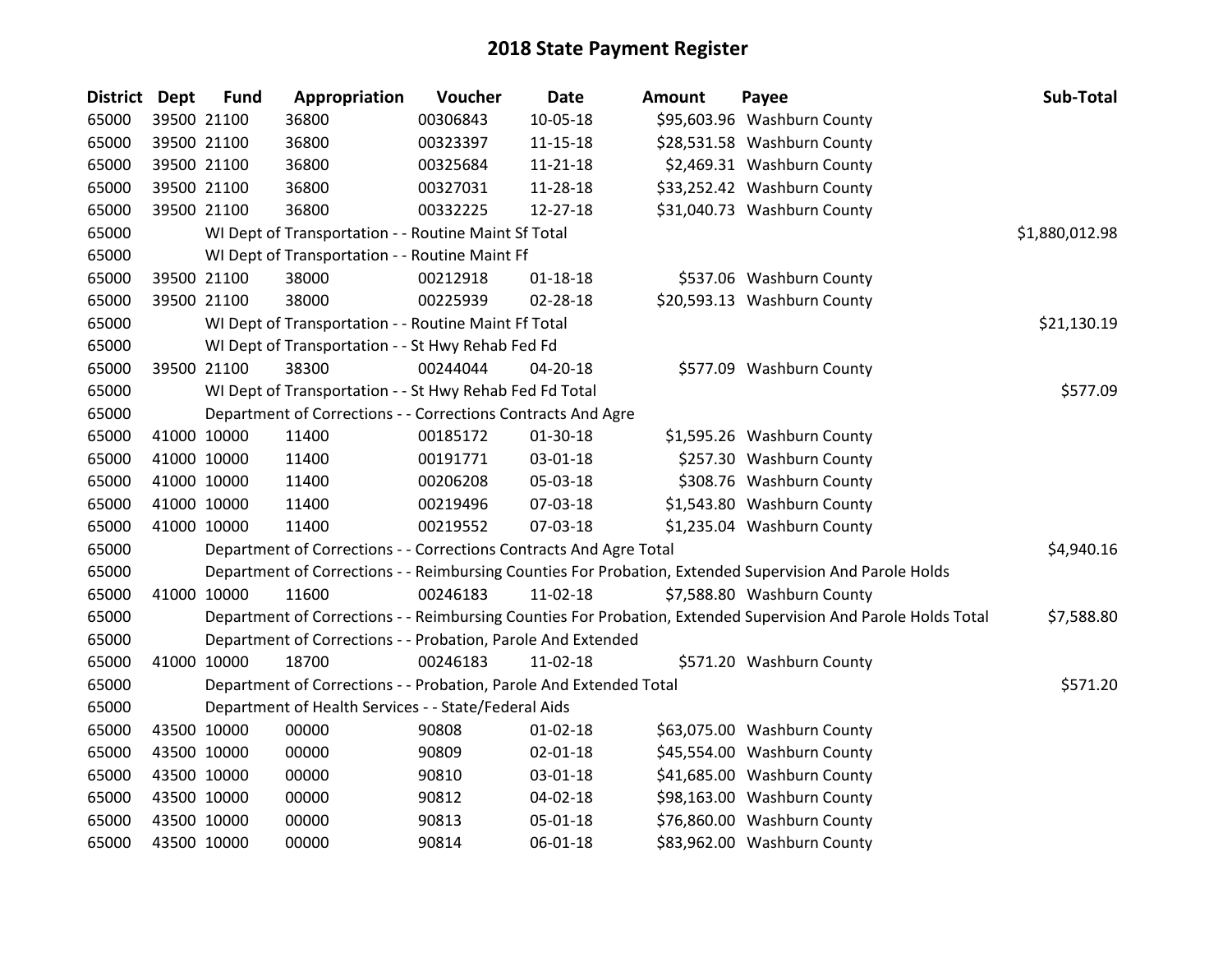| <b>District Dept</b> |             | <b>Fund</b> | Appropriation                                                          | Voucher  | <b>Date</b>    | Amount | Payee                       | Sub-Total    |
|----------------------|-------------|-------------|------------------------------------------------------------------------|----------|----------------|--------|-----------------------------|--------------|
| 65000                |             | 43500 10000 | 00000                                                                  | 90815    | 06-12-18       |        | \$21,005.00 Washburn County |              |
| 65000                |             | 43500 10000 | 00000                                                                  | 90900    | 07-02-18       |        | \$76,928.00 Washburn County |              |
| 65000                | 43500 10000 |             | 00000                                                                  | 90901    | 08-01-18       |        | \$17,219.00 Washburn County |              |
| 65000                |             | 43500 10000 | 00000                                                                  | 90902    | 09-04-18       |        | \$27,377.00 Washburn County |              |
| 65000                | 43500 10000 |             | 00000                                                                  | 90903    | $10 - 01 - 18$ |        | \$72,972.00 Washburn County |              |
| 65000                |             | 43500 10000 | 00000                                                                  | 90904    | $11 - 01 - 18$ |        | \$90,244.00 Washburn County |              |
| 65000                |             | 43500 10000 | 00000                                                                  | 90905    | 12-03-18       |        | \$80,444.00 Washburn County |              |
| 65000                |             |             | Department of Health Services - - State/Federal Aids Total             |          |                |        |                             | \$795,488.00 |
| 65000                |             |             | Department of Health Services - - Federal Project Aids                 |          |                |        |                             |              |
| 65000                |             | 43500 10000 | 15000                                                                  | 00215236 | 07-06-18       |        | \$4,698.00 Washburn County  |              |
| 65000                |             |             | Department of Health Services - - Federal Project Aids Total           |          |                |        |                             | \$4,698.00   |
| 65000                |             |             | Department of Health Services - - General Program Operations           |          |                |        |                             |              |
| 65000                |             | 43500 10000 | 40100                                                                  | 00192715 | 03-14-18       |        | \$1.00 Washburn County      |              |
| 65000                |             | 43500 10000 | 40100                                                                  | 00192716 | 03-14-18       |        | \$15.00 Washburn County     |              |
| 65000                |             | 43500 10000 | 40100                                                                  | 00194019 | 03-22-18       |        | \$1.50 Washburn County      |              |
| 65000                |             | 43500 10000 | 40100                                                                  | 00197263 | 04-04-18       |        | \$1.50 Washburn County      |              |
| 65000                |             | 43500 10000 | 40100                                                                  | 00224685 | 08-08-18       |        | \$1.50 Washburn County      |              |
| 65000                |             | 43500 10000 | 40100                                                                  | 00228693 | 08-29-18       |        | \$1.50 Washburn County      |              |
| 65000                |             | 43500 10000 | 40100                                                                  | 00234976 | 09-27-18       |        | \$1.50 Washburn County      |              |
| 65000                |             | 43500 10000 | 40100                                                                  | 00249641 | 12-06-18       |        | \$1.50 Washburn County      |              |
| 65000                |             |             | Department of Health Services - - General Program Operations Total     |          |                |        |                             | \$25.00      |
| 65000                |             |             | Department of Health Services - - Medical Assistance State Admin       |          |                |        |                             |              |
| 65000                |             | 43500 10000 | 44000                                                                  | 00192715 | 03-14-18       |        | \$1.00 Washburn County      |              |
| 65000                |             | 43500 10000 | 44000                                                                  | 00192716 | 03-14-18       |        | \$15.00 Washburn County     |              |
| 65000                |             | 43500 10000 | 44000                                                                  | 00194019 | 03-22-18       |        | \$1.50 Washburn County      |              |
| 65000                |             | 43500 10000 | 44000                                                                  | 00197263 | 04-04-18       |        | \$1.50 Washburn County      |              |
| 65000                |             | 43500 10000 | 44000                                                                  | 00224685 | 08-08-18       |        | \$1.50 Washburn County      |              |
| 65000                |             | 43500 10000 | 44000                                                                  | 00228693 | 08-29-18       |        | \$1.50 Washburn County      |              |
| 65000                |             | 43500 10000 | 44000                                                                  | 00234976 | 09-27-18       |        | \$1.50 Washburn County      |              |
| 65000                |             | 43500 10000 | 44000                                                                  | 00249641 | 12-06-18       |        | \$1.50 Washburn County      |              |
| 65000                |             |             | Department of Health Services - - Medical Assistance State Admin Total |          |                |        |                             | \$25.00      |
| 65000                |             |             | Dept of Children and Families - - Fees For Administrative Servic       |          |                |        |                             |              |
| 65000                |             | 43700 10000 | 23100                                                                  | 00033830 | $01-19-18$     |        | \$40.00 Washburn County     |              |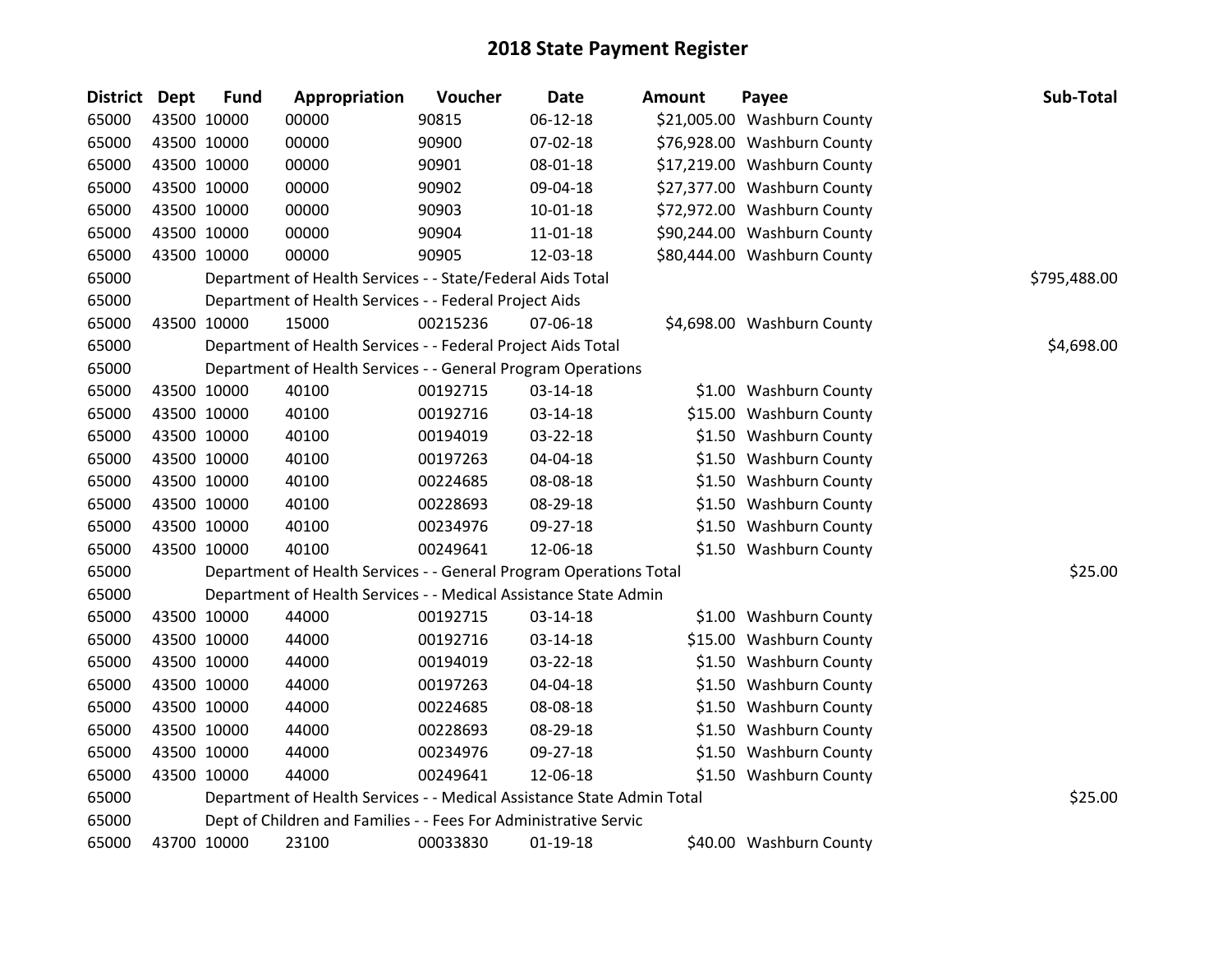| District Dept | <b>Fund</b> | Appropriation                                                          | Voucher  | <b>Date</b>    | <b>Amount</b> | Payee                        | Sub-Total |
|---------------|-------------|------------------------------------------------------------------------|----------|----------------|---------------|------------------------------|-----------|
| 65000         | 43700 10000 | 23100                                                                  | 00038289 | $04 - 18 - 18$ |               | \$30.00 Washburn County      |           |
| 65000         | 43700 10000 | 23100                                                                  | 00042350 | $07-17-18$     |               | \$45.00 Washburn County      |           |
| 65000         | 43700 10000 | 23100                                                                  | 00045818 | $10 - 18 - 18$ |               | \$15.00 Washburn County      |           |
| 65000         |             | Dept of Children and Families - - Fees For Administrative Servic Total |          |                |               |                              | \$130.00  |
| 65000         |             | Dept of Children and Families - - General Aids                         |          |                |               |                              |           |
| 65000         | 43700 10000 | 99000                                                                  | 00033294 | $01 - 04 - 18$ |               | \$8,508.48 Washburn County   |           |
| 65000         | 43700 10000 | 99000                                                                  | 00034146 | 01-30-18       |               | \$28,168.54 Washburn County  |           |
| 65000         | 43700 10000 | 99000                                                                  | 00034202 | 01-30-18       |               | \$14,602.05 Washburn County  |           |
| 65000         | 43700 10000 | 99000                                                                  | 00034336 | 02-05-18       |               | \$10,529.40 Washburn County  |           |
| 65000         | 43700 10000 | 99000                                                                  | 00034886 | $02 - 21 - 18$ |               | \$99.00 Washburn County      |           |
| 65000         | 43700 10000 | 99000                                                                  | 00035039 | $02 - 21 - 18$ |               | \$156.00 Washburn County     |           |
| 65000         | 43700 10000 | 99000                                                                  | 00035142 | 02-21-18       |               | \$2,308.94 Washburn County   |           |
| 65000         | 43700 10000 | 99000                                                                  | 00035272 | 02-22-18       |               | \$291.45 Washburn County     |           |
| 65000         | 43700 10000 | 99000                                                                  | 00035672 | 03-05-18       |               | \$92,554.74 Washburn County  |           |
| 65000         | 43700 10000 | 99000                                                                  | 00035911 | 03-12-18       |               | \$1,745.04 Washburn County   |           |
| 65000         | 43700 10000 | 99000                                                                  | 00037598 | 04-05-18       |               | \$18,384.71 Washburn County  |           |
| 65000         | 43700 10000 | 99000                                                                  | 00037630 | 04-06-18       |               | \$9,748.12 Washburn County   |           |
| 65000         | 43700 10000 | 99000                                                                  | 00038837 | 04-30-18       |               | \$47,402.25 Washburn County  |           |
| 65000         | 43700 10000 | 99000                                                                  | 00039214 | 05-07-18       |               | \$42,856.22 Washburn County  |           |
| 65000         | 43700 10000 | 99000                                                                  | 00040634 | 06-05-18       |               | \$30,288.35 Washburn County  |           |
| 65000         | 43700 10000 | 99000                                                                  | 00040668 | 06-05-18       |               | \$6,823.96 Washburn County   |           |
| 65000         | 43700 10000 | 99000                                                                  | 00041815 | 07-05-18       |               | \$20,592.28 Washburn County  |           |
| 65000         | 43700 10000 | 99000                                                                  | 00042829 | 07-31-18       |               | \$50,498.58 Washburn County  |           |
| 65000         | 43700 10000 | 99000                                                                  | 00043035 | 08-03-18       |               | \$949.00 Washburn County     |           |
| 65000         | 43700 10000 | 99000                                                                  | 00043125 | 08-06-18       |               | \$34,385.33 Washburn County  |           |
| 65000         | 43700 10000 | 99000                                                                  | 00043389 | 08-14-18       |               | \$8,191.46 Washburn County   |           |
| 65000         | 43700 10000 | 99000                                                                  | 00044003 | 08-29-18       |               | \$211,786.60 Washburn County |           |
| 65000         | 43700 10000 | 99000                                                                  | 00044088 | 08-30-18       |               | \$10,880.00 Washburn County  |           |
| 65000         | 43700 10000 | 99000                                                                  | 00044196 | 09-05-18       |               | \$41,291.15 Washburn County  |           |
| 65000         | 43700 10000 | 99000                                                                  | 00045405 | 10-05-18       |               | \$21,630.58 Washburn County  |           |
| 65000         | 43700 10000 | 99000                                                                  | 00046226 | 10-30-18       |               | \$42,497.28 Washburn County  |           |
| 65000         | 43700 10000 | 99000                                                                  | 00046540 | 11-05-18       |               | \$20,960.04 Washburn County  |           |
| 65000         | 43700 10000 | 99000                                                                  | 00046579 | 11-05-18       |               | \$2,168.00 Washburn County   |           |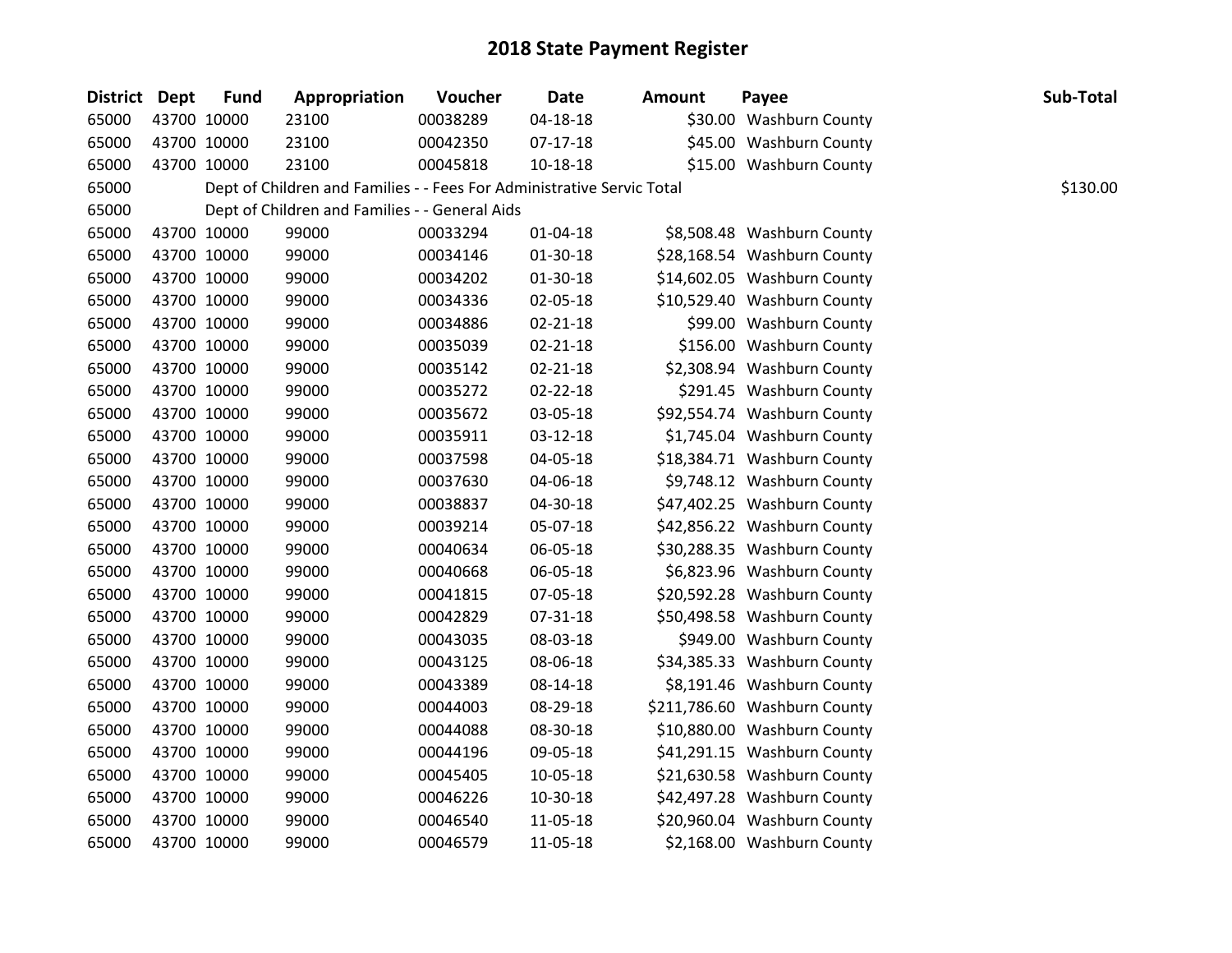| District Dept |             | <b>Fund</b> | Appropriation                                                         | Voucher  | <b>Date</b>    | <b>Amount</b> | Payee                       | Sub-Total    |
|---------------|-------------|-------------|-----------------------------------------------------------------------|----------|----------------|---------------|-----------------------------|--------------|
| 65000         | 43700 10000 |             | 99000                                                                 | 00046707 | 11-09-18       |               | \$6,969.68 Washburn County  |              |
| 65000         | 43700 10000 |             | 99000                                                                 | 00047597 | 12-05-18       |               | \$22,175.51 Washburn County |              |
| 65000         | 43700 10000 |             | 99000                                                                 | 00048199 | 12-27-18       |               | \$11,348.18 Washburn County |              |
| 65000         |             |             | Dept of Children and Families - - General Aids Total                  |          |                |               |                             | \$820,790.92 |
| 65000         |             |             | Dept of Workforce Development - - Ui Admin Fed                        |          |                |               |                             |              |
| 65000         | 44500 10000 |             | 15100                                                                 | 00142168 | $01 - 03 - 18$ |               | \$10.00 Washburn County     |              |
| 65000         |             | 44500 10000 | 15100                                                                 | 00146849 | 02-02-18       |               | \$15.00 Washburn County     |              |
| 65000         |             | 44500 10000 | 15100                                                                 | 00152434 | 03-02-18       |               | \$15.00 Washburn County     |              |
| 65000         |             | 44500 10000 | 15100                                                                 | 00157745 | 04-03-18       |               | \$40.00 Washburn County     |              |
| 65000         |             | 44500 10000 | 15100                                                                 | 00163064 | 05-02-18       |               | \$20.00 Washburn County     |              |
| 65000         |             | 44500 10000 | 15100                                                                 | 00168140 | 06-04-18       |               | \$45.00 Washburn County     |              |
| 65000         |             | 44500 10000 | 15100                                                                 | 00173142 | 07-03-18       |               | \$30.00 Washburn County     |              |
| 65000         |             | 44500 10000 | 15100                                                                 | 00178388 | 08-02-18       |               | \$20.00 Washburn County     |              |
| 65000         | 44500 10000 |             | 15100                                                                 | 00183445 | 09-05-18       |               | \$20.00 Washburn County     |              |
| 65000         | 44500 10000 |             | 15100                                                                 | 00188592 | 10-02-18       |               | \$15.00 Washburn County     |              |
| 65000         | 44500 10000 |             | 15100                                                                 | 00194654 | 11-02-18       |               | \$40.00 Washburn County     |              |
| 65000         |             |             | Dept of Workforce Development - - Ui Admin Fed Total                  |          |                |               |                             | \$270.00     |
| 65000         |             |             | Dept of Workforce Development - - Wc Ops Uninsured Emplyr Admin       |          |                |               |                             |              |
| 65000         |             | 44500 22700 | 17700                                                                 | 00152578 | 03-05-18       |               | \$10.00 Washburn County     |              |
| 65000         |             | 44500 22700 | 17700                                                                 | 00152579 | 03-05-18       |               | \$25.00 Washburn County     |              |
| 65000         |             |             | Dept of Workforce Development - - Wc Ops Uninsured Emplyr Admin Total |          |                |               |                             | \$35.00      |
| 65000         |             |             | Department of Justice - - Crime Laboratories, Dna                     |          |                |               |                             |              |
| 65000         |             | 45500 10000 | 22100                                                                 | 00049039 | 07-19-18       |               | \$1,140.00 Washburn County  |              |
| 65000         |             |             | Department of Justice - - Crime Laboratories, Dna Total               |          |                |               |                             | \$1,140.00   |
| 65000         |             |             | Department of Justice - - Law Enforcement Train, Local                |          |                |               |                             |              |
| 65000         |             | 45500 10000 | 23100                                                                 | 00053785 | $10-25-18$     |               | \$4,320.00 Washburn County  |              |
| 65000         |             |             | Department of Justice - - Law Enforcement Train, Local Total          |          |                |               |                             | \$4,320.00   |
| 65000         |             |             | Department of Justice - - Crime Victim Witness Assist                 |          |                |               |                             |              |
| 65000         |             | 45500 10000 | 53200                                                                 | 00043086 | 03-06-18       |               | \$18,250.18 Washburn County |              |
| 65000         |             | 45500 10000 | 53200                                                                 | 00049145 | 07-19-18       |               | \$17,770.38 Washburn County |              |
| 65000         |             |             | Department of Justice - - Crime Victim Witness Assist Total           |          |                |               |                             | \$36,020.56  |
| 65000         |             |             | Department of Justice - - Federal Aid, Victim Assistance              |          |                |               |                             |              |
| 65000         | 45500 10000 |             | 54200                                                                 | 00049806 | 08-06-18       |               | \$3,274.11 Washburn County  |              |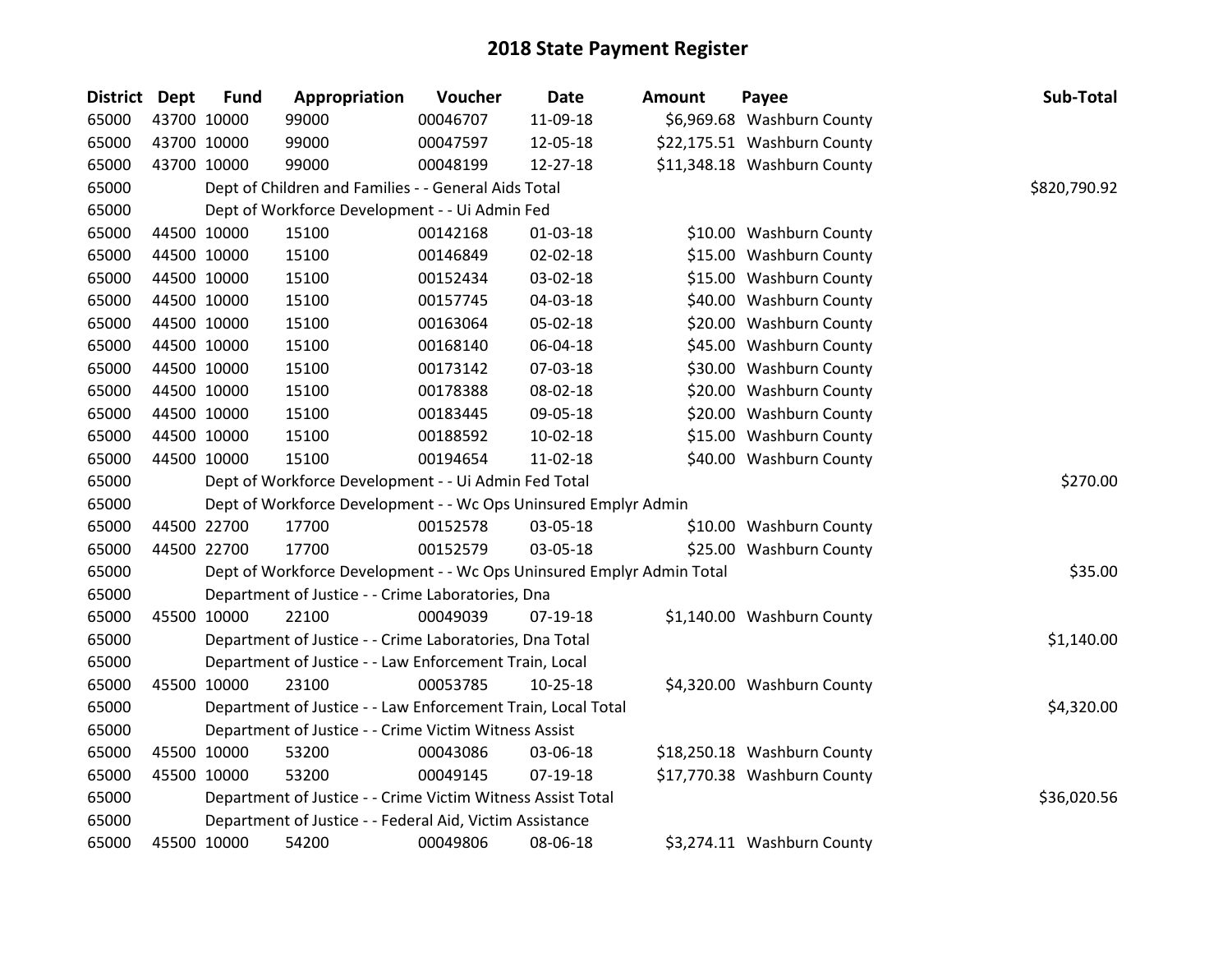| District Dept |             | <b>Fund</b> | Appropriation                                                           | Voucher  | Date           | <b>Amount</b> | Payee                        | Sub-Total    |
|---------------|-------------|-------------|-------------------------------------------------------------------------|----------|----------------|---------------|------------------------------|--------------|
| 65000         |             |             | Department of Justice - - Federal Aid, Victim Assistance Total          |          |                |               |                              | \$3,274.11   |
| 65000         |             |             | Department of Military Affairs - - Disaster Recovery Aid                |          |                |               |                              |              |
| 65000         |             | 46500 10000 | 30500                                                                   | 00043650 | 05-31-18       |               | \$10,928.50 Washburn County  |              |
| 65000         | 46500 10000 |             | 30500                                                                   | 00051603 | 11-08-18       |               | \$22,330.00 Washburn County  |              |
| 65000         | 46500 10000 |             | 30500                                                                   | 00052629 | 12-07-18       |               | \$7,620.21 Washburn County   |              |
| 65000         | 46500 10000 |             | 30500                                                                   | 00052976 | 12-13-18       |               | \$63,047.60 Washburn County  |              |
| 65000         |             |             | Department of Military Affairs - - Disaster Recovery Aid Total          |          |                |               |                              | \$103,926.31 |
| 65000         |             |             | Department of Military Affairs - - Emergency Response Equipment         |          |                |               |                              |              |
| 65000         | 46500 10000 |             | 30800                                                                   | 00039081 | $02 - 13 - 18$ |               | \$154.30 Washburn County     |              |
| 65000         |             |             | Department of Military Affairs - - Emergency Response Equipment Total   |          |                |               |                              | \$154.30     |
| 65000         |             |             | Department of Military Affairs - - Local Emer Planning Grants           |          |                |               |                              |              |
| 65000         | 46500 10000 |             | 33700                                                                   | 00038230 | $01-30-18$     |               | \$2,418.36 Washburn County   |              |
| 65000         | 46500 10000 |             | 33700                                                                   | 00045752 | 07-02-18       |               | \$2,409.67 Washburn County   |              |
| 65000         |             |             | Department of Military Affairs - - Local Emer Planning Grants Total     |          |                |               |                              | \$4,828.03   |
| 65000         |             |             | Department of Military Affairs - - Federal Aid, Local Assistance        |          |                |               |                              |              |
| 65000         | 46500 10000 |             | 34200                                                                   | 00038115 | 01-30-18       |               | \$15,319.59 Washburn County  |              |
| 65000         | 46500 10000 |             | 34200                                                                   | 00040319 | 03-16-18       |               | \$76,260.20 Washburn County  |              |
| 65000         | 46500 10000 |             | 34200                                                                   | 00046392 | $07-13-18$     |               | \$242.63 Washburn County     |              |
| 65000         | 46500 10000 |             | 34200                                                                   | 00048227 | 08-29-18       |               | \$15,268.60 Washburn County  |              |
| 65000         | 46500 10000 |             | 34200                                                                   | 00051603 | 11-08-18       |               | \$133,979.98 Washburn County |              |
| 65000         | 46500 10000 |             | 34200                                                                   | 00052629 | 12-07-18       |               | \$45,721.26 Washburn County  |              |
| 65000         | 46500 10000 |             | 34200                                                                   | 00052976 | 12-13-18       |               | \$378,285.58 Washburn County |              |
| 65000         |             |             | Department of Military Affairs - - Federal Aid, Local Assistance Total  |          |                |               |                              | \$665,077.84 |
| 65000         |             |             | Department of Military Affairs - - Federal Aid, Homeland Security       |          |                |               |                              |              |
| 65000         | 46500 10000 |             | 35000                                                                   | 00037113 | $01 - 12 - 18$ |               | \$4,663.73 Washburn County   |              |
| 65000         |             |             | Department of Military Affairs - - Federal Aid, Homeland Security Total |          |                |               |                              | \$4,663.73   |
| 65000         |             |             | Department of Veterans Affairs - - Grants To Counties                   |          |                |               |                              |              |
| 65000         | 48500 15200 |             | 12700                                                                   | 00043074 | $02 - 16 - 18$ |               | \$850.00 Washburn County     |              |
| 65000         |             |             | Department of Veterans Affairs - - Grants To Counties Total             |          |                |               |                              | \$850.00     |
| 65000         |             |             | Department of Veterans Affairs - - County Grants                        |          |                |               |                              |              |
| 65000         | 48500 58200 |             | 26700                                                                   | 00043074 | $02 - 16 - 18$ |               | \$3,825.00 Washburn County   |              |
| 65000         |             |             | Department of Veterans Affairs - - County Grants Total                  |          |                |               |                              | \$3,825.00   |
| 65000         |             |             | Department of Veterans Affairs - - Veterans Transportation Grant        |          |                |               |                              |              |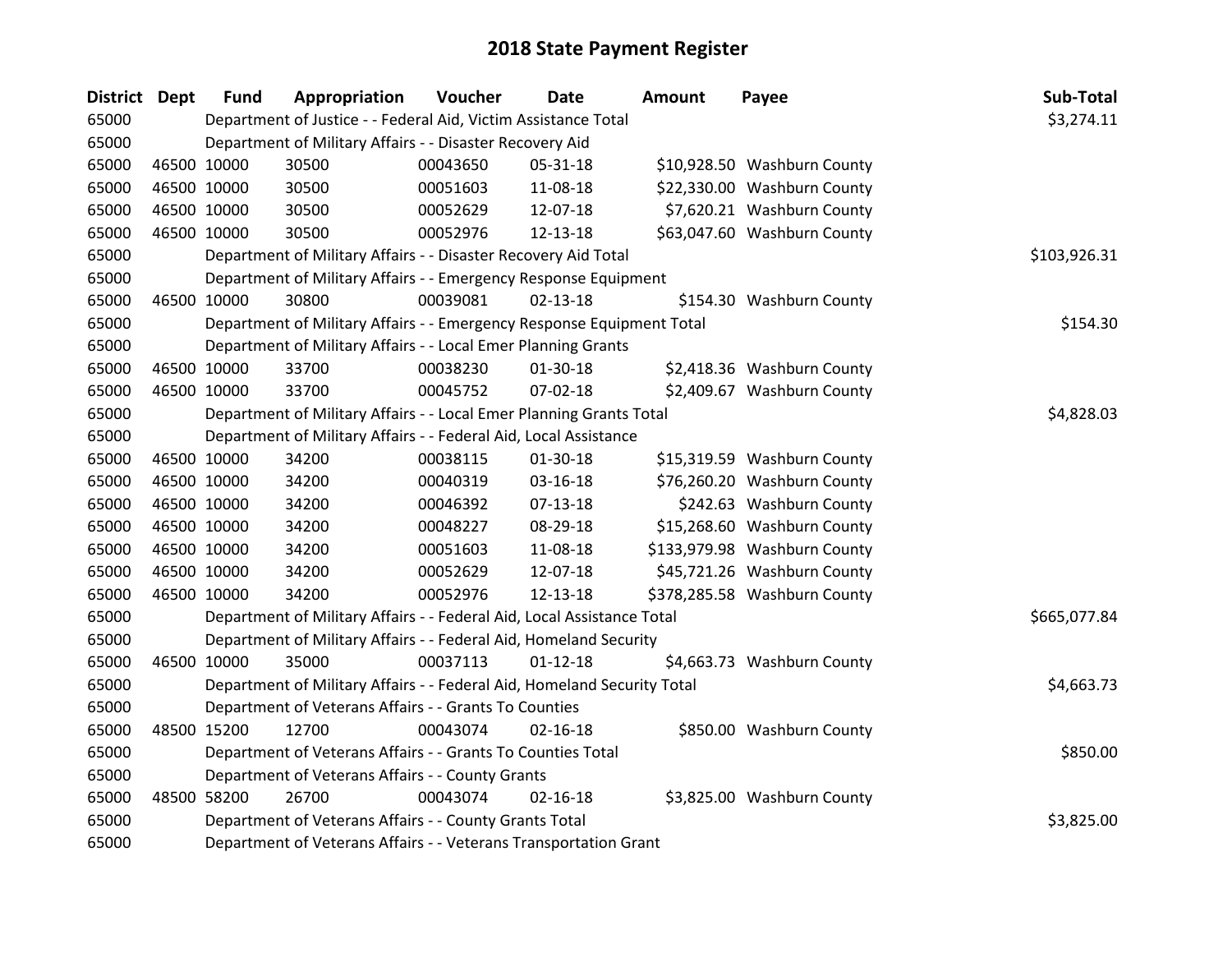| District Dept | <b>Fund</b> | Appropriation                                                          | Voucher  | <b>Date</b>    | Amount | Payee                       | Sub-Total   |
|---------------|-------------|------------------------------------------------------------------------|----------|----------------|--------|-----------------------------|-------------|
| 65000         | 48500 58200 | 28000                                                                  | 00056425 | $11 - 16 - 18$ |        | \$10,399.33 Washburn County |             |
| 65000         |             | Department of Veterans Affairs - - Veterans Transportation Grant Total |          |                |        |                             | \$10,399.33 |
| 65000         |             | Department of Veterans Affairs - - County Grants                       |          |                |        |                             |             |
| 65000         | 48500 58300 | 37000                                                                  | 00043074 | $02 - 16 - 18$ |        | \$3,825.00 Washburn County  |             |
| 65000         |             | Department of Veterans Affairs - - County Grants Total                 |          |                |        |                             | \$3,825.00  |
| 65000         |             | Department of Administration - - Federal Aid, Local Assistance         |          |                |        |                             |             |
| 65000         | 50500 10000 | 15500                                                                  | 00072671 | $02 - 14 - 18$ |        | \$3,133.34 Washburn County  |             |
| 65000         | 50500 10000 | 15500                                                                  | 00075126 | 03-14-18       |        | \$2,302.79 Washburn County  |             |
| 65000         | 50500 10000 | 15500                                                                  | 00076291 | 03-28-18       |        | \$3,001.54 Washburn County  |             |
| 65000         | 50500 10000 | 15500                                                                  | 00079105 | 04-30-18       |        | \$2,270.86 Washburn County  |             |
| 65000         | 50500 10000 | 15500                                                                  | 00081336 | 05-29-18       |        | \$2,911.88 Washburn County  |             |
| 65000         | 50500 10000 | 15500                                                                  | 00085058 | $07 - 16 - 18$ |        | \$2,489.37 Washburn County  |             |
| 65000         | 50500 10000 | 15500                                                                  | 00085818 | 07-30-18       |        | \$2,379.38 Washburn County  |             |
| 65000         | 50500 10000 | 15500                                                                  | 00087444 | 08-28-18       |        | \$1,618.31 Washburn County  |             |
| 65000         | 50500 10000 | 15500                                                                  | 00089329 | 09-28-18       |        | \$2,312.30 Washburn County  |             |
| 65000         | 50500 10000 | 15500                                                                  | 00091256 | 10-29-18       |        | \$5,303.72 Washburn County  |             |
| 65000         | 50500 10000 | 15500                                                                  | 00093747 | 12-14-18       |        | \$3,053.08 Washburn County  |             |
| 65000         |             | Department of Administration - - Federal Aid, Local Assistance Total   |          |                |        |                             | \$30,776.57 |
| 65000         |             | Department of Administration - - Low-Income Assistance Grants          |          |                |        |                             |             |
| 65000         | 50500 23500 | 37100                                                                  | 00072671 | $02 - 14 - 18$ |        | \$3,105.07 Washburn County  |             |
| 65000         | 50500 23500 | 37100                                                                  | 00075126 | 03-14-18       |        | \$1,457.78 Washburn County  |             |
| 65000         | 50500 23500 | 37100                                                                  | 00076291 | 03-28-18       |        | \$2,526.98 Washburn County  |             |
| 65000         | 50500 23500 | 37100                                                                  | 00079105 | 04-30-18       |        | \$925.99 Washburn County    |             |
| 65000         | 50500 23500 | 37100                                                                  | 00081336 | 05-29-18       |        | \$862.05 Washburn County    |             |
| 65000         | 50500 23500 | 37100                                                                  | 00085058 | $07 - 16 - 18$ |        | \$443.11 Washburn County    |             |
| 65000         | 50500 23500 | 37100                                                                  | 00085818 | 07-30-18       |        | \$941.31 Washburn County    |             |
| 65000         | 50500 23500 | 37100                                                                  | 00087444 | 08-28-18       |        | \$761.62 Washburn County    |             |
| 65000         | 50500 23500 | 37100                                                                  | 00089329 | 09-28-18       |        | \$2,032.97 Washburn County  |             |
| 65000         | 50500 23500 | 37100                                                                  | 00091256 | 10-29-18       |        | \$2,431.18 Washburn County  |             |
| 65000         | 50500 23500 | 37100                                                                  | 00093747 | 12-14-18       |        | \$1,505.37 Washburn County  |             |
| 65000         |             | Department of Administration - - Low-Income Assistance Grants Total    |          |                |        |                             | \$16,993.43 |
| 65000         |             | Department of Administration - - Land                                  |          |                |        |                             |             |
| 65000         | 50500 26900 | 16600                                                                  | 00072863 | 02-20-18       |        | \$25,000.00 Washburn County |             |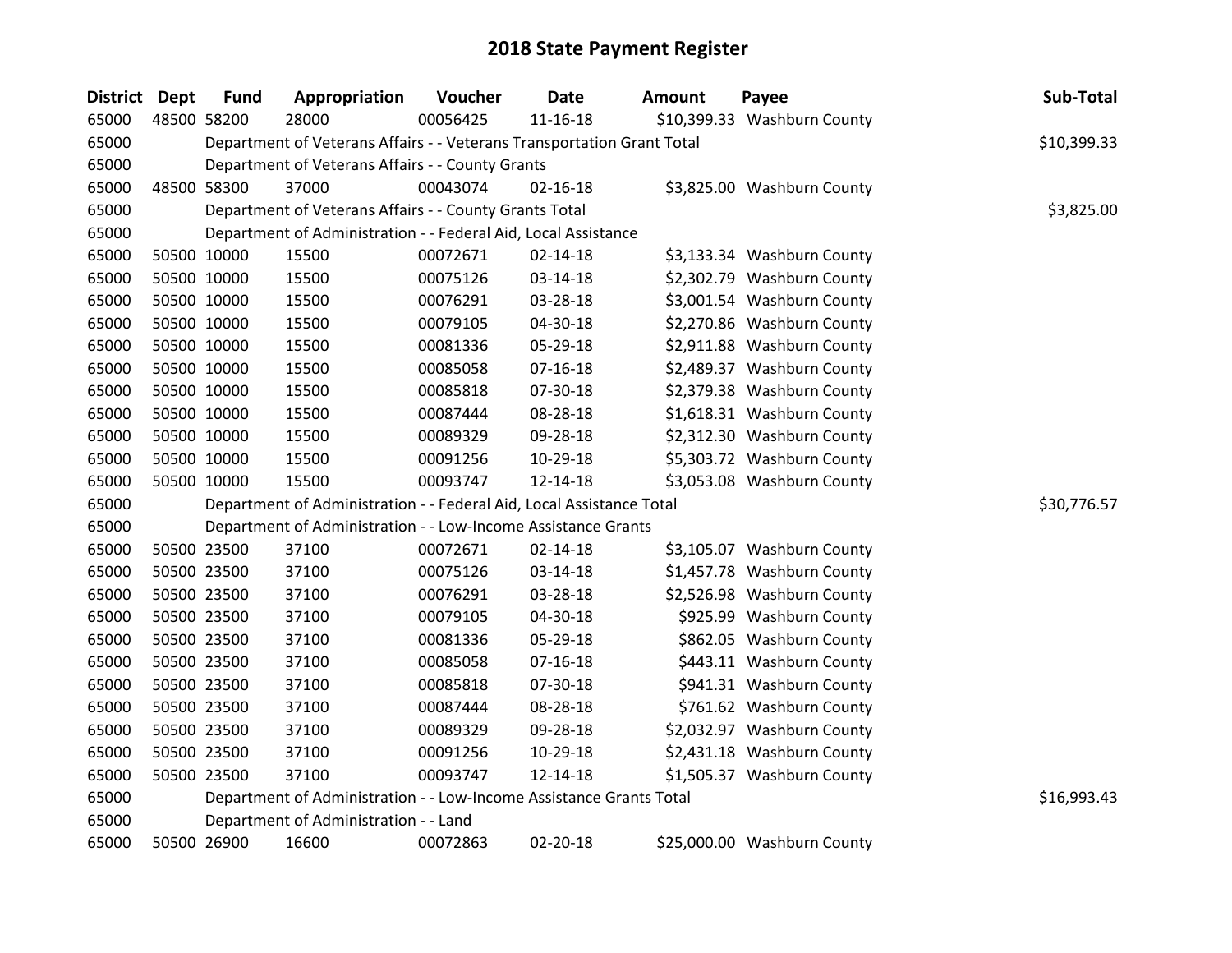| District Dept | <b>Fund</b> | Appropriation                                                         | Voucher     | <b>Date</b>    | <b>Amount</b> | Payee                       | Sub-Total    |
|---------------|-------------|-----------------------------------------------------------------------|-------------|----------------|---------------|-----------------------------|--------------|
| 65000         |             | Department of Administration - - Land Total                           |             |                |               |                             | \$25,000.00  |
| 65000         |             | Department of Administration - - Land Information Program; Loca       |             |                |               |                             |              |
| 65000         | 50500 26900 | 17300                                                                 | 00073114    | 02-22-18       |               | \$1,000.00 Washburn County  |              |
| 65000         | 50500 26900 | 17300                                                                 | 00075548    | 03-20-18       |               | \$63,104.00 Washburn County |              |
| 65000         | 50500 26900 | 17300                                                                 | 00077018    | 04-06-18       |               | \$25,000.00 Washburn County |              |
| 65000         | 50500 26900 | 17300                                                                 | 00087651    | 08-30-18       |               | \$25,000.00 Washburn County |              |
| 65000         |             | Department of Administration - - Land Information Program; Loca Total |             |                |               |                             | \$114,104.00 |
| 65000         |             | Public Defender Board - - Trial Representation                        |             |                |               |                             |              |
| 65000         | 55000 10000 | 10300                                                                 | 00128559    | 02-28-18       |               | \$8.92 Washburn County      |              |
| 65000         |             | Public Defender Board - - Trial Representation Total                  |             |                |               |                             | \$8.92       |
| 65000         |             | Public Defender Board - - Transcript, Discovery And Int               |             |                |               |                             |              |
| 65000         | 55000 10000 | 10600                                                                 | 00129521    | $02 - 21 - 18$ |               | \$4.20 Washburn County      |              |
| 65000         | 55000 10000 | 10600                                                                 | 00136709    | $04 - 11 - 18$ |               | \$6.21 Washburn County      |              |
| 65000         | 55000 10000 | 10600                                                                 | 00147492    | 06-15-18       |               | \$4,429.56 Washburn County  |              |
| 65000         | 55000 10000 | 10600                                                                 | 00155052    | 08-10-18       |               | \$1,534.03 Washburn County  |              |
| 65000         | 55000 10000 | 10600                                                                 | 00160357    | 09-11-18       |               | \$15.00 Washburn County     |              |
| 65000         | 55000 10000 | 10600                                                                 | 00168491    | $11 - 16 - 18$ |               | \$7.22 Washburn County      |              |
| 65000         | 55000 10000 | 10600                                                                 | 00171617    | 12-06-18       |               | \$5.00 Washburn County      |              |
| 65000         | 55000 10000 | 10600                                                                 | 00171618    | 12-06-18       |               | \$1,041.30 Washburn County  |              |
| 65000         |             | Public Defender Board - - Transcript, Discovery And Int Total         |             |                |               |                             | \$7,042.52   |
| 65000         |             | Department of Revenue - - General Program Operations                  |             |                |               |                             |              |
| 65000         | 56600 10000 | 10100                                                                 | 00082611    | 02-01-18       |               | \$235.00 Washburn County    |              |
| 65000         | 56600 10000 | 10100                                                                 | 00087593    | 03-01-18       |               | \$210.50 Washburn County    |              |
| 65000         | 56600 10000 | 10100                                                                 | 00108136    | 08-31-18       |               | \$92.50 Washburn County     |              |
| 65000         | 56600 10000 | 10100                                                                 | 00109688    | 09-14-18       |               | \$75.00 Washburn County     |              |
| 65000         | 56600 10000 | 10100                                                                 | 00113565    | 10-19-18       |               | \$75.00 Washburn County     |              |
| 65000         |             | Department of Revenue - - General Program Operations Total            |             |                |               |                             | \$688.00     |
| 65000         |             | Circuit Courts - - Circuit Court Costs                                |             |                |               |                             |              |
| 65000         | 62500 10000 | 10500                                                                 | 00000531    | 01-09-18       |               | \$26,137.00 Washburn County |              |
| 65000         | 62500 10000 | 10500                                                                 | 00000789    | 05-24-18       |               | \$357.04 Washburn County    |              |
| 65000         | 62500 10000 | 10500                                                                 | 00001005    | 08-24-18       |               | \$46,474.54 Washburn County |              |
| 65000         |             | Circuit Courts - - Circuit Court Costs Total                          | \$72,968.58 |                |               |                             |              |
| 65000         |             | Circuit Courts - - Court Interpreters                                 |             |                |               |                             |              |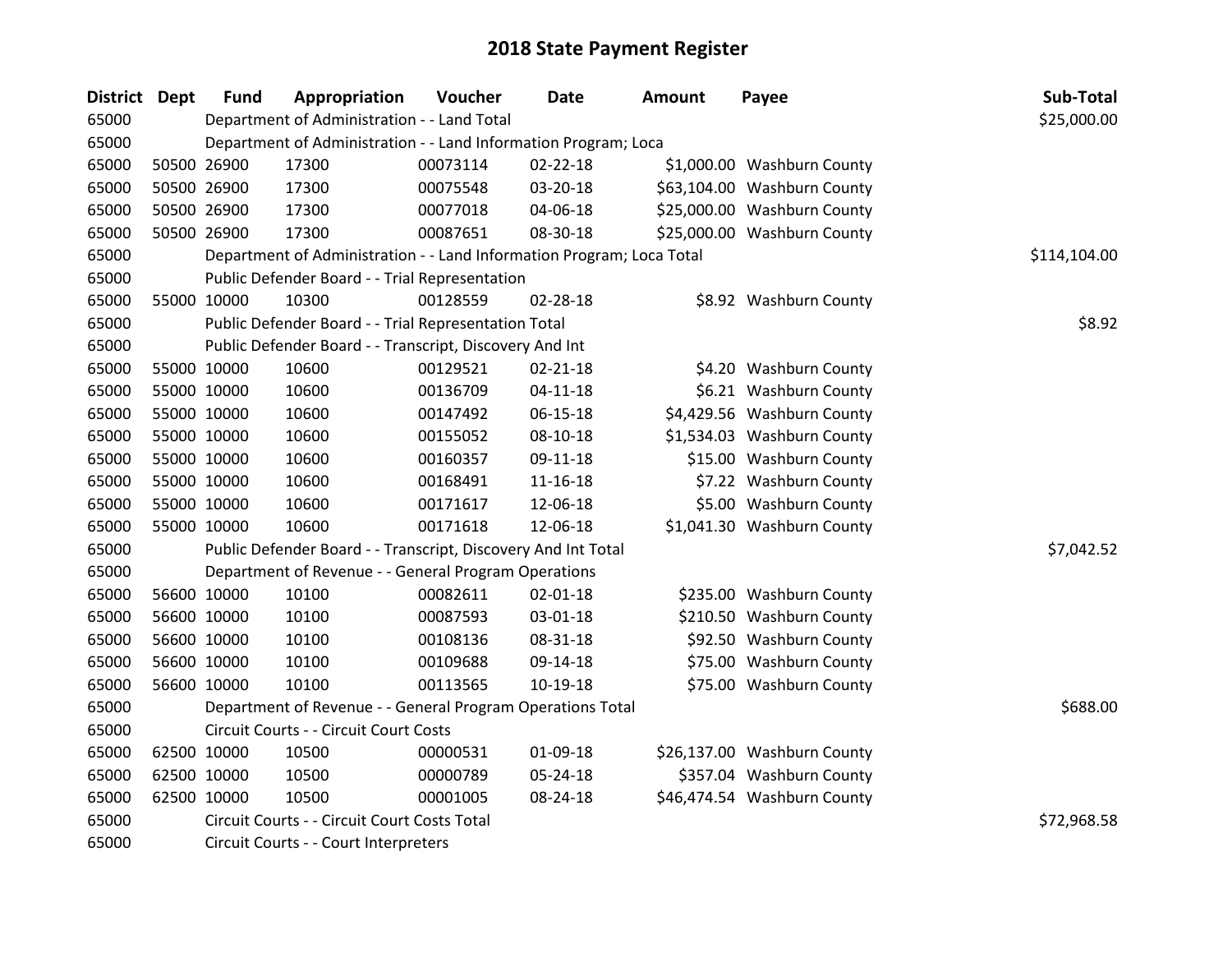| <b>District</b> | Dept | Fund        | Appropriation                                                         | Voucher  | Date           | <b>Amount</b> | Payee                          | Sub-Total       |
|-----------------|------|-------------|-----------------------------------------------------------------------|----------|----------------|---------------|--------------------------------|-----------------|
| 65000           |      | 62500 10000 | 12100                                                                 | 00000591 | $02 - 01 - 18$ |               | \$338.83 Washburn County       |                 |
| 65000           |      |             | Circuit Courts - - Court Interpreters Total                           |          |                |               |                                | \$338.83        |
| 65000           |      |             | Shared Revenue and Tax Relief - - County And Municipal Aid            |          |                |               |                                |                 |
| 65000           |      | 83500 10000 | 10500                                                                 | 00034347 | 07-23-18       |               | \$16,386.96 Washburn County    |                 |
| 65000           |      | 83500 10000 | 10500                                                                 | 00037234 | 11-19-18       |               | \$92,859.41 Washburn County    |                 |
| 65000           |      |             | Shared Revenue and Tax Relief - - County And Municipal Aid Total      |          |                |               |                                | \$109,246.37    |
| 65000           |      |             | Shared Revenue and Tax Relief - - Exempt Computer Aid                 |          |                |               |                                |                 |
| 65000           |      | 83500 10000 | 10900                                                                 | 00029934 | $07 - 23 - 18$ |               | \$12,301.21 Washburn County    |                 |
| 65000           |      |             | Shared Revenue and Tax Relief - - Exempt Computer Aid Total           |          |                |               |                                | \$12,301.21     |
| 65000           |      |             | Shared Revenue and Tax Relief - - Utility Aid                         |          |                |               |                                |                 |
| 65000           |      | 83500 10000 | 11000                                                                 | 00034347 | $07 - 23 - 18$ |               | \$4,374.42 Washburn County     |                 |
| 65000           |      | 83500 10000 | 11000                                                                 | 00037234 | 11-19-18       |               | \$25,414.88 Washburn County    |                 |
| 65000           |      |             | Shared Revenue and Tax Relief - - Utility Aid Total                   |          |                |               |                                | \$29,789.30     |
| 65000           |      |             | Shared Revenue and Tax Relief - - School Lvy Tx/First Dollar Cr       |          |                |               |                                |                 |
| 65000           |      | 83500 10000 | 30200                                                                 | 00029697 | 07-23-18       |               | \$779,837.55 Washburn County   |                 |
| 65000           |      | 83500 10000 | 30200                                                                 | 00029845 | 07-23-18       |               | \$3,933,887.82 Washburn County |                 |
| 65000           |      |             | Shared Revenue and Tax Relief - - School Lvy Tx/First Dollar Cr Total |          |                |               |                                | \$4,713,725.37  |
| 65000           |      |             | Shared Revenue and Tax Relief - - Lottery & Gaming Credit             |          |                |               |                                |                 |
| 65000           |      | 83500 52100 | 36300                                                                 | 00027212 | 03-26-18       |               | \$550,859.62 Washburn County   |                 |
| 65000           |      |             | Shared Revenue and Tax Relief - - Lottery & Gaming Credit Total       |          |                |               |                                | \$550,859.62    |
| 65000 Total     |      |             |                                                                       |          |                |               |                                | \$12,459,603.86 |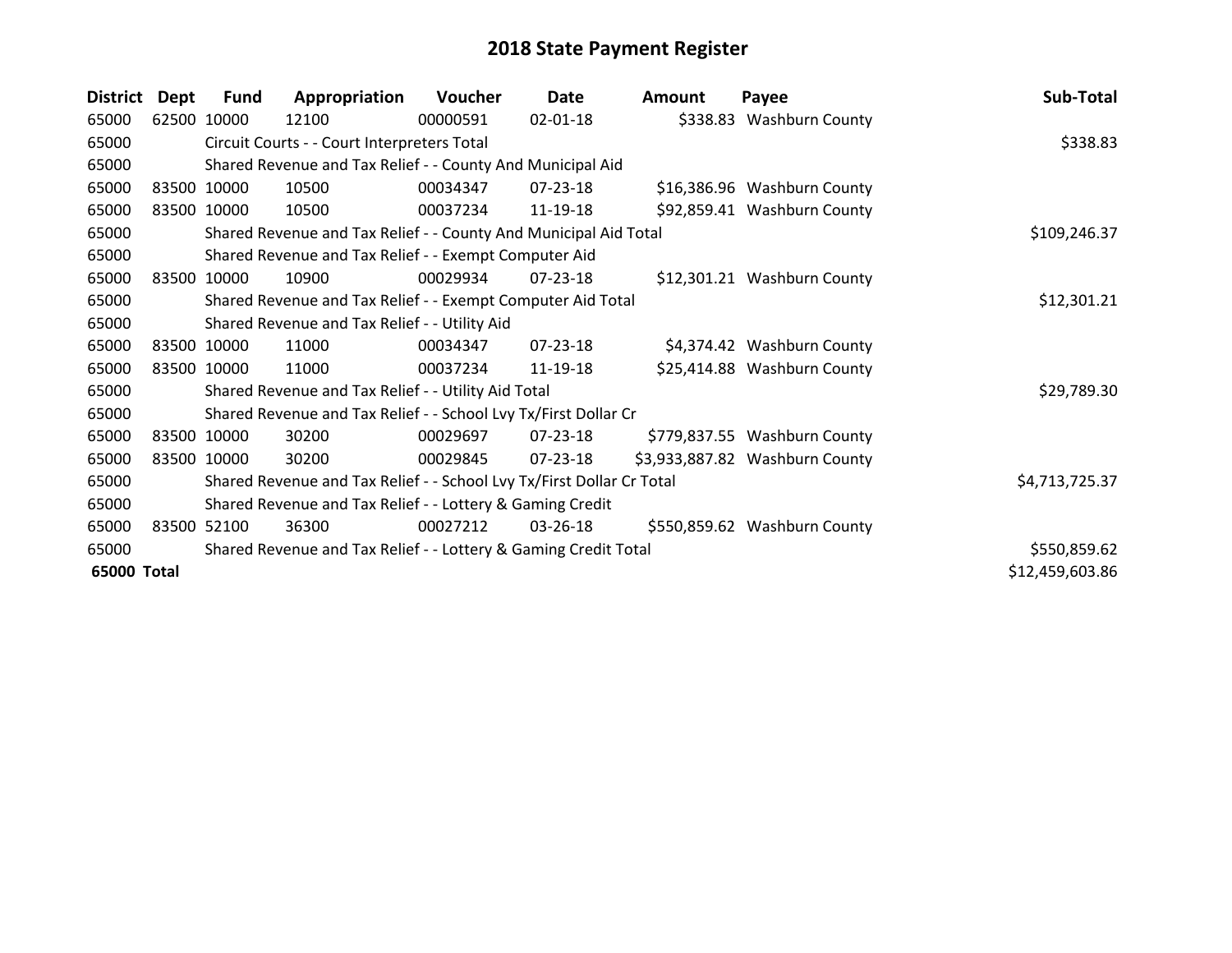| District Dept | <b>Fund</b> | Appropriation                                                      | Voucher    | Date           | <b>Amount</b> | Payee                         | Sub-Total    |
|---------------|-------------|--------------------------------------------------------------------|------------|----------------|---------------|-------------------------------|--------------|
| 65002         |             | Dept of Safety & Prof Services - - Fire Dues Distribution          |            |                |               |                               |              |
| 65002         | 16500 10000 | 22500                                                              | 00022662   | $07 - 25 - 18$ |               | \$1,386.75 Town Of Barronett  |              |
| 65002         |             | Dept of Safety & Prof Services - - Fire Dues Distribution Total    |            |                |               |                               | \$1,386.75   |
| 65002         |             | Dept of Natural Resources - - Resaids - Cnty Forst, CI & Mfl       |            |                |               |                               |              |
| 65002         | 37000 21200 | 57100                                                              | 00248268   | 06-28-18       |               | \$2,017.33 Town Of Barronett  |              |
| 65002         |             | Dept of Natural Resources - - Resaids - Cnty Forst, Cl & Mfl Total |            | \$2,017.33     |               |                               |              |
| 65002         |             | Dept of Natural Resources - - Aids In Lieu Of Taxes - Sum S        |            |                |               |                               |              |
| 65002         | 37000 21200 | 57900                                                              | 00229867   | 04-20-18       |               | \$2.29 Town Of Barronett      |              |
| 65002         |             | Dept of Natural Resources - - Aids In Lieu Of Taxes - Sum S Total  |            |                |               |                               | \$2.29       |
| 65002         |             | WI Dept of Transportation - - Trns Aids To Mnc.-Sf                 |            |                |               |                               |              |
| 65002         | 39500 21100 | 19100                                                              | 00205341   | $01 - 02 - 18$ |               | \$29,557.90 Town Of Barronett |              |
| 65002         | 39500 21100 | 19100                                                              | 00235849   | $04 - 02 - 18$ |               | \$29,557.90 Town Of Barronett |              |
| 65002         | 39500 21100 | 19100                                                              | 00269548   | 07-02-18       |               | \$29,557.90 Town Of Barronett |              |
| 65002         | 39500 21100 | 19100                                                              | 00303600   | $10 - 01 - 18$ |               | \$29,557.91 Town Of Barronett |              |
| 65002         |             | WI Dept of Transportation - - Trns Aids To Mnc.-Sf Total           |            |                |               |                               | \$118,231.61 |
| 65002         |             | Shared Revenue and Tax Relief - - County And Municipal Aid         |            |                |               |                               |              |
| 65002         | 83500 10000 | 10500                                                              | 00034324   | $07 - 23 - 18$ |               | \$4,154.82 Town Of Barronett  |              |
| 65002         | 83500 10000 | 10500                                                              | 00037211   | 11-19-18       |               | \$23,543.98 Town Of Barronett |              |
| 65002         |             | Shared Revenue and Tax Relief - - County And Municipal Aid Total   |            |                |               |                               | \$27,698.80  |
| 65002         |             | Shared Revenue and Tax Relief - - Exempt Computer Aid              |            |                |               |                               |              |
| 65002         | 83500 10000 | 10900                                                              | 00031485   | $07 - 23 - 18$ |               | \$2.03 Town Of Barronett      |              |
| 65002         |             | Shared Revenue and Tax Relief - - Exempt Computer Aid Total        |            |                |               |                               | \$2.03       |
| 65002         |             | Shared Revenue and Tax Relief - - Utility Aid                      |            |                |               |                               |              |
| 65002         | 83500 10000 | 11000                                                              | 00034324   | $07 - 23 - 18$ |               | \$217.88 Town Of Barronett    |              |
| 65002         | 83500 10000 | 11000                                                              | 00037211   | 11-19-18       |               | \$1,286.73 Town Of Barronett  |              |
| 65002         |             | Shared Revenue and Tax Relief - - Utility Aid Total                | \$1,504.61 |                |               |                               |              |
| 65002 Total   |             |                                                                    |            |                |               |                               | \$150,843.42 |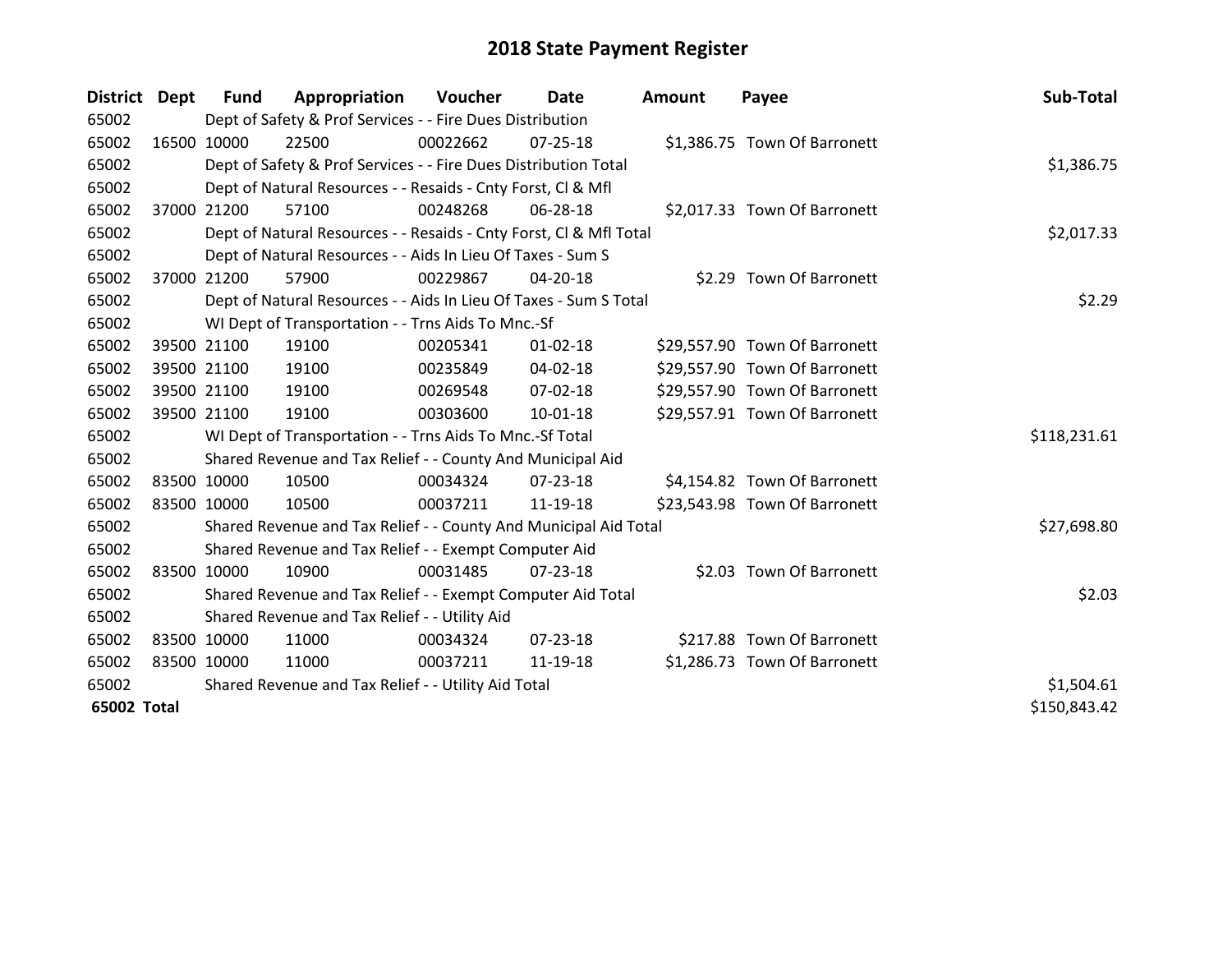| <b>District</b> | <b>Dept</b> | <b>Fund</b> | Appropriation                                                      | Voucher  | Date           | <b>Amount</b> | Payee                      | Sub-Total    |
|-----------------|-------------|-------------|--------------------------------------------------------------------|----------|----------------|---------------|----------------------------|--------------|
| 65004           |             |             | Dept of Safety & Prof Services - - Fire Dues Distribution          |          |                |               |                            |              |
| 65004           | 16500 10000 |             | 22500                                                              | 00022663 | $07 - 24 - 18$ |               | \$2,901.60 Town Of Bashaw  |              |
| 65004           |             |             | Dept of Safety & Prof Services - - Fire Dues Distribution Total    |          |                |               |                            | \$2,901.60   |
| 65004           |             |             | Dept of Natural Resources - - Aids In Lieu Of Taxes - Gener        |          |                |               |                            |              |
| 65004           | 37000 10000 |             | 50300                                                              | 00229389 | 04-20-18       |               | \$419.22 Town Of Bashaw    |              |
| 65004           |             |             | Dept of Natural Resources - - Aids In Lieu Of Taxes - Gener Total  |          | \$419.22       |               |                            |              |
| 65004           |             |             | Dept of Natural Resources - - Resaids - Cnty Forst, Cl & Mfl       |          |                |               |                            |              |
| 65004           | 37000 21200 |             | 57100                                                              | 00248269 | 06-28-18       |               | \$226.43 Town Of Bashaw    |              |
| 65004           |             |             | Dept of Natural Resources - - Resaids - Cnty Forst, CI & Mfl Total |          |                |               |                            | \$226.43     |
| 65004           |             |             | Dept of Natural Resources - - Aids In Lieu Of Taxes - Sum S        |          |                |               |                            |              |
| 65004           |             | 37000 21200 | 57900                                                              | 00229390 | 04-20-18       |               | \$8.28 Town Of Bashaw      |              |
| 65004           |             | 37000 21200 | 57900                                                              | 00229391 | 04-20-18       |               | \$246.56 Town Of Bashaw    |              |
| 65004           |             |             | Dept of Natural Resources - - Aids In Lieu Of Taxes - Sum S Total  |          |                |               |                            | \$254.84     |
| 65004           |             |             | WI Dept of Transportation - - Trns Aids To Mnc.-Sf                 |          |                |               |                            |              |
| 65004           |             | 39500 21100 | 19100                                                              | 00205342 | $01 - 02 - 18$ |               | \$32,259.76 Town Of Bashaw |              |
| 65004           |             | 39500 21100 | 19100                                                              | 00235850 | 04-02-18       |               | \$32,259.76 Town Of Bashaw |              |
| 65004           |             | 39500 21100 | 19100                                                              | 00269549 | 07-02-18       |               | \$32,259.76 Town Of Bashaw |              |
| 65004           | 39500 21100 |             | 19100                                                              | 00303601 | 10-01-18       |               | \$32,259.79 Town Of Bashaw |              |
| 65004           |             |             | WI Dept of Transportation - - Trns Aids To Mnc.-Sf Total           |          |                |               |                            | \$129,039.07 |
| 65004           |             |             | WI Dept of Transportation - - Loc Rd Imp Prg St Fd                 |          |                |               |                            |              |
| 65004           |             | 39500 21100 | 27800                                                              | 00279920 | 07-27-18       |               | \$14,412.51 Town Of Bashaw |              |
| 65004           |             |             | WI Dept of Transportation - - Loc Rd Imp Prg St Fd Total           |          |                |               |                            | \$14,412.51  |
| 65004           |             |             | Shared Revenue and Tax Relief - - County And Municipal Aid         |          |                |               |                            |              |
| 65004           |             | 83500 10000 | 10500                                                              | 00034325 | $07 - 23 - 18$ |               | \$4,203.57 Town Of Bashaw  |              |
| 65004           |             | 83500 10000 | 10500                                                              | 00037212 | 11-19-18       |               | \$23,820.24 Town Of Bashaw |              |
| 65004           |             |             | Shared Revenue and Tax Relief - - County And Municipal Aid Total   |          |                |               |                            | \$28,023.81  |
| 65004           |             |             | Shared Revenue and Tax Relief - - Exempt Computer Aid              |          |                |               |                            |              |
| 65004           | 83500 10000 |             | 10900                                                              | 00031486 | 07-23-18       |               | \$2.03 Town Of Bashaw      |              |
| 65004           |             |             | Shared Revenue and Tax Relief - - Exempt Computer Aid Total        |          |                |               |                            | \$2.03       |
| 65004 Total     |             |             |                                                                    |          |                |               |                            | \$175,279.51 |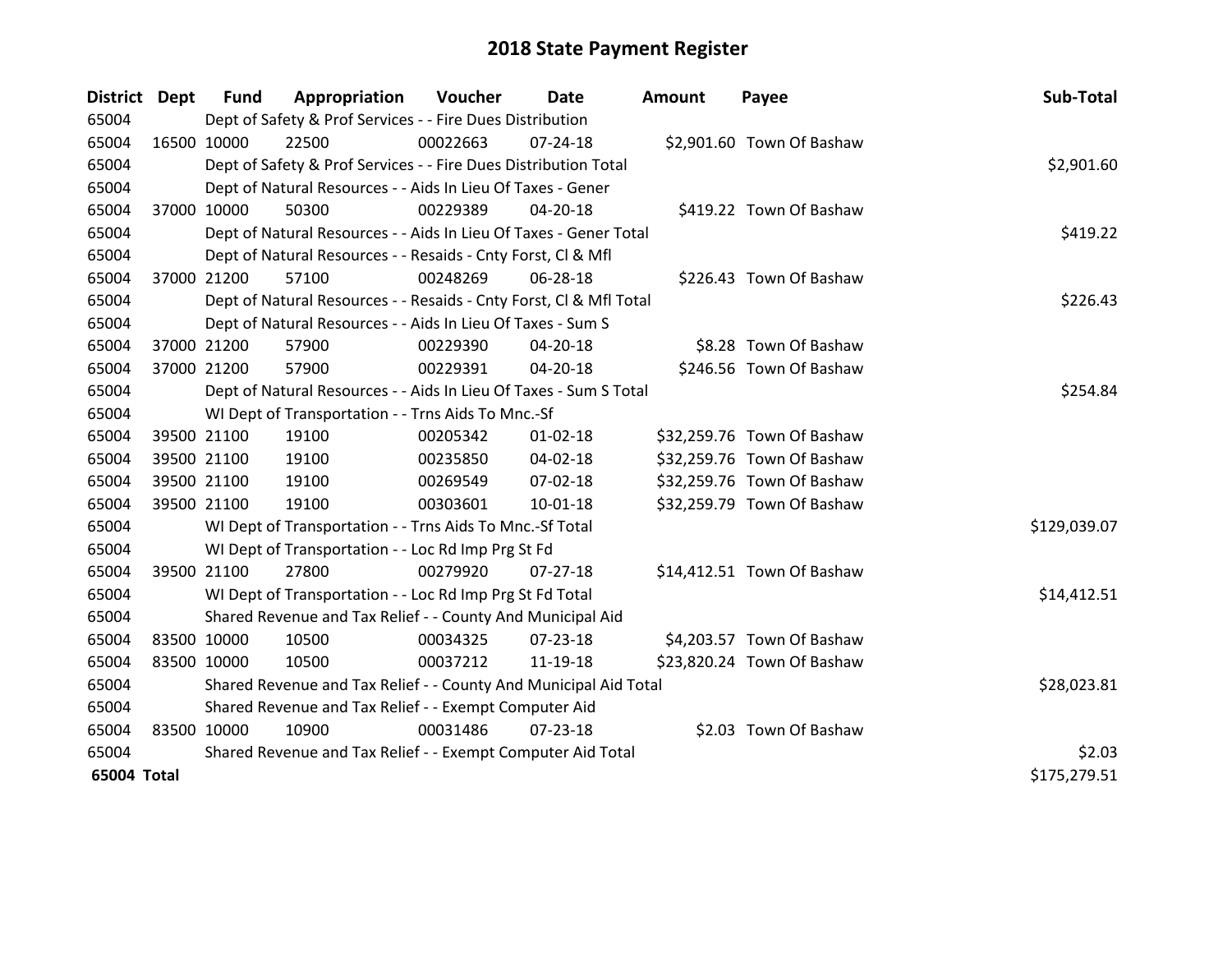| District Dept |             | <b>Fund</b> | Appropriation                                                        | Voucher  | <b>Date</b>    | <b>Amount</b> | Payee                         | Sub-Total    |
|---------------|-------------|-------------|----------------------------------------------------------------------|----------|----------------|---------------|-------------------------------|--------------|
| 65006         |             |             | Dept of Safety & Prof Services - - Fire Dues Distribution            |          |                |               |                               |              |
| 65006         | 16500 10000 |             | 22500                                                                | 00025286 | $07 - 25 - 18$ |               | \$1,933.00 Town Of Bass Lake  |              |
| 65006         |             |             | Dept of Safety & Prof Services - - Fire Dues Distribution Total      |          |                |               |                               | \$1,933.00   |
| 65006         |             |             | Dept of Natural Resources - - Aids In Lieu Of Taxes - Gener          |          |                |               |                               |              |
| 65006         | 37000 10000 |             | 50300                                                                | 00212499 | 02-05-18       |               | \$1,359.39 Town Of Bass Lake  |              |
| 65006         | 37000 10000 |             | 50300                                                                | 00229607 | 04-20-18       |               | \$1,059.42 Town Of Bass Lake  |              |
| 65006         |             |             | Dept of Natural Resources - - Aids In Lieu Of Taxes - Gener Total    |          |                |               |                               | \$2,418.81   |
| 65006         |             |             | Dept of Natural Resources - - Resaids - Cnty Forst, Cl & Mfl         |          |                |               |                               |              |
| 65006         | 37000 21200 |             | 57100                                                                | 00248270 | 06-28-18       |               | \$1,435.56 Town Of Bass Lake  |              |
| 65006         |             |             | Dept of Natural Resources - - Resaids - Cnty Forst, Cl & Mfl Total   |          |                |               |                               | \$1,435.56   |
| 65006         |             |             | Dept of Natural Resources - - Aids In Lieu Of Taxes - Sum S          |          |                |               |                               |              |
| 65006         | 37000 21200 |             | 57900                                                                | 00229605 | 04-20-18       |               | \$103.94 Town Of Bass Lake    |              |
| 65006         | 37000 21200 |             | 57900                                                                | 00229606 | $04 - 20 - 18$ |               | \$140.80 Town Of Bass Lake    |              |
| 65006         |             |             | Dept of Natural Resources - - Aids In Lieu Of Taxes - Sum S Total    |          |                |               |                               | \$244.74     |
| 65006         |             |             | WI Dept of Transportation - - Trns Aids To Mnc.-Sf                   |          |                |               |                               |              |
| 65006         | 39500 21100 |             | 19100                                                                | 00205343 | $01 - 02 - 18$ |               | \$27,240.57 Town Of Bass Lake |              |
| 65006         | 39500 21100 |             | 19100                                                                | 00235851 | 04-02-18       |               | \$27,240.57 Town Of Bass Lake |              |
| 65006         | 39500 21100 |             | 19100                                                                | 00269550 | 07-02-18       |               | \$27,240.57 Town Of Bass Lake |              |
| 65006         | 39500 21100 |             | 19100                                                                | 00303602 | $10 - 01 - 18$ |               | \$27,240.58 Town Of Bass Lake |              |
| 65006         |             |             | WI Dept of Transportation - - Trns Aids To Mnc.-Sf Total             |          |                |               |                               | \$108,962.29 |
| 65006         |             |             | Department of Administration - - Hv Trans Ln Annual Impact Fee       |          |                |               |                               |              |
| 65006         | 50500 10000 |             | 17400                                                                | 00078674 | $05 - 01 - 18$ |               | \$26,484.00 Town Of Bass Lake |              |
| 65006         |             |             | Department of Administration - - Hv Trans Ln Annual Impact Fee Total |          |                |               |                               | \$26,484.00  |
| 65006         |             |             | Shared Revenue and Tax Relief - - County And Municipal Aid           |          |                |               |                               |              |
| 65006         | 83500 10000 |             | 10500                                                                | 00034326 | $07 - 23 - 18$ |               | \$1,887.02 Town Of Bass Lake  |              |
| 65006         | 83500 10000 |             | 10500                                                                | 00037213 | 11-19-18       |               | \$10,693.09 Town Of Bass Lake |              |
| 65006         |             |             | Shared Revenue and Tax Relief - - County And Municipal Aid Total     |          |                |               |                               | \$12,580.11  |
| 65006         |             |             | Shared Revenue and Tax Relief - - Exempt Computer Aid                |          |                |               |                               |              |
| 65006         | 83500 10000 |             | 10900                                                                | 00031487 | $07 - 23 - 18$ |               | \$10.15 Town Of Bass Lake     |              |
| 65006         |             |             | Shared Revenue and Tax Relief - - Exempt Computer Aid Total          |          |                |               |                               | \$10.15      |
| 65006         |             |             | Shared Revenue and Tax Relief - - Utility Aid                        |          |                |               |                               |              |
| 65006         | 83500 10000 |             | 11000                                                                | 00034326 | 07-23-18       |               | \$33.97 Town Of Bass Lake     |              |
| 65006         | 83500 10000 |             | 11000                                                                | 00037213 | 11-19-18       |               | \$187.38 Town Of Bass Lake    |              |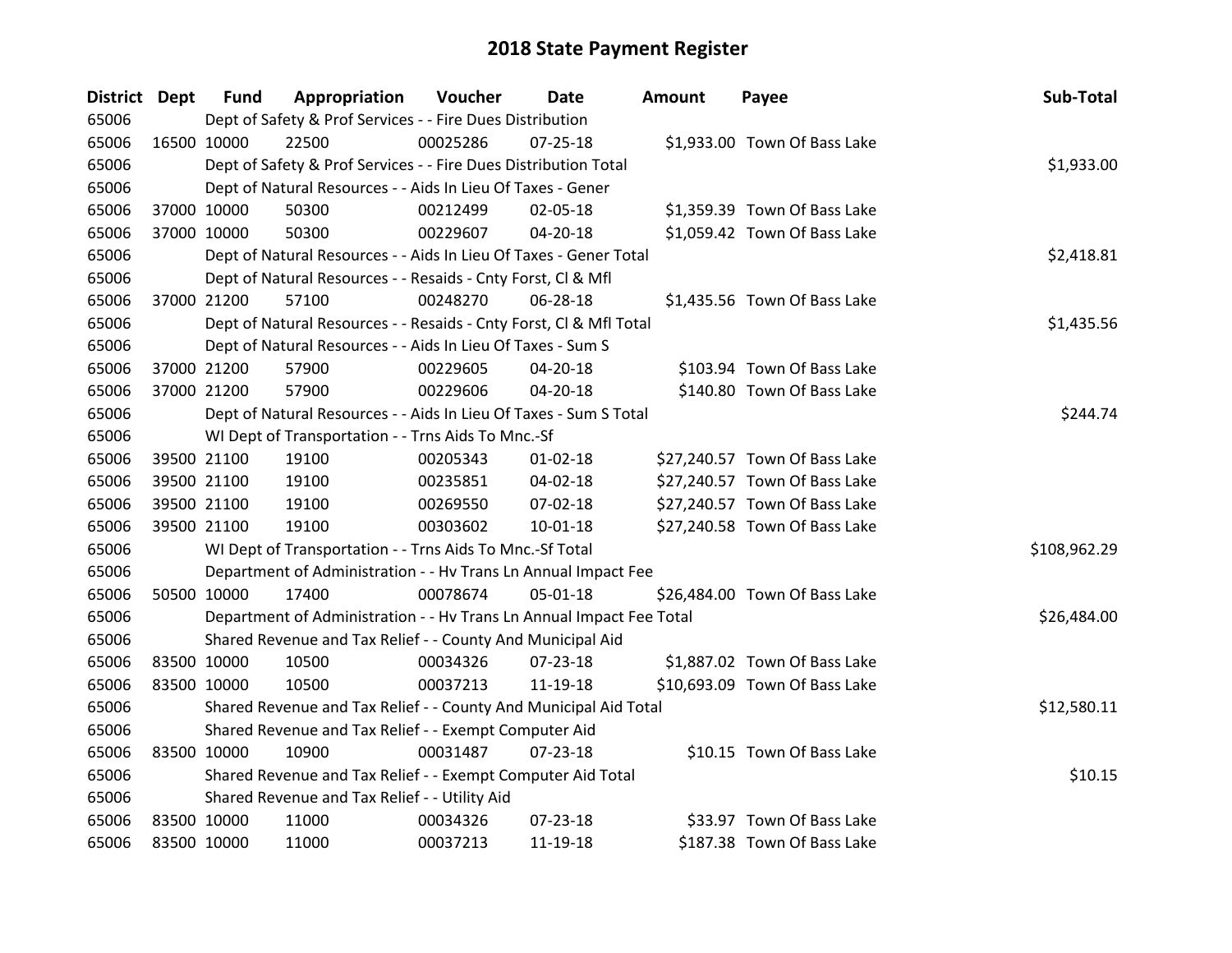| District Dept | Fund | <b>Appropriation</b>                                | Voucher | Date | Amount | <b>Pavee</b> | Sub-Total    |
|---------------|------|-----------------------------------------------------|---------|------|--------|--------------|--------------|
| 65006         |      | Shared Revenue and Tax Relief - - Utility Aid Total |         |      |        |              | \$221.35     |
| 65006 Total   |      |                                                     |         |      |        |              | \$154,290.01 |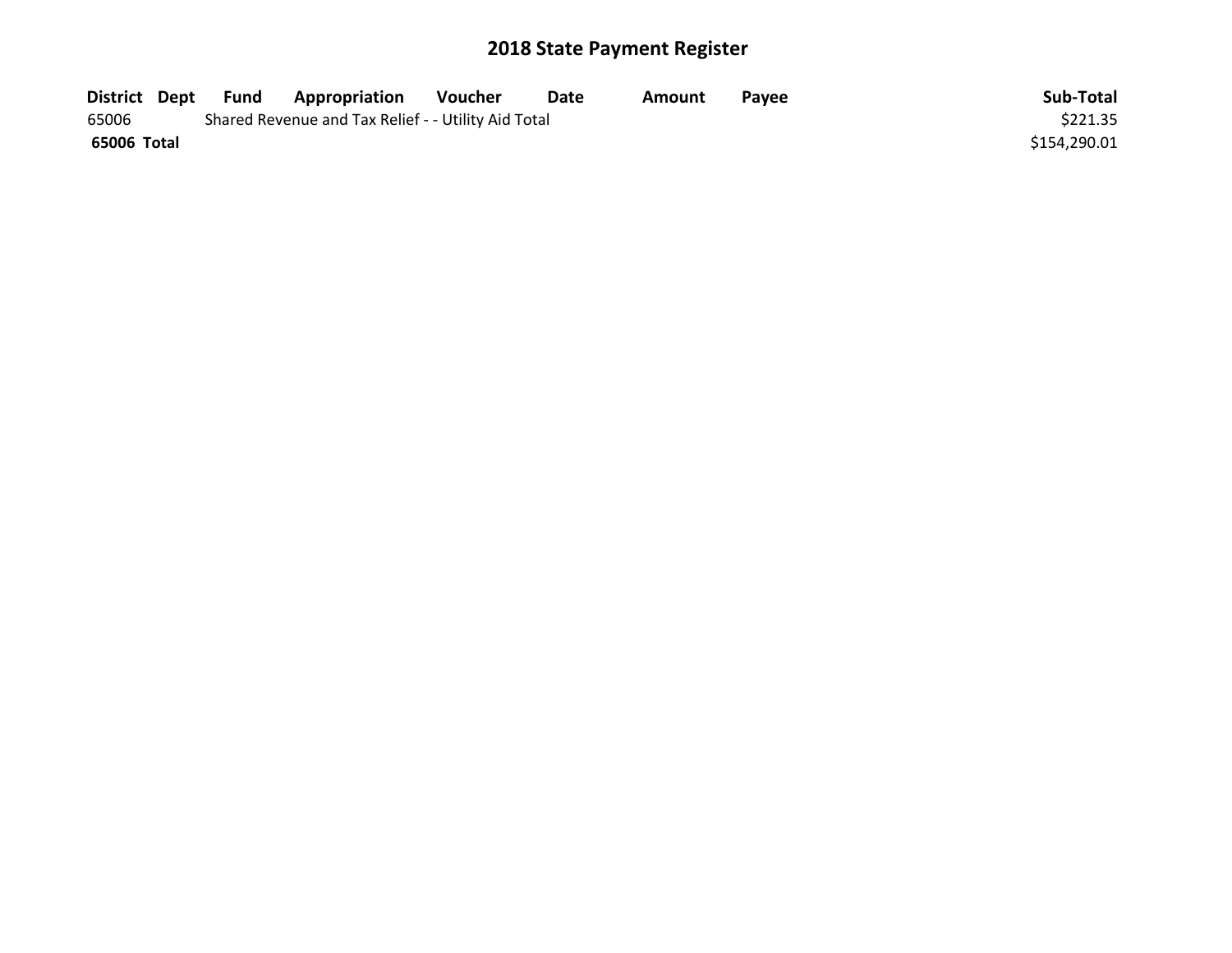| District Dept |             | <b>Fund</b> | Appropriation                                                      | Voucher  | <b>Date</b>    | <b>Amount</b> | Payee                             | Sub-Total    |  |  |  |
|---------------|-------------|-------------|--------------------------------------------------------------------|----------|----------------|---------------|-----------------------------------|--------------|--|--|--|
| 65008         |             |             | Dept of Safety & Prof Services - - Fire Dues Distribution          |          |                |               |                                   |              |  |  |  |
| 65008         | 16500 10000 |             | 22500                                                              | 00022665 | $07 - 25 - 18$ |               | \$2,307.91 Town Of Beaver Brook   |              |  |  |  |
| 65008         |             |             | Dept of Safety & Prof Services - - Fire Dues Distribution Total    |          |                |               |                                   | \$2,307.91   |  |  |  |
| 65008         |             |             | Dept of Natural Resources - - Aids In Lieu Of Taxes - Gener        |          |                |               |                                   |              |  |  |  |
| 65008         | 37000 10000 |             | 50300                                                              | 00212452 | 02-06-18       |               | \$916.80 Town Of Beaver Brook     |              |  |  |  |
| 65008         | 37000 10000 |             | 50300                                                              | 00212453 | 02-06-18       |               | \$24,742.91 Town Of Beaver Brook  |              |  |  |  |
| 65008         |             | 37000 10000 | 50300                                                              | 00229347 | 04-20-18       |               | \$140.02 Town Of Beaver Brook     |              |  |  |  |
| 65008         |             |             | Dept of Natural Resources - - Aids In Lieu Of Taxes - Gener Total  |          |                |               |                                   | \$25,799.73  |  |  |  |
| 65008         |             |             | Dept of Natural Resources - - Resaids - Cnty Forst, CI & Mfl       |          |                |               |                                   |              |  |  |  |
| 65008         | 37000 21200 |             | 57100                                                              | 00248271 | 06-28-18       |               | \$1,165.63 Town Of Beaver Brook   |              |  |  |  |
| 65008         |             |             | Dept of Natural Resources - - Resaids - Cnty Forst, CI & Mfl Total |          |                |               |                                   | \$1,165.63   |  |  |  |
| 65008         |             |             | Dept of Natural Resources - - Aids In Lieu Of Taxes - Sum S        |          |                |               |                                   |              |  |  |  |
| 65008         |             | 37000 21200 | 57900                                                              | 00229348 | 04-20-18       |               | \$1.76 Town Of Beaver Brook       |              |  |  |  |
| 65008         |             | 37000 21200 | 57900                                                              | 00229349 | 04-20-18       |               | \$923.07 Town Of Beaver Brook     |              |  |  |  |
| 65008         |             |             | Dept of Natural Resources - - Aids In Lieu Of Taxes - Sum S Total  |          |                |               |                                   |              |  |  |  |
| 65008         |             |             | WI Dept of Transportation - - Trns Aids To Mnc.-Sf                 |          |                |               |                                   |              |  |  |  |
| 65008         | 39500 21100 |             | 19100                                                              | 00205344 | $01 - 02 - 18$ |               | \$18,813.37 Town Of Beaver Brook  |              |  |  |  |
| 65008         |             | 39500 21100 | 19100                                                              | 00235852 | 04-02-18       |               | \$18,813.37 Town Of Beaver Brook  |              |  |  |  |
| 65008         |             | 39500 21100 | 19100                                                              | 00269551 | 07-02-18       |               | \$18,813.37 Town Of Beaver Brook  |              |  |  |  |
| 65008         | 39500 21100 |             | 19100                                                              | 00303603 | $10 - 01 - 18$ |               | \$18,813.39 Town Of Beaver Brook  |              |  |  |  |
| 65008         |             |             | WI Dept of Transportation - - Trns Aids To Mnc.-Sf Total           |          |                |               |                                   | \$75,253.50  |  |  |  |
| 65008         |             |             | WI Dept of Transportation - - Local Rds, Grants Sf                 |          |                |               |                                   |              |  |  |  |
| 65008         |             | 39500 21100 | 27000                                                              | 00218092 | 02-02-18       |               | \$187,324.32 Town Of Beaver Brook |              |  |  |  |
| 65008         |             |             | WI Dept of Transportation - - Local Rds, Grants Sf Total           |          |                |               |                                   | \$187,324.32 |  |  |  |
| 65008         |             |             | Department of Veterans Affairs - - Gifts And Grants, King          |          |                |               |                                   |              |  |  |  |
| 65008         | 48500 15200 |             | 13600                                                              | 00044106 | 03-08-18       |               | \$1,429.00 Town Of Beaver Brook   |              |  |  |  |
| 65008         | 48500 15200 |             | 13600                                                              | 00054586 | $10-12-18$     |               | \$1,444.00 Town Of Beaver Brook   |              |  |  |  |
| 65008         |             |             | Department of Veterans Affairs - - Gifts And Grants, King Total    |          |                |               |                                   | \$2,873.00   |  |  |  |
| 65008         |             |             | Department of Revenue - - Payments For Municipal Svcs              |          |                |               |                                   |              |  |  |  |
| 65008         | 56600 10000 |             | 50100                                                              | 00026955 | $01 - 31 - 18$ |               | \$1,150.56 Town Of Beaver Brook   |              |  |  |  |
| 65008         |             |             | Department of Revenue - - Payments For Municipal Svcs Total        |          |                |               |                                   | \$1,150.56   |  |  |  |
| 65008         |             |             | Shared Revenue and Tax Relief - - County And Municipal Aid         |          |                |               |                                   |              |  |  |  |
| 65008         | 83500 10000 |             | 10500                                                              | 00034327 | 07-23-18       |               | \$2,751.53 Town Of Beaver Brook   |              |  |  |  |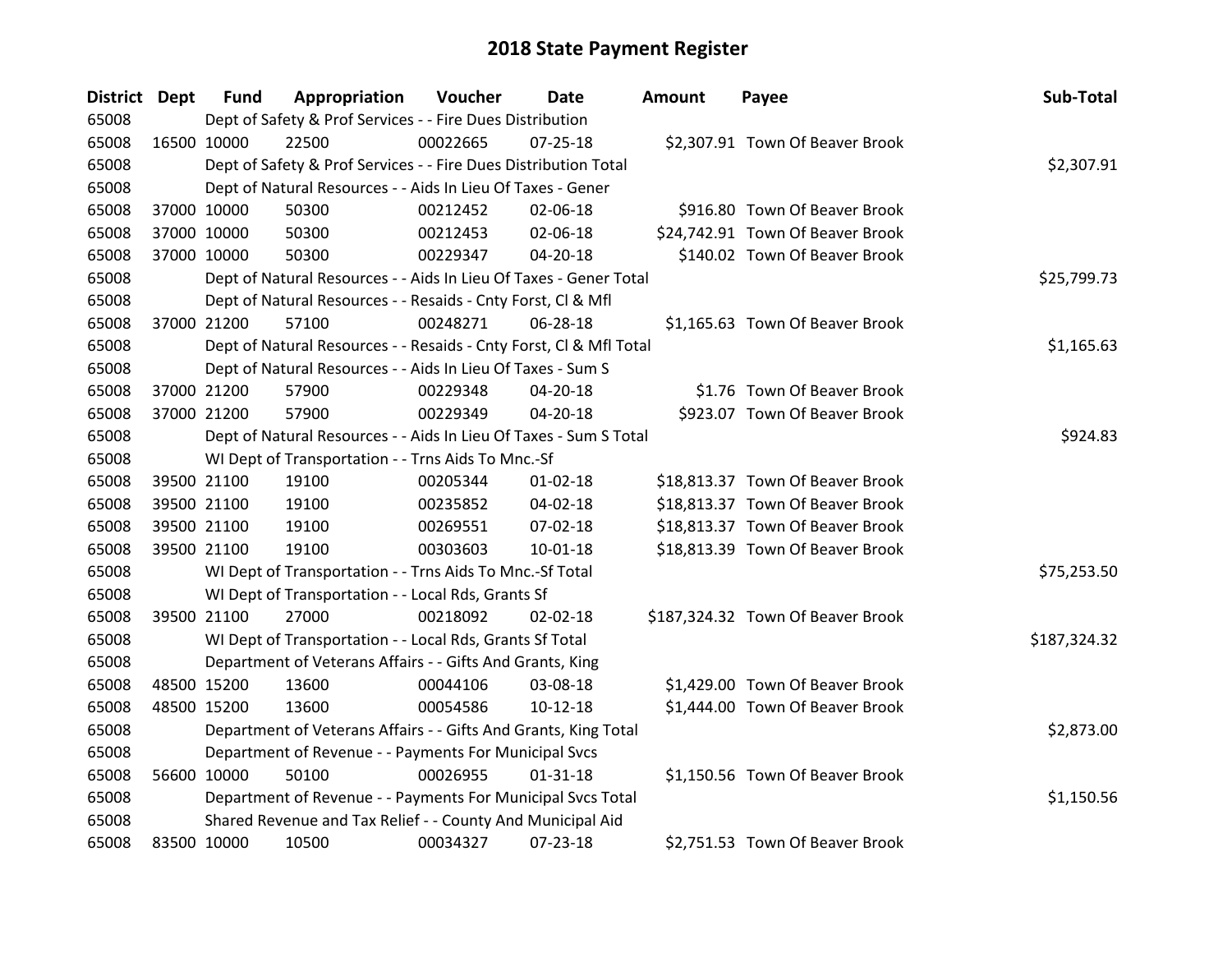| District    | <b>Dept</b> | Fund        | Appropriation                                                    | Voucher  | Date     | <b>Amount</b> | Payee                            | Sub-Total    |
|-------------|-------------|-------------|------------------------------------------------------------------|----------|----------|---------------|----------------------------------|--------------|
| 65008       |             | 83500 10000 | 10500                                                            | 00037214 | 11-19-18 |               | \$15,592.00 Town Of Beaver Brook |              |
| 65008       |             |             | Shared Revenue and Tax Relief - - County And Municipal Aid Total |          |          |               |                                  | \$18,343.53  |
| 65008       |             |             | Shared Revenue and Tax Relief - - Exempt Computer Aid            |          |          |               |                                  |              |
| 65008       | 83500 10000 |             | 10900                                                            | 00031488 | 07-23-18 |               | \$174.53 Town Of Beaver Brook    |              |
| 65008       |             |             | Shared Revenue and Tax Relief - - Exempt Computer Aid Total      |          |          |               |                                  | \$174.53     |
| 65008       |             |             | Shared Revenue and Tax Relief - - Utility Aid                    |          |          |               |                                  |              |
| 65008       | 83500 10000 |             | 11000                                                            | 00034327 | 07-23-18 |               | \$1,362.59 Town Of Beaver Brook  |              |
| 65008       |             | 83500 10000 | 11000                                                            | 00037214 | 11-19-18 |               | \$8,047.59 Town Of Beaver Brook  |              |
| 65008       |             |             | Shared Revenue and Tax Relief - - Utility Aid Total              |          |          |               |                                  | \$9,410.18   |
| 65008 Total |             |             |                                                                  |          |          |               |                                  | \$324,727.72 |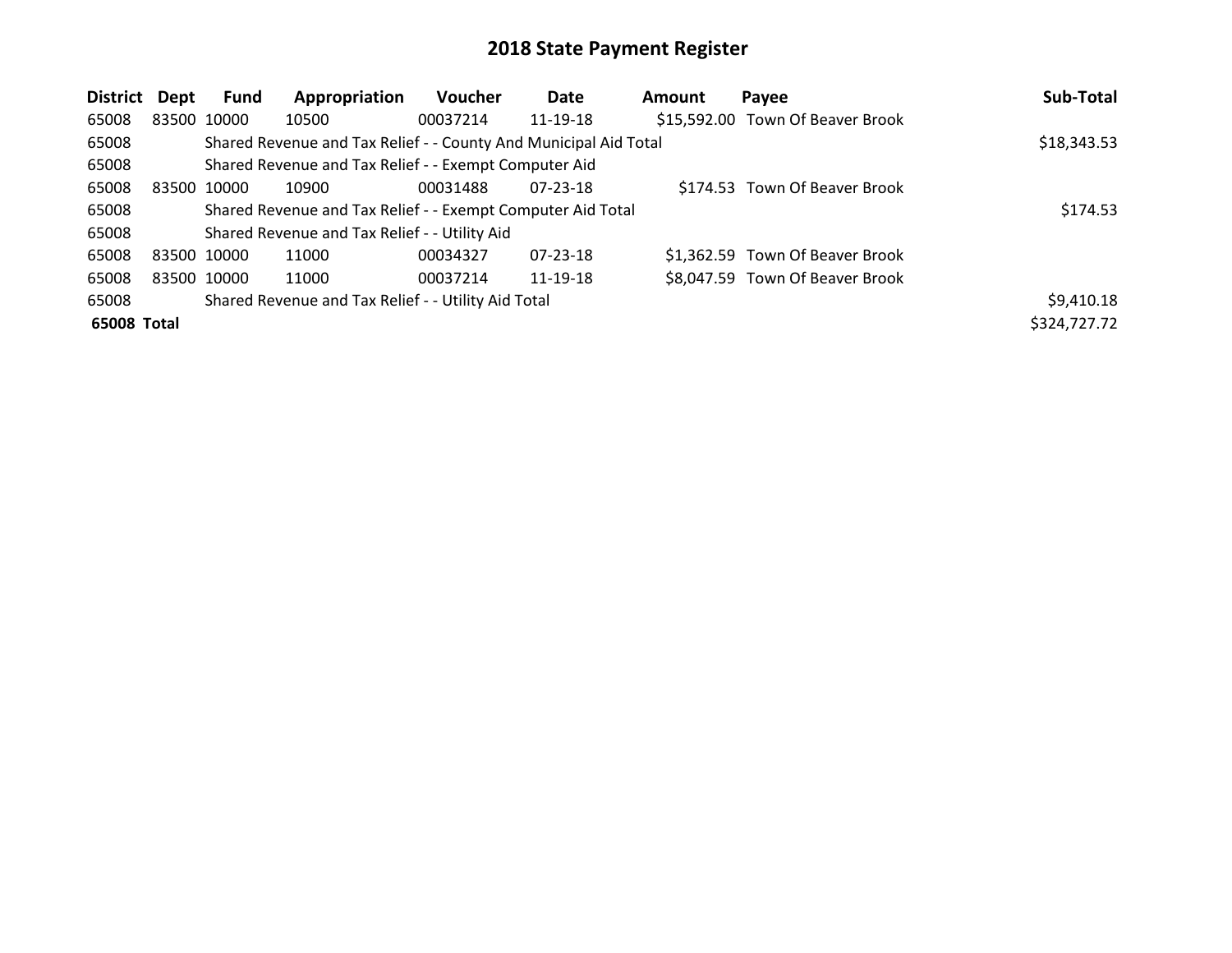| District    | Dept        | <b>Fund</b> | Appropriation                                                      | Voucher  | Date           | <b>Amount</b> | Payee                         | Sub-Total    |
|-------------|-------------|-------------|--------------------------------------------------------------------|----------|----------------|---------------|-------------------------------|--------------|
| 65010       |             |             | Dept of Safety & Prof Services - - Fire Dues Distribution          |          |                |               |                               |              |
| 65010       | 16500 10000 |             | 22500                                                              | 00022666 | $07 - 25 - 18$ |               | \$6,085.42 Town Of Birchwood  |              |
| 65010       |             |             | Dept of Safety & Prof Services - - Fire Dues Distribution Total    |          |                |               |                               | \$6,085.42   |
| 65010       |             |             | Dept of Natural Resources - - Aids In Lieu Of Taxes - Gener        |          |                |               |                               |              |
| 65010       | 37000 10000 |             | 50300                                                              | 00212428 | 02-05-18       |               | \$395.43 Town Of Birchwood    |              |
| 65010       | 37000 10000 |             | 50300                                                              | 00229214 | 04-20-18       |               | \$21.89 Town Of Birchwood     |              |
| 65010       |             |             | Dept of Natural Resources - - Aids In Lieu Of Taxes - Gener Total  |          |                |               |                               | \$417.32     |
| 65010       |             |             | Dept of Natural Resources - - Resaids - Cnty Forst, Cl & Mfl       |          |                |               |                               |              |
| 65010       | 37000 21200 |             | 57100                                                              | 00248272 | 06-28-18       |               | \$6,894.93 Town Of Birchwood  |              |
| 65010       |             |             | Dept of Natural Resources - - Resaids - Cnty Forst, Cl & Mfl Total |          |                |               |                               | \$6,894.93   |
| 65010       |             |             | Dept of Natural Resources - - Aids In Lieu Of Taxes - Sum S        |          |                |               |                               |              |
| 65010       | 37000 21200 |             | 57900                                                              | 00229213 | 04-20-18       |               | \$47.67 Town Of Birchwood     |              |
| 65010       |             |             | Dept of Natural Resources - - Aids In Lieu Of Taxes - Sum S Total  |          |                |               |                               | \$47.67      |
| 65010       |             |             | WI Dept of Transportation - - Trns Aids To Mnc.-Sf                 |          |                |               |                               |              |
| 65010       |             | 39500 21100 | 19100                                                              | 00205345 | $01 - 02 - 18$ |               | \$31,821.48 Town Of Birchwood |              |
| 65010       |             | 39500 21100 | 19100                                                              | 00235853 | 04-02-18       |               | \$31,821.48 Town Of Birchwood |              |
| 65010       | 39500 21100 |             | 19100                                                              | 00281545 | $07 - 31 - 18$ |               | \$31,821.48 Town Of Birchwood |              |
| 65010       | 39500 21100 |             | 19100                                                              | 00303604 | 10-01-18       |               | \$31,821.48 Town Of Birchwood |              |
| 65010       |             |             | WI Dept of Transportation - - Trns Aids To Mnc.-Sf Total           |          |                |               |                               | \$127,285.92 |
| 65010       |             |             | WI Dept of Transportation - - Loc Rd Imp Prg St Fd                 |          |                |               |                               |              |
| 65010       | 39500 21100 |             | 27800                                                              | 00321093 | 11-07-18       |               | \$13,032.20 Town Of Birchwood |              |
| 65010       |             |             | WI Dept of Transportation - - Loc Rd Imp Prg St Fd Total           |          |                |               |                               | \$13,032.20  |
| 65010       |             |             | Shared Revenue and Tax Relief - - County And Municipal Aid         |          |                |               |                               |              |
| 65010       | 83500 10000 |             | 10500                                                              | 00034328 | 07-23-18       |               | \$1,640.54 Town Of Birchwood  |              |
| 65010       | 83500 10000 |             | 10500                                                              | 00037215 | 11-19-18       |               | \$9,296.36 Town Of Birchwood  |              |
| 65010       |             |             | Shared Revenue and Tax Relief - - County And Municipal Aid Total   |          |                |               |                               | \$10,936.90  |
| 65010       |             |             | Shared Revenue and Tax Relief - - Exempt Computer Aid              |          |                |               |                               |              |
| 65010       | 83500 10000 |             | 10900                                                              | 00031489 | $07 - 23 - 18$ |               | \$3.04 Town Of Birchwood      |              |
| 65010       |             |             | Shared Revenue and Tax Relief - - Exempt Computer Aid Total        |          |                |               |                               | \$3.04       |
| 65010 Total |             |             |                                                                    |          |                |               |                               | \$164,703.40 |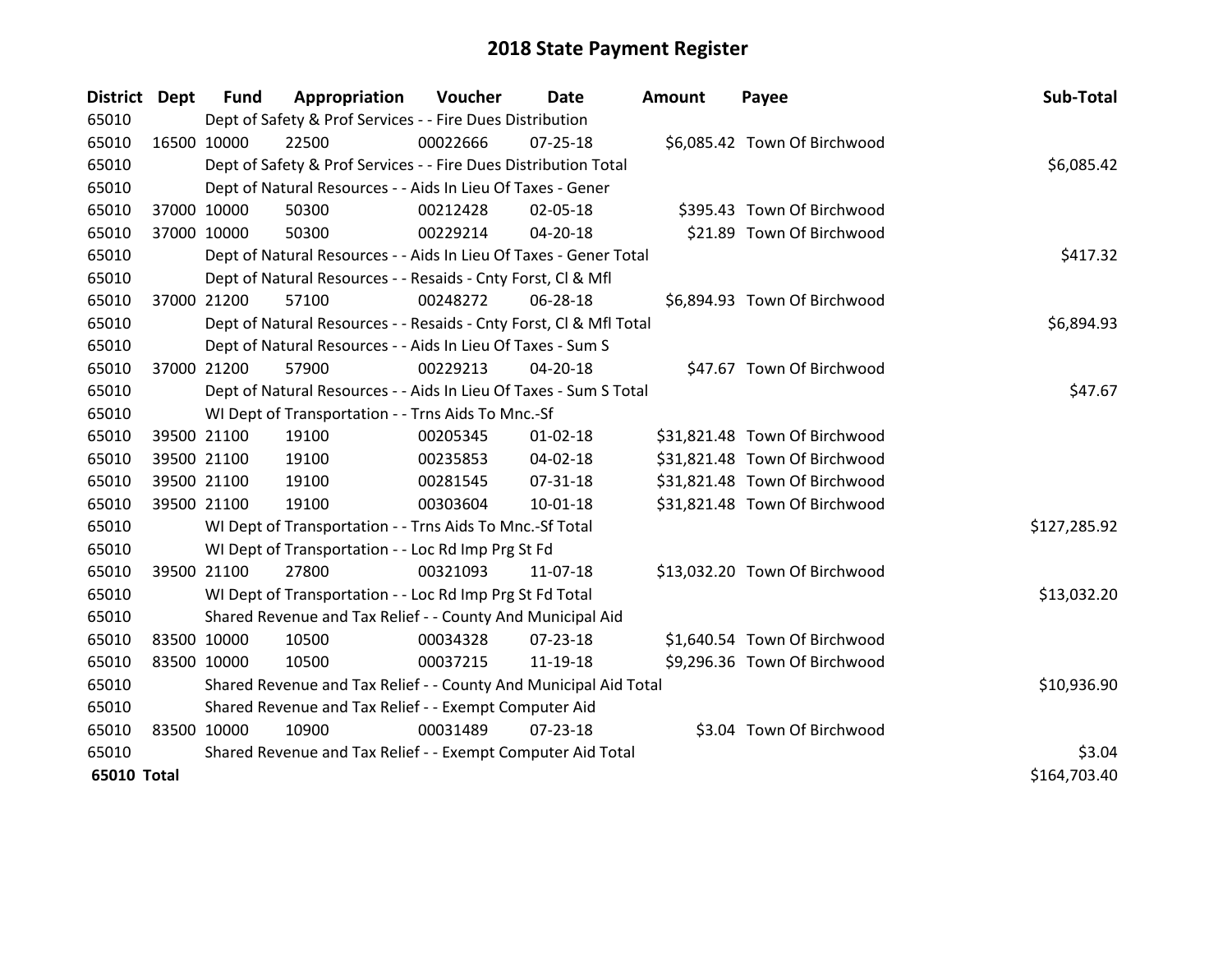| <b>District</b> | Dept        | <b>Fund</b> | Appropriation                                                      | Voucher  | Date           | <b>Amount</b> | Payee                        | Sub-Total   |
|-----------------|-------------|-------------|--------------------------------------------------------------------|----------|----------------|---------------|------------------------------|-------------|
| 65012           |             |             | Dept of Natural Resources - - Aids In Lieu Of Taxes - Gener        |          |                |               |                              |             |
| 65012           |             | 37000 10000 | 50300                                                              | 00214887 | 02-20-18       |               | \$582.90 Town Of Brooklyn    |             |
| 65012           |             | 37000 10000 | 50300                                                              | 00214888 | 02-20-18       |               | \$1,254.15 Town Of Brooklyn  |             |
| 65012           |             | 37000 10000 | 50300                                                              | 00229297 | 04-20-18       |               | \$104.00 Town Of Brooklyn    |             |
| 65012           |             | 37000 10000 | 50300                                                              | 00229299 | 04-20-18       |               | \$96.00 Town Of Brooklyn     |             |
| 65012           |             |             | Dept of Natural Resources - - Aids In Lieu Of Taxes - Gener Total  |          | \$2,037.05     |               |                              |             |
| 65012           |             |             | Dept of Natural Resources - - Resaids - Cnty Forst, CI & Mfl       |          |                |               |                              |             |
| 65012           | 37000       | 21200       | 57100                                                              | 00248273 | 06-28-18       |               | \$2,429.88 Town Of Brooklyn  |             |
| 65012           |             |             | Dept of Natural Resources - - Resaids - Cnty Forst, Cl & Mfl Total |          |                |               |                              | \$2,429.88  |
| 65012           |             |             | Dept of Natural Resources - - Aids In Lieu Of Taxes - Sum S        |          |                |               |                              |             |
| 65012           |             | 37000 21200 | 57900                                                              | 00229298 | $04 - 20 - 18$ |               | \$3.50 Town Of Brooklyn      |             |
| 65012           |             | 37000 21200 | 57900                                                              | 00229300 | 04-20-18       |               | \$6.40 Town Of Brooklyn      |             |
| 65012           |             | 37000 21200 | 57900                                                              | 00229301 | $04 - 20 - 18$ |               | \$9.60 Town Of Brooklyn      |             |
| 65012           |             |             | Dept of Natural Resources - - Aids In Lieu Of Taxes - Sum S Total  |          |                |               |                              | \$19.50     |
| 65012           |             |             | WI Dept of Transportation - - Trns Aids To Mnc.-Sf                 |          |                |               |                              |             |
| 65012           |             | 39500 21100 | 19100                                                              | 00205346 | $01 - 02 - 18$ |               | \$17,457.61 Town Of Brooklyn |             |
| 65012           |             | 39500 21100 | 19100                                                              | 00235854 | 04-02-18       |               | \$17,457.61 Town Of Brooklyn |             |
| 65012           |             | 39500 21100 | 19100                                                              | 00269553 | 07-02-18       |               | \$17,457.61 Town Of Brooklyn |             |
| 65012           |             | 39500 21100 | 19100                                                              | 00303605 | 10-01-18       |               | \$17,457.64 Town Of Brooklyn |             |
| 65012           |             |             | WI Dept of Transportation - - Trns Aids To Mnc.-Sf Total           |          |                |               |                              | \$69,830.47 |
| 65012           |             |             | Shared Revenue and Tax Relief - - County And Municipal Aid         |          |                |               |                              |             |
| 65012           |             | 83500 10000 | 10500                                                              | 00034329 | 07-23-18       |               | \$2,271.99 Town Of Brooklyn  |             |
| 65012           | 83500 10000 |             | 10500                                                              | 00037216 | 11-19-18       |               | \$12,874.62 Town Of Brooklyn |             |
| 65012           |             |             | Shared Revenue and Tax Relief - - County And Municipal Aid Total   |          |                |               |                              | \$15,146.61 |
| 65012 Total     |             |             |                                                                    |          |                |               |                              | \$89,463.51 |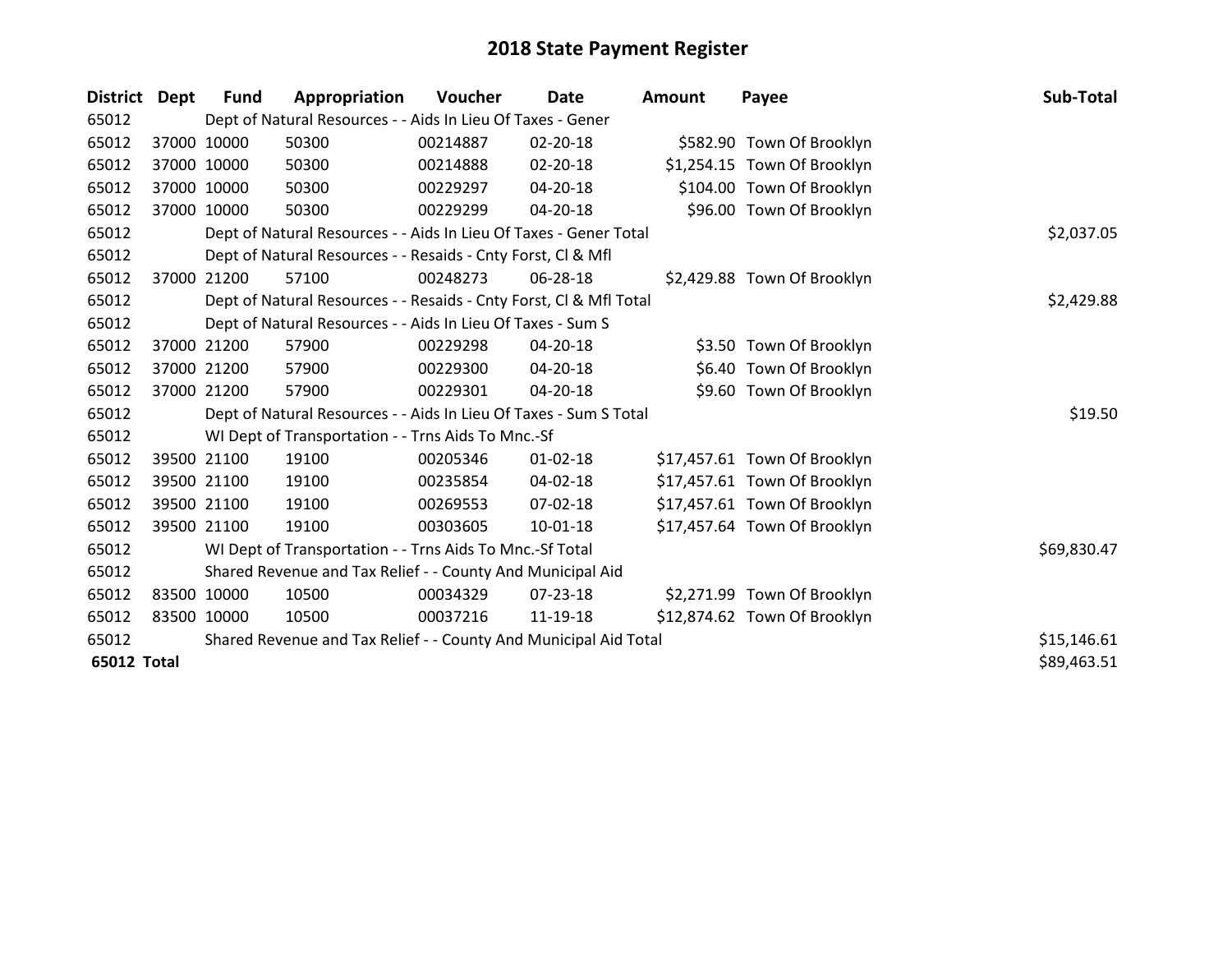| District Dept |       | <b>Fund</b> | Appropriation                                                      | Voucher  | Date           | <b>Amount</b> | Payee                     | Sub-Total    |
|---------------|-------|-------------|--------------------------------------------------------------------|----------|----------------|---------------|---------------------------|--------------|
| 65014         |       |             | Dept of Safety & Prof Services - - Fire Dues Distribution          |          |                |               |                           |              |
| 65014         |       | 16500 10000 | 22500                                                              | 00022667 | 07-25-18       |               | \$5,290.50 Town Of Casey  |              |
| 65014         |       |             | Dept of Safety & Prof Services - - Fire Dues Distribution Total    |          |                |               |                           | \$5,290.50   |
| 65014         |       |             | Dept of Natural Resources - - Aids In Lieu Of Taxes - Gener        |          |                |               |                           |              |
| 65014         |       | 37000 10000 | 50300                                                              | 00212386 | 02-06-18       |               | \$1,397.62 Town Of Casey  |              |
| 65014         |       |             | Dept of Natural Resources - - Aids In Lieu Of Taxes - Gener Total  |          |                |               |                           | \$1,397.62   |
| 65014         |       |             | Dept of Natural Resources - - Resaids - Cnty Forst, CI & Mfl       |          |                |               |                           |              |
| 65014         | 37000 | 21200       | 57100                                                              | 00248274 | 06-28-18       |               | \$2,900.87 Town Of Casey  |              |
| 65014         |       |             | Dept of Natural Resources - - Resaids - Cnty Forst, CI & Mfl Total |          |                |               |                           | \$2,900.87   |
| 65014         |       |             | Dept of Natural Resources - - Aids In Lieu Of Taxes - Sum S        |          |                |               |                           |              |
| 65014         |       | 37000 21200 | 57900                                                              | 00228948 | 04-20-18       |               | \$1.85 Town Of Casey      |              |
| 65014         |       |             | Dept of Natural Resources - - Aids In Lieu Of Taxes - Sum S Total  |          |                |               |                           | \$1.85       |
| 65014         |       |             | WI Dept of Transportation - - Trns Aids To Mnc.-Sf                 |          |                |               |                           |              |
| 65014         |       | 39500 21100 | 19100                                                              | 00205347 | $01 - 02 - 18$ |               | \$31,857.31 Town Of Casey |              |
| 65014         |       | 39500 21100 | 19100                                                              | 00235855 | 04-02-18       |               | \$31,857.31 Town Of Casey |              |
| 65014         |       | 39500 21100 | 19100                                                              | 00269554 | $07 - 02 - 18$ |               | \$31,857.31 Town Of Casey |              |
| 65014         |       | 39500 21100 | 19100                                                              | 00303606 | $10 - 01 - 18$ |               | \$31,857.33 Town Of Casey |              |
| 65014         |       |             | WI Dept of Transportation - - Trns Aids To Mnc.-Sf Total           |          |                |               |                           | \$127,429.26 |
| 65014         |       |             | Shared Revenue and Tax Relief - - County And Municipal Aid         |          |                |               |                           |              |
| 65014         |       | 83500 10000 | 10500                                                              | 00034330 | $07 - 23 - 18$ |               | \$920.37 Town Of Casey    |              |
| 65014         |       | 83500 10000 | 10500                                                              | 00037217 | 11-19-18       |               | \$5,215.43 Town Of Casey  |              |
| 65014         |       |             | Shared Revenue and Tax Relief - - County And Municipal Aid Total   |          |                |               |                           | \$6,135.80   |
| 65014         |       |             | Shared Revenue and Tax Relief - - Exempt Computer Aid              |          |                |               |                           |              |
| 65014         |       | 83500 10000 | 10900                                                              | 00031490 | 07-23-18       |               | \$79.15 Town Of Casey     |              |
| 65014         |       |             | Shared Revenue and Tax Relief - - Exempt Computer Aid Total        | \$79.15  |                |               |                           |              |
| 65014 Total   |       |             |                                                                    |          |                |               |                           | \$143,235.05 |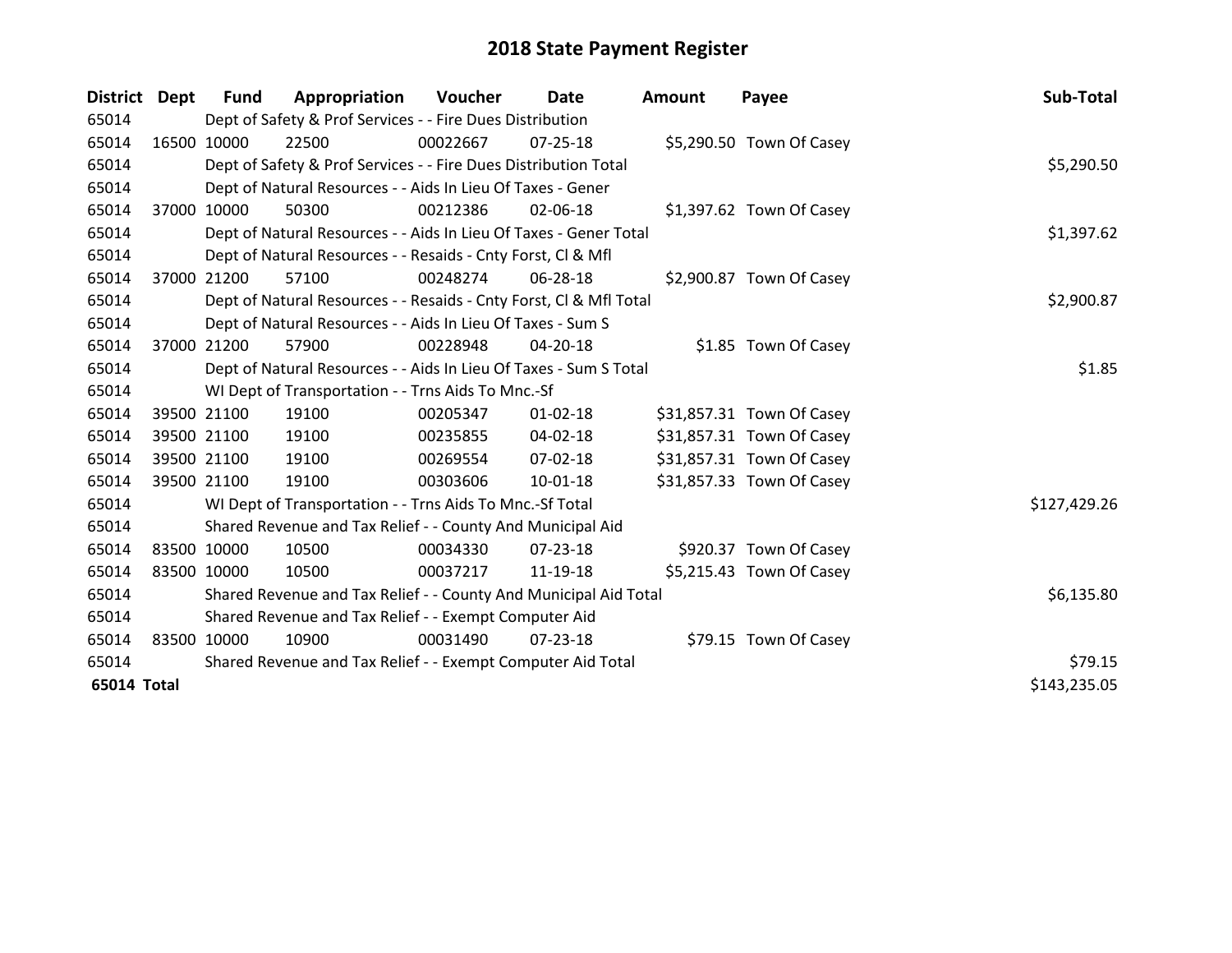| District Dept |             | <b>Fund</b> | Appropriation                                                          | Voucher    | <b>Date</b>    | Amount | Payee                      | Sub-Total    |
|---------------|-------------|-------------|------------------------------------------------------------------------|------------|----------------|--------|----------------------------|--------------|
| 65016         |             |             | Dept of Safety & Prof Services - - Fire Dues Distribution              |            |                |        |                            |              |
| 65016         | 16500 10000 |             | 22500                                                                  | 00022668   | 07-24-18       |        | \$2,982.72 Town Of Chicog  |              |
| 65016         |             |             | Dept of Safety & Prof Services - - Fire Dues Distribution Total        |            |                |        |                            | \$2,982.72   |
| 65016         |             |             | Dept of Natural Resources - - Aids In Lieu Of Taxes - Gener            |            |                |        |                            |              |
| 65016         | 37000 10000 |             | 50300                                                                  | 00212406   | 02-06-18       |        | \$7,865.29 Town Of Chicog  |              |
| 65016         |             |             | Dept of Natural Resources - - Aids In Lieu Of Taxes - Gener Total      |            | \$7,865.29     |        |                            |              |
| 65016         |             |             | Dept of Natural Resources - - Gen Program Ops-State Funds-Fr           |            |                |        |                            |              |
| 65016         | 37000 21200 |             | 16600                                                                  | 00208235   | $02 - 02 - 18$ |        | \$70.61 Town Of Chicog     |              |
| 65016         |             |             | Dept of Natural Resources - - Gen Program Ops-State Funds-Fr Total     | \$70.61    |                |        |                            |              |
| 65016         |             |             | Dept of Natural Resources - - General Program Operations --            |            |                |        |                            |              |
| 65016         | 37000 21200 |             | 25400                                                                  | 00268409   | $10-12-18$     |        | \$622.50 Town Of Chicog    |              |
| 65016         | 37000 21200 |             | 25400                                                                  | 00268411   | $10-12-18$     |        | \$473.00 Town Of Chicog    |              |
| 65016         |             |             | Dept of Natural Resources - - General Program Operations -- Total      |            |                |        |                            | \$1,095.50   |
| 65016         |             |             | Dept of Natural Resources - - Resaids - Cnty Forst, Cl & Mfl           |            |                |        |                            |              |
| 65016         | 37000 21200 |             | 57100                                                                  | 00248275   | 06-28-18       |        | \$3,726.68 Town Of Chicog  |              |
| 65016         |             |             | Dept of Natural Resources - - Resaids - Cnty Forst, CI & Mfl Total     | \$3,726.68 |                |        |                            |              |
| 65016         |             |             | WI Dept of Transportation - - Trns Aids To Mnc.-Sf                     |            |                |        |                            |              |
| 65016         |             | 39500 21100 | 19100                                                                  | 00205348   | 01-02-18       |        | \$33,893.93 Town Of Chicog |              |
| 65016         |             | 39500 21100 | 19100                                                                  | 00235856   | 04-02-18       |        | \$33,893.93 Town Of Chicog |              |
| 65016         | 39500 21100 |             | 19100                                                                  | 00269555   | 07-02-18       |        | \$33,893.93 Town Of Chicog |              |
| 65016         | 39500 21100 |             | 19100                                                                  | 00303607   | $10 - 01 - 18$ |        | \$33,893.96 Town Of Chicog |              |
| 65016         |             |             | WI Dept of Transportation - - Trns Aids To Mnc.-Sf Total               |            |                |        |                            | \$135,575.75 |
| 65016         |             |             | Department of Military Affairs - - Disaster Recovery Aid               |            |                |        |                            |              |
| 65016         | 46500 10000 |             | 30500                                                                  | 00037269   | $01 - 18 - 18$ |        | \$5,996.93 Town Of Chicog  |              |
| 65016         |             |             | Department of Military Affairs - - Disaster Recovery Aid Total         |            |                |        |                            | \$5,996.93   |
| 65016         |             |             | Department of Military Affairs - - Federal Aid, Local Assistance       |            |                |        |                            |              |
| 65016         | 46500 10000 |             | 34200                                                                  | 00037269   | $01 - 18 - 18$ |        | \$35,981.54 Town Of Chicog |              |
| 65016         |             |             | Department of Military Affairs - - Federal Aid, Local Assistance Total |            |                |        |                            | \$35,981.54  |
| 65016         |             |             | Shared Revenue and Tax Relief - - Exempt Computer Aid                  |            |                |        |                            |              |
| 65016         | 83500 10000 |             | 10900                                                                  | 00031491   | 07-23-18       |        | \$12.18 Town Of Chicog     |              |
| 65016         |             |             | Shared Revenue and Tax Relief - - Exempt Computer Aid Total            |            |                |        |                            | \$12.18      |
| 65016 Total   |             |             |                                                                        |            |                |        |                            | \$193,307.20 |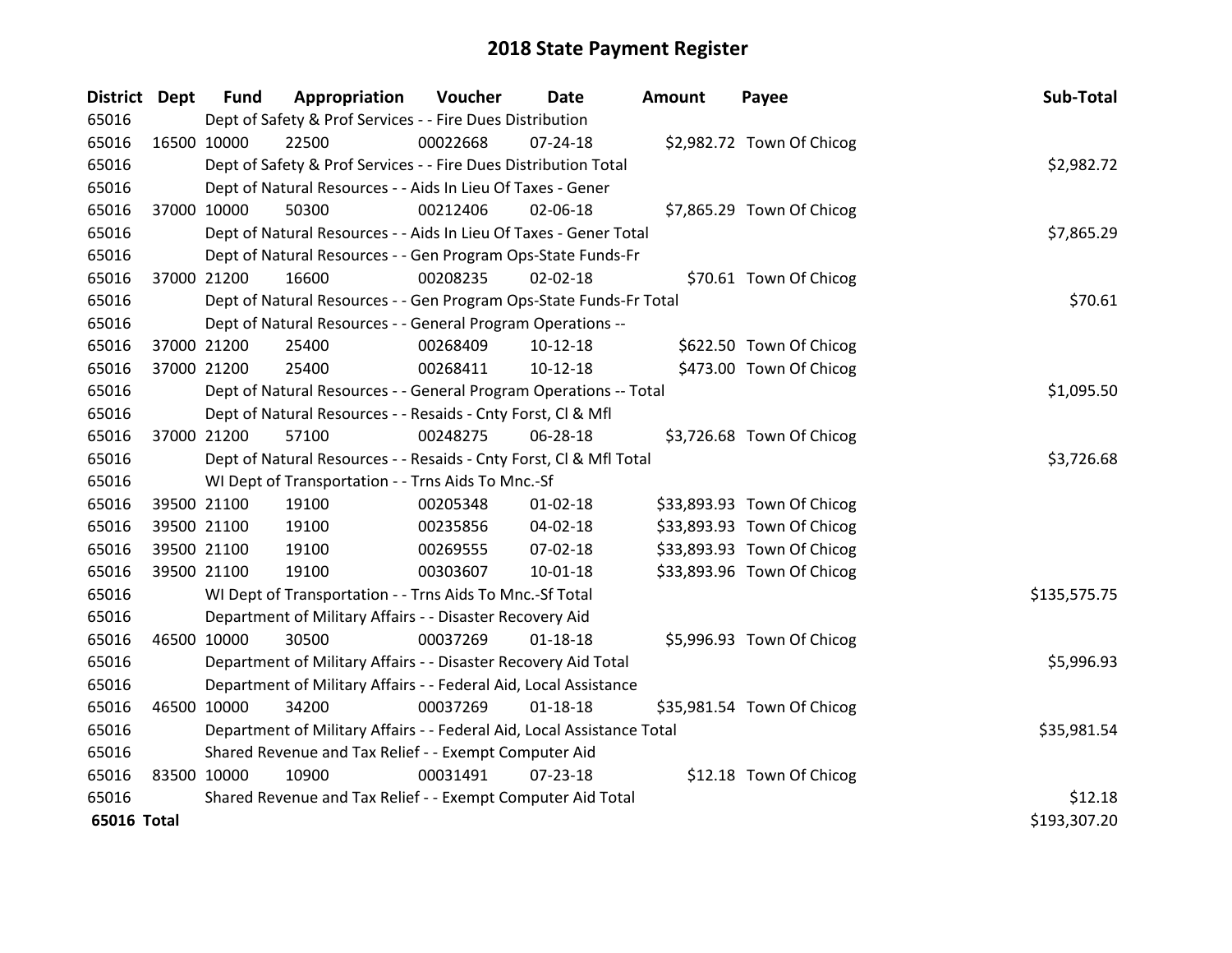| <b>District</b>    | Dept  | <b>Fund</b> | Appropriation                                                      | <b>Voucher</b> | Date           | <b>Amount</b> | Payee                       | Sub-Total   |
|--------------------|-------|-------------|--------------------------------------------------------------------|----------------|----------------|---------------|-----------------------------|-------------|
| 65018              |       |             | Dept of Safety & Prof Services - - Fire Dues Distribution          |                |                |               |                             |             |
| 65018              |       | 16500 10000 | 22500                                                              | 00022669       | 07-24-18       |               | \$1,110.60 Town Of Crystal  |             |
| 65018              |       |             | Dept of Safety & Prof Services - - Fire Dues Distribution Total    |                | \$1,110.60     |               |                             |             |
| 65018              |       |             | Dept of Natural Resources - - Aids In Lieu Of Taxes - Gener        |                |                |               |                             |             |
| 65018              | 37000 | 10000       | 50300                                                              | 00229352       | 04-20-18       |               | \$36.60 Town Of Crystal     |             |
| 65018              |       |             | Dept of Natural Resources - - Aids In Lieu Of Taxes - Gener Total  |                |                |               |                             | \$36.60     |
| 65018              |       |             | Dept of Natural Resources - - Resaids - Cnty Forst, Cl & Mfl       |                |                |               |                             |             |
| 65018              | 37000 | 21200       | 57100                                                              | 00248276       | 06-28-18       |               | \$1,757.05 Town Of Crystal  |             |
| 65018              |       |             | Dept of Natural Resources - - Resaids - Cnty Forst, Cl & Mfl Total |                |                |               |                             | \$1,757.05  |
| 65018              |       |             | Dept of Natural Resources - - Aids In Lieu Of Taxes - Sum S        |                |                |               |                             |             |
| 65018              |       | 37000 21200 | 57900                                                              | 00229351       | $04 - 20 - 18$ |               | \$0.96 Town Of Crystal      |             |
| 65018              |       |             | Dept of Natural Resources - - Aids In Lieu Of Taxes - Sum S Total  |                |                |               |                             | \$0.96      |
| 65018              |       |             | WI Dept of Transportation - - Trns Aids To Mnc.-Sf                 |                |                |               |                             |             |
| 65018              |       | 39500 21100 | 19100                                                              | 00205349       | $01 - 02 - 18$ |               | \$20,634.98 Town Of Crystal |             |
| 65018              |       | 39500 21100 | 19100                                                              | 00235857       | 04-02-18       |               | \$20,634.98 Town Of Crystal |             |
| 65018              |       | 39500 21100 | 19100                                                              | 00269556       | 07-02-18       |               | \$20,634.98 Town Of Crystal |             |
| 65018              |       | 39500 21100 | 19100                                                              | 00303608       | 10-01-18       |               | \$20,635.01 Town Of Crystal |             |
| 65018              |       |             | WI Dept of Transportation - - Trns Aids To Mnc.-Sf Total           |                |                |               |                             | \$82,539.95 |
| 65018              |       |             | Shared Revenue and Tax Relief - - County And Municipal Aid         |                |                |               |                             |             |
| 65018              |       | 83500 10000 | 10500                                                              | 00034331       | 07-23-18       |               | \$1,386.11 Town Of Crystal  |             |
| 65018              |       | 83500 10000 | 10500                                                              | 00037218       | 11-19-18       |               | \$7,854.63 Town Of Crystal  |             |
| 65018              |       |             | Shared Revenue and Tax Relief - - County And Municipal Aid Total   |                |                |               |                             | \$9,240.74  |
| <b>65018 Total</b> |       |             |                                                                    |                |                |               |                             | \$94,685.90 |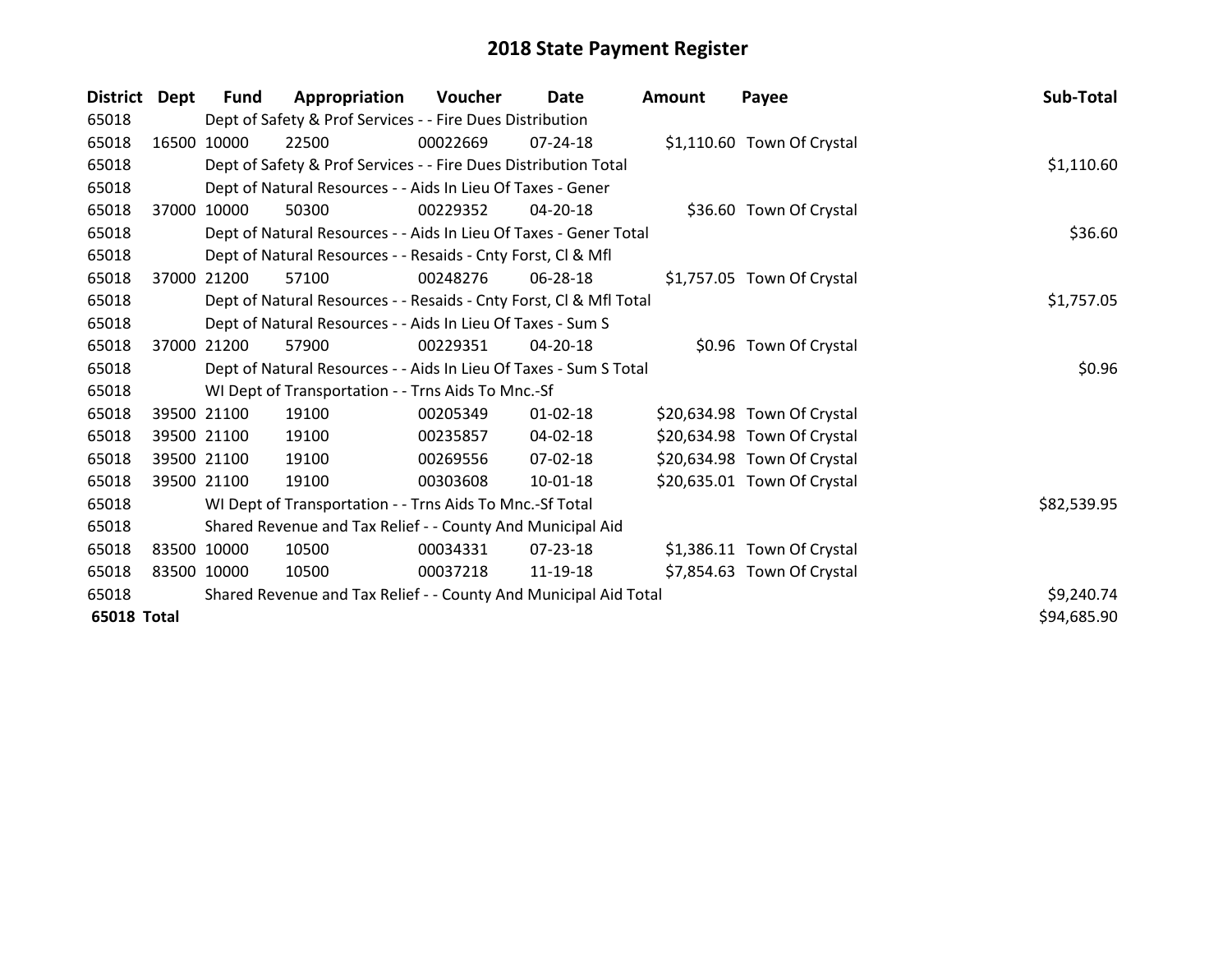| <b>District</b> | Dept        | <b>Fund</b> | Appropriation                                                      | Voucher  | <b>Date</b>    | <b>Amount</b> | Payee                         | Sub-Total    |
|-----------------|-------------|-------------|--------------------------------------------------------------------|----------|----------------|---------------|-------------------------------|--------------|
| 65020           |             |             | Dept of Safety & Prof Services - - Fire Dues Distribution          |          |                |               |                               |              |
| 65020           |             | 16500 10000 | 22500                                                              | 00022670 | 07-24-18       |               | \$3,681.04 Town Of Evergreen  |              |
| 65020           |             |             | Dept of Safety & Prof Services - - Fire Dues Distribution Total    |          |                |               |                               | \$3,681.04   |
| 65020           |             |             | Dept of Natural Resources - - Resaids - Cnty Forst, CI & Mfl       |          |                |               |                               |              |
| 65020           | 37000       | 21200       | 57100                                                              | 00248277 | 06-28-18       |               | \$355.35 Town Of Evergreen    |              |
| 65020           |             |             | Dept of Natural Resources - - Resaids - Cnty Forst, Cl & Mfl Total |          |                |               |                               | \$355.35     |
| 65020           |             |             | Dept of Natural Resources - - Aids In Lieu Of Taxes - Sum S        |          |                |               |                               |              |
| 65020           | 37000       | 21200       | 57900                                                              | 00229258 | 04-20-18       |               | \$1.45 Town Of Evergreen      |              |
| 65020           |             |             | Dept of Natural Resources - - Aids In Lieu Of Taxes - Sum S Total  |          |                |               |                               | \$1.45       |
| 65020           |             |             | WI Dept of Transportation - - Trns Aids To Mnc.-Sf                 |          |                |               |                               |              |
| 65020           |             | 39500 21100 | 19100                                                              | 00205350 | $01 - 02 - 18$ |               | \$29,528.04 Town Of Evergreen |              |
| 65020           |             | 39500 21100 | 19100                                                              | 00235858 | $04 - 02 - 18$ |               | \$29,528.04 Town Of Evergreen |              |
| 65020           |             | 39500 21100 | 19100                                                              | 00269557 | 07-02-18       |               | \$29,528.04 Town Of Evergreen |              |
| 65020           |             | 39500 21100 | 19100                                                              | 00303609 | $10 - 01 - 18$ |               | \$29,528.04 Town Of Evergreen |              |
| 65020           |             |             | WI Dept of Transportation - - Trns Aids To Mnc.-Sf Total           |          |                |               |                               | \$118,112.16 |
| 65020           |             |             | WI Dept of Transportation - - Loc Rd Imp Prg St Fd                 |          |                |               |                               |              |
| 65020           |             | 39500 21100 | 27800                                                              | 00282072 | 08-01-18       |               | \$13,032.18 Town Of Evergreen |              |
| 65020           |             | 39500 21100 | 27800                                                              | 00282073 | 08-01-18       |               | \$11,881.46 Town Of Evergreen |              |
| 65020           |             |             | WI Dept of Transportation - - Loc Rd Imp Prg St Fd Total           |          |                |               |                               | \$24,913.64  |
| 65020           |             |             | Shared Revenue and Tax Relief - - Exempt Computer Aid              |          |                |               |                               |              |
| 65020           | 83500 10000 |             | 10900                                                              | 00031492 | $07 - 23 - 18$ |               | \$5.07 Town Of Evergreen      |              |
| 65020           |             |             | Shared Revenue and Tax Relief - - Exempt Computer Aid Total        |          |                |               |                               | \$5.07       |
| 65020 Total     |             |             |                                                                    |          |                |               |                               | \$147,068.71 |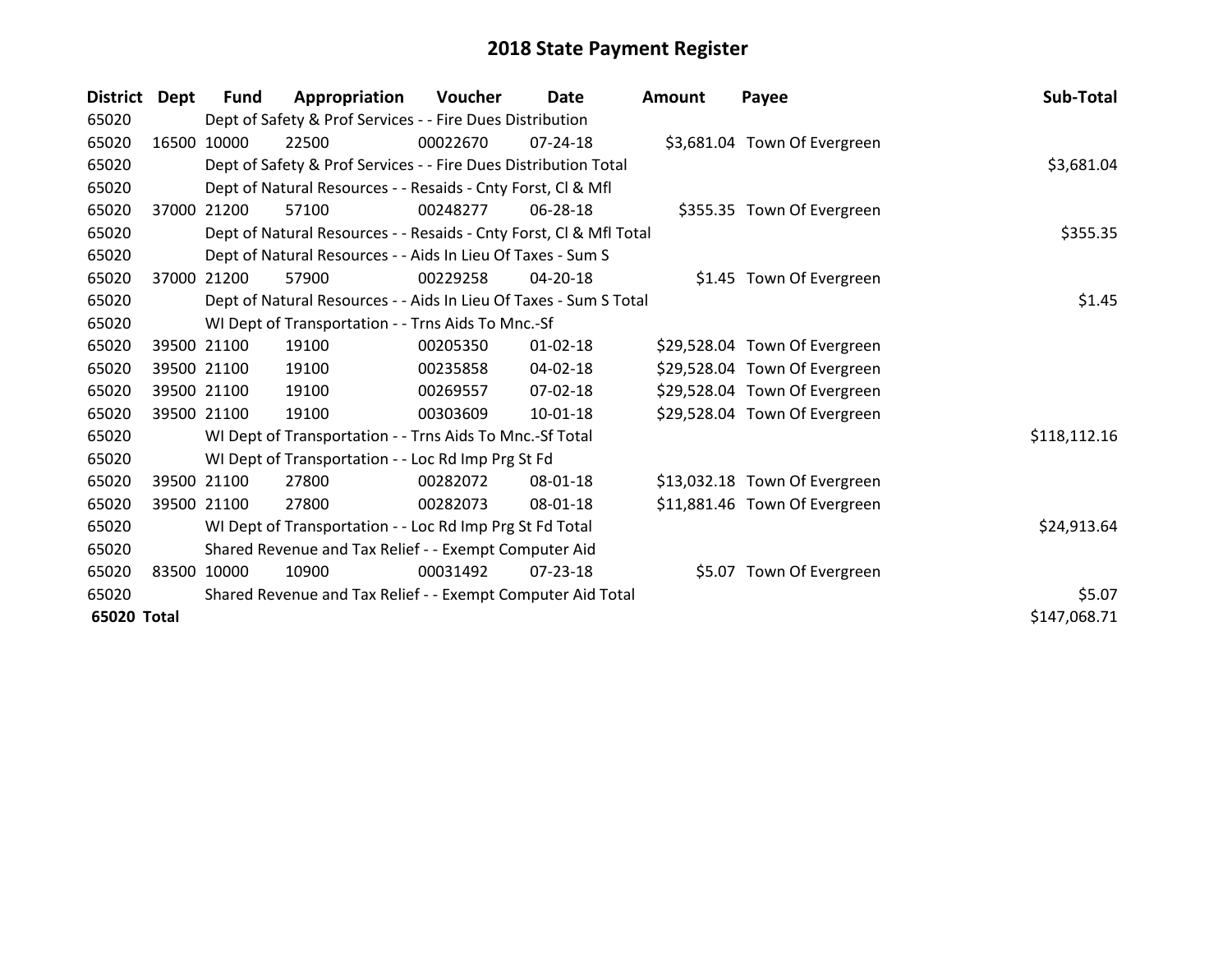| <b>District Dept</b> |             | <b>Fund</b> | Appropriation                                                          | Voucher     | Date           | Amount | Payee                          | Sub-Total    |  |  |
|----------------------|-------------|-------------|------------------------------------------------------------------------|-------------|----------------|--------|--------------------------------|--------------|--|--|
| 65022                |             |             | Dept of Natural Resources - - Aids In Lieu Of Taxes - Gener            |             |                |        |                                |              |  |  |
| 65022                | 37000 10000 |             | 50300                                                                  | 00229187    | 04-20-18       |        | \$80.00 Town Of Frog Creek     |              |  |  |
| 65022                |             |             | Dept of Natural Resources - - Aids In Lieu Of Taxes - Gener Total      |             |                |        |                                | \$80.00      |  |  |
| 65022                |             |             | Dept of Natural Resources - - Resaids - Cnty Forst, Cl & Mfl           |             |                |        |                                |              |  |  |
| 65022                | 37000 21200 |             | 57100                                                                  | 00248278    | 06-28-18       |        | \$10,766.33 Town Of Frog Creek |              |  |  |
| 65022                |             |             | Dept of Natural Resources - - Resaids - Cnty Forst, Cl & Mfl Total     |             |                |        |                                | \$10,766.33  |  |  |
| 65022                |             |             | Dept of Natural Resources - - Aids In Lieu Of Taxes - Sum S            |             |                |        |                                |              |  |  |
| 65022                | 37000 21200 |             | 57900                                                                  | 00229188    | 04-20-18       |        | \$352.00 Town Of Frog Creek    |              |  |  |
| 65022                |             |             | Dept of Natural Resources - - Aids In Lieu Of Taxes - Sum S Total      |             |                |        |                                | \$352.00     |  |  |
| 65022                |             |             | WI Dept of Transportation - - Trns Aids To Mnc.-Sf                     |             |                |        |                                |              |  |  |
| 65022                |             | 39500 21100 | 19100                                                                  | 00205351    | $01 - 02 - 18$ |        | \$20,599.15 Town Of Frog Creek |              |  |  |
| 65022                | 39500 21100 |             | 19100                                                                  | 00235859    | 04-02-18       |        | \$20,599.15 Town Of Frog Creek |              |  |  |
| 65022                | 39500 21100 |             | 19100                                                                  | 00269558    | 07-02-18       |        | \$20,599.15 Town Of Frog Creek |              |  |  |
| 65022                | 39500 21100 |             | 19100                                                                  | 00303610    | $10 - 01 - 18$ |        | \$20,599.16 Town Of Frog Creek |              |  |  |
| 65022                |             |             | WI Dept of Transportation - - Trns Aids To Mnc.-Sf Total               | \$82,396.61 |                |        |                                |              |  |  |
| 65022                |             |             | Department of Military Affairs - - Disaster Recovery Aid               |             |                |        |                                |              |  |  |
| 65022                | 46500 10000 |             | 30500                                                                  | 00043649    | 05-31-18       |        | \$1,228.31 Town Of Frog Creek  |              |  |  |
| 65022                |             |             | Department of Military Affairs - - Disaster Recovery Aid Total         |             |                |        |                                | \$1,228.31   |  |  |
| 65022                |             |             | Department of Military Affairs - - Federal Aid, Local Assistance       |             |                |        |                                |              |  |  |
| 65022                | 46500 10000 |             | 34200                                                                  | 00043649    | 05-31-18       |        | \$7,369.87 Town Of Frog Creek  |              |  |  |
| 65022                |             |             | Department of Military Affairs - - Federal Aid, Local Assistance Total |             |                |        |                                | \$7,369.87   |  |  |
| 65022                |             |             | Department of Administration - - Hv Trans Ln Annual Impact Fee         |             |                |        |                                |              |  |  |
| 65022                | 50500 10000 |             | 17400                                                                  | 00078639    | 05-01-18       |        | \$35,098.00 Town Of Frog Creek |              |  |  |
| 65022                |             |             | Department of Administration - - Hv Trans Ln Annual Impact Fee Total   |             |                |        |                                | \$35,098.00  |  |  |
| 65022                |             |             | Shared Revenue and Tax Relief - - County And Municipal Aid             |             |                |        |                                |              |  |  |
| 65022                | 83500 10000 |             | 10500                                                                  | 00034332    | 07-23-18       |        | \$2,654.73 Town Of Frog Creek  |              |  |  |
| 65022                | 83500 10000 |             | 10500                                                                  | 00037219    | 11-19-18       |        | \$15,043.50 Town Of Frog Creek |              |  |  |
| 65022                |             |             | Shared Revenue and Tax Relief - - County And Municipal Aid Total       |             |                |        |                                | \$17,698.23  |  |  |
| 65022                |             |             | Shared Revenue and Tax Relief - - Utility Aid                          |             |                |        |                                |              |  |  |
| 65022                | 83500 10000 |             | 11000                                                                  | 00034332    | 07-23-18       |        | \$94.73 Town Of Frog Creek     |              |  |  |
| 65022                | 83500 10000 |             | 11000                                                                  | 00037219    | 11-19-18       |        | \$502.74 Town Of Frog Creek    |              |  |  |
| 65022                |             |             | Shared Revenue and Tax Relief - - Utility Aid Total                    |             |                |        |                                | \$597.47     |  |  |
| 65022 Total          |             |             |                                                                        |             |                |        |                                | \$155,586.82 |  |  |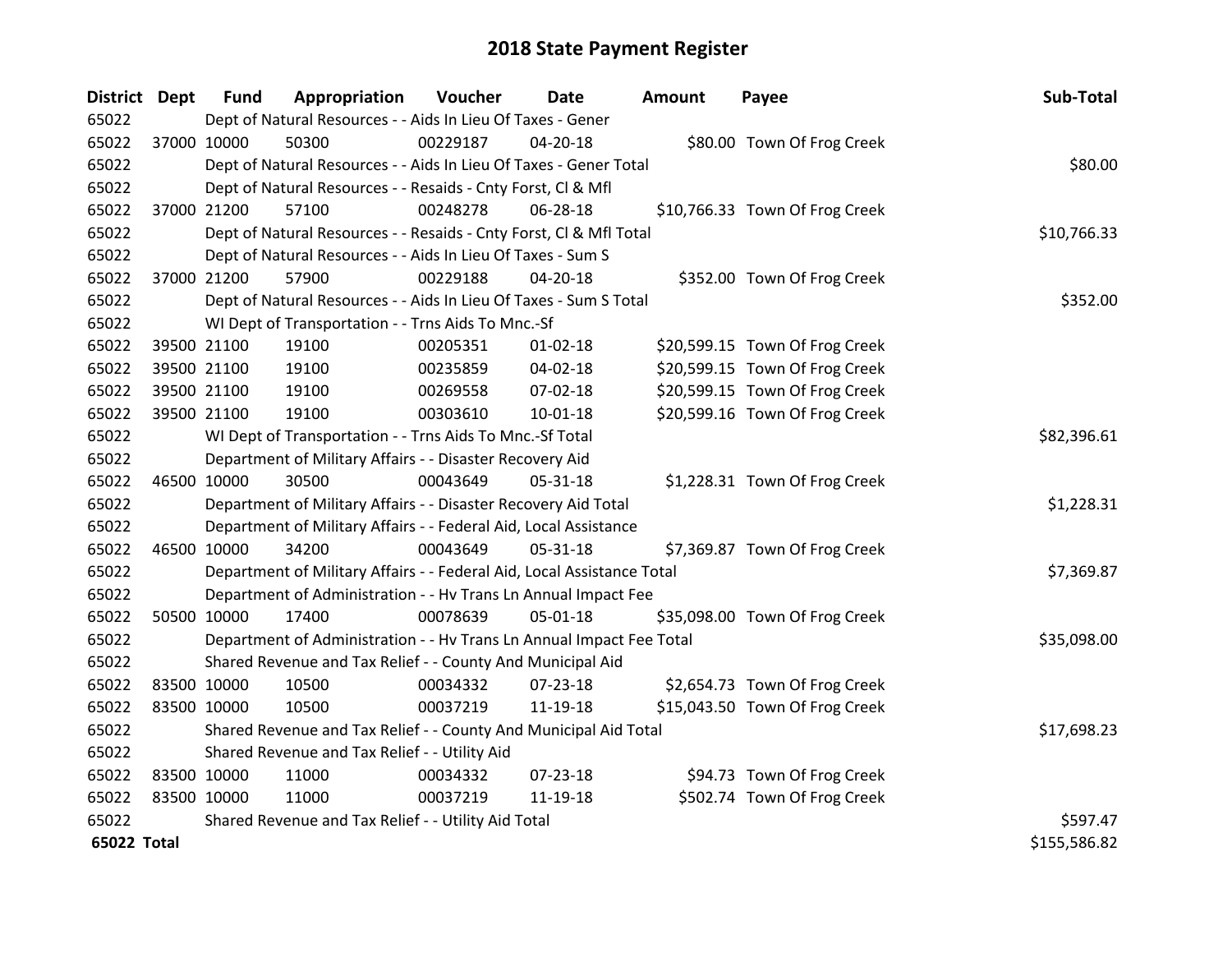| District Dept |             | <b>Fund</b> | Appropriation                                                          | Voucher  | Date           | <b>Amount</b> | Payee                         | Sub-Total    |
|---------------|-------------|-------------|------------------------------------------------------------------------|----------|----------------|---------------|-------------------------------|--------------|
| 65024         |             |             | Dept of Safety & Prof Services - - Fire Dues Distribution              |          |                |               |                               |              |
| 65024         |             | 16500 10000 | 22500                                                                  | 00022671 | $07 - 24 - 18$ |               | \$1,050.56 Town Of Gull Lake  |              |
| 65024         |             |             | Dept of Safety & Prof Services - - Fire Dues Distribution Total        |          |                |               |                               | \$1,050.56   |
| 65024         |             |             | Dept of Natural Resources - - Resaids - Cnty Forst, CI & Mfl           |          |                |               |                               |              |
| 65024         |             | 37000 21200 | 57100                                                                  | 00248279 | 06-28-18       |               | \$4,699.89 Town Of Gull Lake  |              |
| 65024         |             |             | Dept of Natural Resources - - Resaids - Cnty Forst, CI & Mfl Total     |          |                |               |                               | \$4,699.89   |
| 65024         |             |             | WI Dept of Transportation - - Trns Aids To Mnc.-Sf                     |          |                |               |                               |              |
| 65024         |             | 39500 21100 | 19100                                                                  | 00205352 | $01 - 02 - 18$ |               | \$17,075.37 Town Of Gull Lake |              |
| 65024         |             | 39500 21100 | 19100                                                                  | 00235860 | 04-02-18       |               | \$17,075.37 Town Of Gull Lake |              |
| 65024         |             | 39500 21100 | 19100                                                                  | 00269559 | $07 - 02 - 18$ |               | \$17,075.37 Town Of Gull Lake |              |
| 65024         |             | 39500 21100 | 19100                                                                  | 00303611 | $10 - 01 - 18$ |               | \$17,075.40 Town Of Gull Lake |              |
| 65024         |             |             | WI Dept of Transportation - - Trns Aids To Mnc.-Sf Total               |          | \$68,301.51    |               |                               |              |
| 65024         |             |             | WI Dept of Transportation - - Loc Rd Imp Prg St Fd                     |          |                |               |                               |              |
| 65024         |             | 39500 21100 | 27800                                                                  | 00323186 | $11 - 15 - 18$ |               | \$13,032.20 Town Of Gull Lake |              |
| 65024         |             | 39500 21100 | 27800                                                                  | 00323365 | 11-15-18       |               | \$11,881.46 Town Of Gull Lake |              |
| 65024         |             |             | WI Dept of Transportation - - Loc Rd Imp Prg St Fd Total               |          |                |               |                               | \$24,913.66  |
| 65024         |             |             | Department of Military Affairs - - Federal Aid, Local Assistance       |          |                |               |                               |              |
| 65024         | 46500 10000 |             | 34200                                                                  | 00040077 | 03-09-18       |               | \$36,929.16 Town Of Gull Lake |              |
| 65024         |             |             | Department of Military Affairs - - Federal Aid, Local Assistance Total |          |                |               |                               | \$36,929.16  |
| 65024         |             |             | Shared Revenue and Tax Relief - - County And Municipal Aid             |          |                |               |                               |              |
| 65024         | 83500 10000 |             | 10500                                                                  | 00034333 | $07 - 23 - 18$ |               | \$1,064.73 Town Of Gull Lake  |              |
| 65024         |             | 83500 10000 | 10500                                                                  | 00037220 | 11-19-18       |               | \$6,033.48 Town Of Gull Lake  |              |
| 65024         |             |             | Shared Revenue and Tax Relief - - County And Municipal Aid Total       |          |                |               |                               | \$7,098.21   |
| 65024         |             |             | Shared Revenue and Tax Relief - - Exempt Computer Aid                  |          |                |               |                               |              |
| 65024         |             | 83500 10000 | 10900                                                                  | 00031493 | $07 - 23 - 18$ |               | \$1.01 Town Of Gull Lake      |              |
| 65024         |             |             | Shared Revenue and Tax Relief - - Exempt Computer Aid Total            |          |                |               |                               | \$1.01       |
| 65024 Total   |             |             |                                                                        |          |                |               |                               | \$142,994.00 |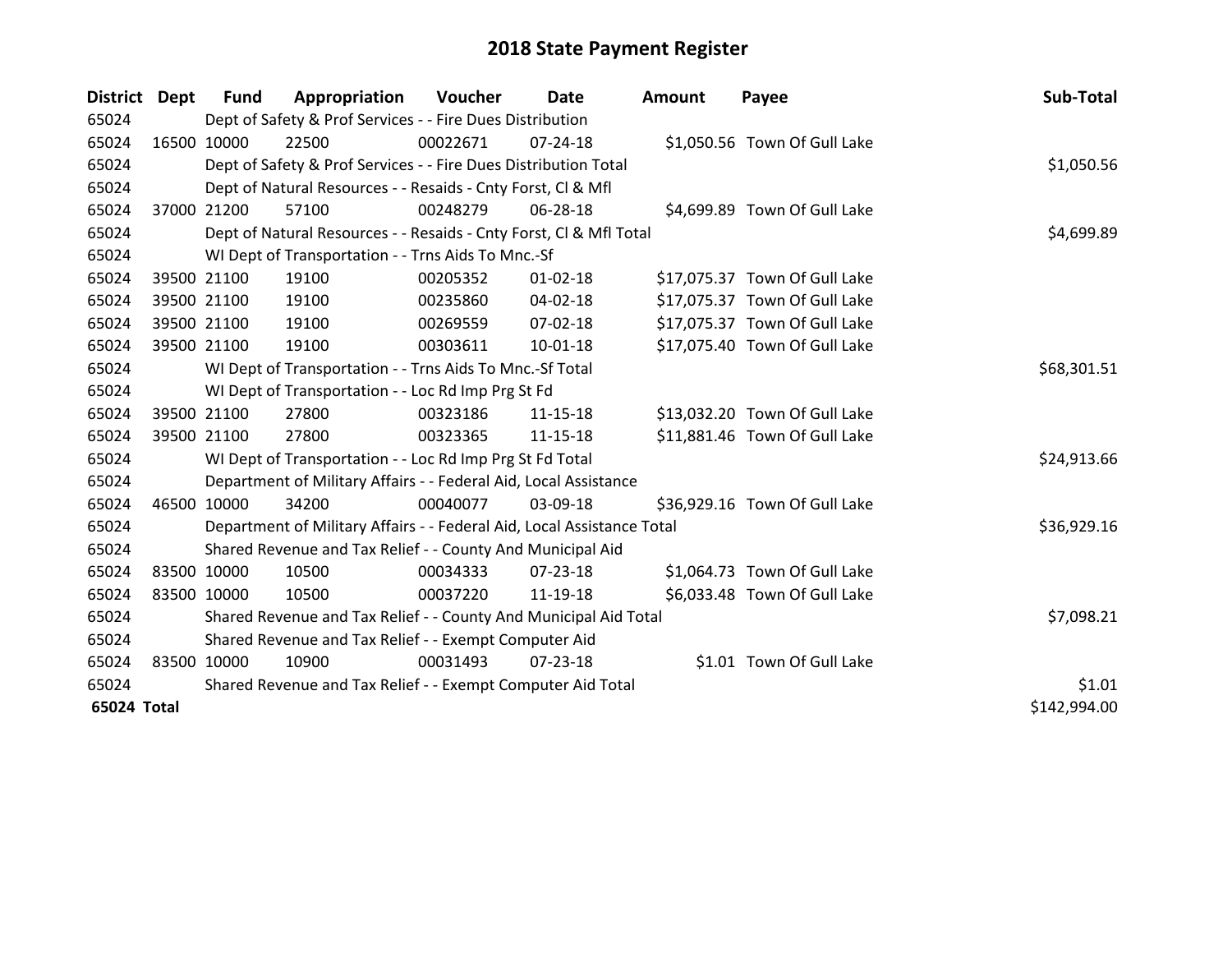| <b>District</b> | <b>Dept</b> | <b>Fund</b>                                                 | Appropriation                                                      | Voucher  | <b>Date</b>    | <b>Amount</b> | Payee                         | Sub-Total    |
|-----------------|-------------|-------------------------------------------------------------|--------------------------------------------------------------------|----------|----------------|---------------|-------------------------------|--------------|
| 65026           |             |                                                             | Dept of Safety & Prof Services - - Fire Dues Distribution          |          |                |               |                               |              |
| 65026           | 16500 10000 |                                                             | 22500                                                              | 00022672 | $07 - 24 - 18$ |               | \$4,743.56 Town Of Long Lake  |              |
| 65026           |             |                                                             | Dept of Safety & Prof Services - - Fire Dues Distribution Total    |          |                |               |                               | \$4,743.56   |
| 65026           |             |                                                             | Dept of Natural Resources - - Aids In Lieu Of Taxes - Gener        |          |                |               |                               |              |
| 65026           | 37000 10000 |                                                             | 50300                                                              | 00280929 | $11 - 23 - 18$ |               | \$75.20 Town Of Long Lake     |              |
| 65026           |             |                                                             | Dept of Natural Resources - - Aids In Lieu Of Taxes - Gener Total  |          |                |               |                               | \$75.20      |
| 65026           |             |                                                             | Dept of Natural Resources - - Resaids - Cnty Forst, CI & Mfl       |          |                |               |                               |              |
| 65026           | 37000 21200 |                                                             | 57100                                                              | 00248280 | 06-28-18       |               | \$875.00 Town Of Long Lake    |              |
| 65026           |             |                                                             | Dept of Natural Resources - - Resaids - Cnty Forst, Cl & Mfl Total |          |                |               |                               | \$875.00     |
| 65026           |             |                                                             | Dept of Natural Resources - - Aids In Lieu Of Taxes - Sum S        |          |                |               |                               |              |
| 65026           | 37000 21200 |                                                             | 57900                                                              | 00229080 | 04-20-18       |               | \$5.28 Town Of Long Lake      |              |
| 65026           |             |                                                             | Dept of Natural Resources - - Aids In Lieu Of Taxes - Sum S Total  |          |                |               |                               | \$5.28       |
| 65026           |             |                                                             | WI Dept of Transportation - - Trns Aids To Mnc.-Sf                 |          |                |               |                               |              |
| 65026           | 39500 21100 |                                                             | 19100                                                              | 00205353 | $01 - 02 - 18$ |               | \$22,169.92 Town Of Long Lake |              |
| 65026           | 39500 21100 |                                                             | 19100                                                              | 00235861 | 04-02-18       |               | \$22,169.92 Town Of Long Lake |              |
| 65026           | 39500 21100 |                                                             | 19100                                                              | 00269560 | 07-02-18       |               | \$22,169.92 Town Of Long Lake |              |
| 65026           | 39500 21100 |                                                             | 19100                                                              | 00303612 | 10-01-18       |               | \$22,169.92 Town Of Long Lake |              |
| 65026           |             |                                                             | WI Dept of Transportation - - Trns Aids To Mnc.-Sf Total           |          |                |               |                               | \$88,679.68  |
| 65026           |             |                                                             | WI Dept of Transportation - - Loc Rd Imp Prg St Fd                 |          |                |               |                               |              |
| 65026           | 39500 21100 |                                                             | 27800                                                              | 00323185 | 11-15-18       |               | \$13,032.20 Town Of Long Lake |              |
| 65026           |             |                                                             | WI Dept of Transportation - - Loc Rd Imp Prg St Fd Total           |          |                |               |                               | \$13,032.20  |
| 65026           |             |                                                             | Shared Revenue and Tax Relief - - County And Municipal Aid         |          |                |               |                               |              |
| 65026           | 83500 10000 |                                                             | 10500                                                              | 00034334 | 07-23-18       |               | \$1,311.06 Town Of Long Lake  |              |
| 65026           | 83500 10000 |                                                             | 10500                                                              | 00037221 | 11-19-18       |               | \$7,429.34 Town Of Long Lake  |              |
| 65026           |             |                                                             | Shared Revenue and Tax Relief - - County And Municipal Aid Total   |          |                |               |                               | \$8,740.40   |
| 65026           |             | Shared Revenue and Tax Relief - - Exempt Computer Aid       |                                                                    |          |                |               |                               |              |
| 65026           | 83500 10000 |                                                             | 10900                                                              | 00031494 | 07-23-18       |               | \$20.29 Town Of Long Lake     |              |
| 65026           |             | Shared Revenue and Tax Relief - - Exempt Computer Aid Total |                                                                    |          |                |               |                               | \$20.29      |
| 65026 Total     |             |                                                             |                                                                    |          |                |               |                               | \$116,171.61 |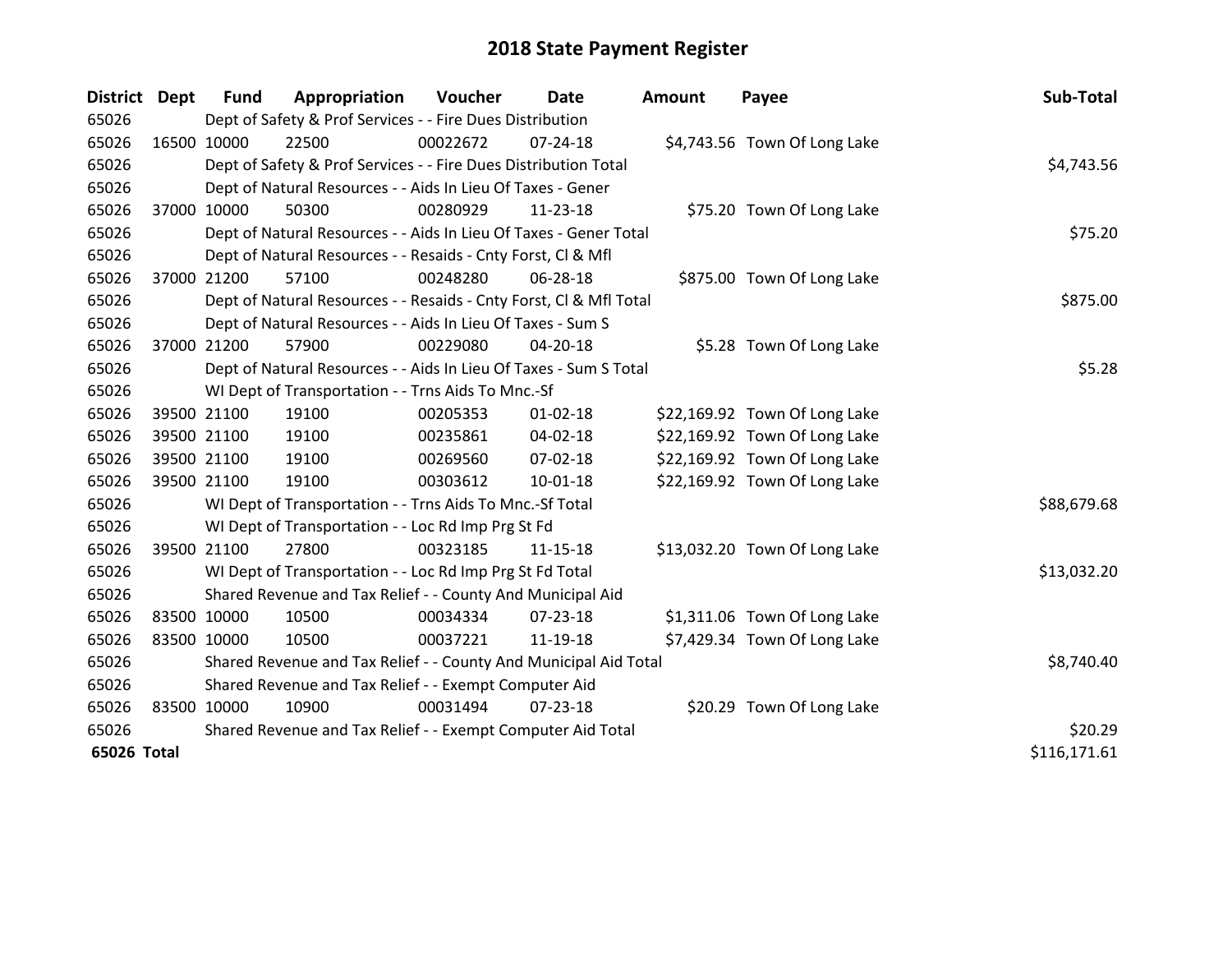| District Dept |             | <b>Fund</b> | Appropriation                                                      | Voucher    | <b>Date</b>    | <b>Amount</b> | Payee                     | Sub-Total   |
|---------------|-------------|-------------|--------------------------------------------------------------------|------------|----------------|---------------|---------------------------|-------------|
| 65028         |             |             | Dept of Safety & Prof Services - - Fire Dues Distribution          |            |                |               |                           |             |
| 65028         |             | 16500 10000 | 22500                                                              | 00018146   | 07-02-18       |               | \$3,534.60 Town Of Madge  |             |
| 65028         |             |             | Dept of Safety & Prof Services - - Fire Dues Distribution Total    |            |                |               |                           | \$3,534.60  |
| 65028         |             |             | Dept of Natural Resources - - Resaids - Cnty Forst, CI & Mfl       |            |                |               |                           |             |
| 65028         |             | 37000 21200 | 57100                                                              | 00248281   | 06-28-18       |               | \$1,695.12 Town Of Madge  |             |
| 65028         |             |             | Dept of Natural Resources - - Resaids - Cnty Forst, CI & Mfl Total |            |                |               |                           | \$1,695.12  |
| 65028         |             |             | Dept of Natural Resources - - Aids In Lieu Of Taxes - Sum S        |            |                |               |                           |             |
| 65028         | 37000       | 21200       | 57900                                                              | 00230590   | 04-20-18       |               | \$29.39 Town Of Madge     |             |
| 65028         |             |             | Dept of Natural Resources - - Aids In Lieu Of Taxes - Sum S Total  |            | \$29.39        |               |                           |             |
| 65028         |             |             | WI Dept of Transportation - - Trns Aids To Mnc.-Sf                 |            |                |               |                           |             |
| 65028         |             | 39500 21100 | 19100                                                              | 00205354   | $01 - 02 - 18$ |               | \$19,906.34 Town Of Madge |             |
| 65028         |             | 39500 21100 | 19100                                                              | 00235862   | 04-02-18       |               | \$19,906.34 Town Of Madge |             |
| 65028         |             | 39500 21100 | 19100                                                              | 00269561   | $07 - 02 - 18$ |               | \$19,906.34 Town Of Madge |             |
| 65028         |             | 39500 21100 | 19100                                                              | 00303613   | $10 - 01 - 18$ |               | \$19,906.35 Town Of Madge |             |
| 65028         |             |             | WI Dept of Transportation - - Trns Aids To Mnc.-Sf Total           |            |                |               |                           | \$79,625.37 |
| 65028         |             |             | WI Dept of Transportation - - Loc Rd Imp Prg St Fd                 |            |                |               |                           |             |
| 65028         |             | 39500 21100 | 27800                                                              | 00255442   | 05-21-18       |               | \$14,412.51 Town Of Madge |             |
| 65028         |             |             | WI Dept of Transportation - - Loc Rd Imp Prg St Fd Total           |            |                |               |                           | \$14,412.51 |
| 65028         |             |             | Shared Revenue and Tax Relief - - County And Municipal Aid         |            |                |               |                           |             |
| 65028         | 83500 10000 |             | 10500                                                              | 00034335   | 07-23-18       |               | \$778.22 Town Of Madge    |             |
| 65028         | 83500 10000 |             | 10500                                                              | 00037222   | 11-19-18       |               | \$4,409.94 Town Of Madge  |             |
| 65028         |             |             | Shared Revenue and Tax Relief - - County And Municipal Aid Total   | \$5,188.16 |                |               |                           |             |
| 65028         |             |             | Shared Revenue and Tax Relief - - Exempt Computer Aid              |            |                |               |                           |             |
| 65028         |             | 83500 10000 | 10900                                                              | 00031495   | 07-23-18       |               | \$1.01 Town Of Madge      |             |
| 65028         |             |             | Shared Revenue and Tax Relief - - Exempt Computer Aid Total        |            |                |               |                           | \$1.01      |
|               | 65028 Total |             |                                                                    |            |                |               |                           |             |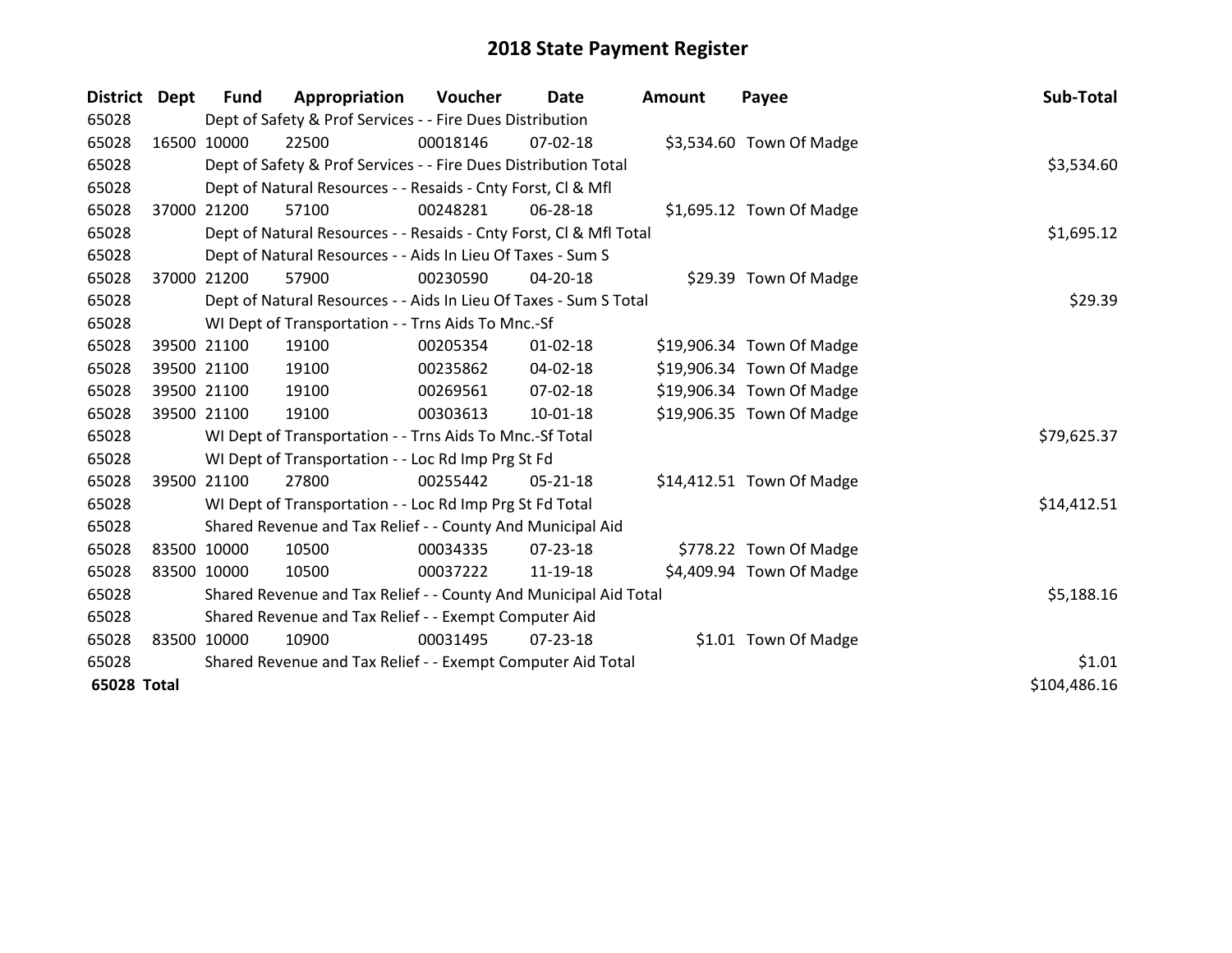| District Dept |             | <b>Fund</b> | Appropriation                                                      | Voucher  | <b>Date</b>    | <b>Amount</b> | Payee                      | Sub-Total    |
|---------------|-------------|-------------|--------------------------------------------------------------------|----------|----------------|---------------|----------------------------|--------------|
| 65030         |             |             | Dept of Natural Resources - - Aids In Lieu Of Taxes - Gener        |          |                |               |                            |              |
| 65030         |             | 37000 10000 | 50300                                                              | 00212379 | 02-06-18       |               | \$838.67 Town Of Minong    |              |
| 65030         | 37000 10000 |             | 50300                                                              | 00212380 | 02-06-18       |               | \$38,662.83 Town Of Minong |              |
| 65030         |             |             | Dept of Natural Resources - - Aids In Lieu Of Taxes - Gener Total  |          |                |               |                            | \$39,501.50  |
| 65030         |             |             | Dept of Natural Resources - - Gen Program Ops-State Funds-Fr       |          |                |               |                            |              |
| 65030         | 37000 21200 |             | 16600                                                              | 00158176 | 04-03-18       |               | \$928.85 Town Of Minong    |              |
| 65030         |             |             | Dept of Natural Resources - - Gen Program Ops-State Funds-Fr Total |          |                |               |                            | \$928.85     |
| 65030         |             |             | Dept of Natural Resources - - Resaids - Cnty Forst, CI & Mfl       |          |                |               |                            |              |
| 65030         | 37000 21200 |             | 57100                                                              | 00158176 | 04-03-18       |               | \$4,764.71 Town Of Minong  |              |
| 65030         |             | 37000 21200 | 57100                                                              | 00248282 | 06-28-18       |               | \$4,751.93 Town Of Minong  |              |
| 65030         |             |             | Dept of Natural Resources - - Resaids - Cnty Forst, Cl & Mfl Total |          |                |               |                            | \$9,516.64   |
| 65030         |             |             | Dept of Natural Resources - - Aids In Lieu Of Taxes - Sum S        |          |                |               |                            |              |
| 65030         |             | 37000 21200 | 57900                                                              | 00228909 | 04-20-18       |               | \$21.38 Town Of Minong     |              |
| 65030         |             | 37000 21200 | 57900                                                              | 00228910 | 04-20-18       |               | \$119.20 Town Of Minong    |              |
| 65030         |             |             | Dept of Natural Resources - - Aids In Lieu Of Taxes - Sum S Total  |          |                |               |                            | \$140.58     |
| 65030         |             |             | Dept of Natural Resources - - Resource Aids - Distribution O       |          |                |               |                            |              |
| 65030         |             | 37000 21200 | 58900                                                              | 00158176 | 04-03-18       |               | \$4,272.69 Town Of Minong  |              |
| 65030         |             |             | Dept of Natural Resources - - Resource Aids - Distribution O Total |          |                |               |                            | \$4,272.69   |
| 65030         |             |             | Dept of Natural Resources - - Ea - Lake Protection                 |          |                |               |                            |              |
| 65030         |             | 37000 21200 | 66300                                                              | 00204884 | $01 - 04 - 18$ |               | \$750.00 Town Of Minong    |              |
| 65030         |             |             | Dept of Natural Resources - - Ea - Lake Protection Total           |          |                |               |                            | \$750.00     |
| 65030         |             |             | Dept of Natural Resources - - Ea - Invasive Aqu & Lake Mon         |          |                |               |                            |              |
| 65030         |             | 37000 21200 | 67800                                                              | 00278269 | 11-09-18       |               | \$17,660.00 Town Of Minong |              |
| 65030         |             | 37000 21200 | 67800                                                              | 00280085 | 11-19-18       |               | \$6,000.00 Town Of Minong  |              |
| 65030         |             |             | Dept of Natural Resources - - Ea - Invasive Aqu & Lake Mon Total   |          |                |               |                            | \$23,660.00  |
| 65030         |             |             | WI Dept of Transportation - - Trns Aids To Mnc.-Sf                 |          |                |               |                            |              |
| 65030         |             | 39500 21100 | 19100                                                              | 00205355 | $01 - 02 - 18$ |               | \$67,590.78 Town Of Minong |              |
| 65030         |             | 39500 21100 | 19100                                                              | 00235863 | 04-02-18       |               | \$67,590.78 Town Of Minong |              |
| 65030         |             | 39500 21100 | 19100                                                              | 00269562 | 07-02-18       |               | \$67,590.78 Town Of Minong |              |
| 65030         |             | 39500 21100 | 19100                                                              | 00303614 | 10-01-18       |               | \$67,590.79 Town Of Minong |              |
| 65030         |             |             | WI Dept of Transportation - - Trns Aids To Mnc.-Sf Total           |          |                |               |                            | \$270,363.13 |
| 65030         |             |             | Department of Revenue - - Payments For Municipal Svcs              |          |                |               |                            |              |
| 65030         |             | 56600 10000 | 50100                                                              | 00026956 | $01 - 31 - 18$ |               | \$187.12 Town Of Minong    |              |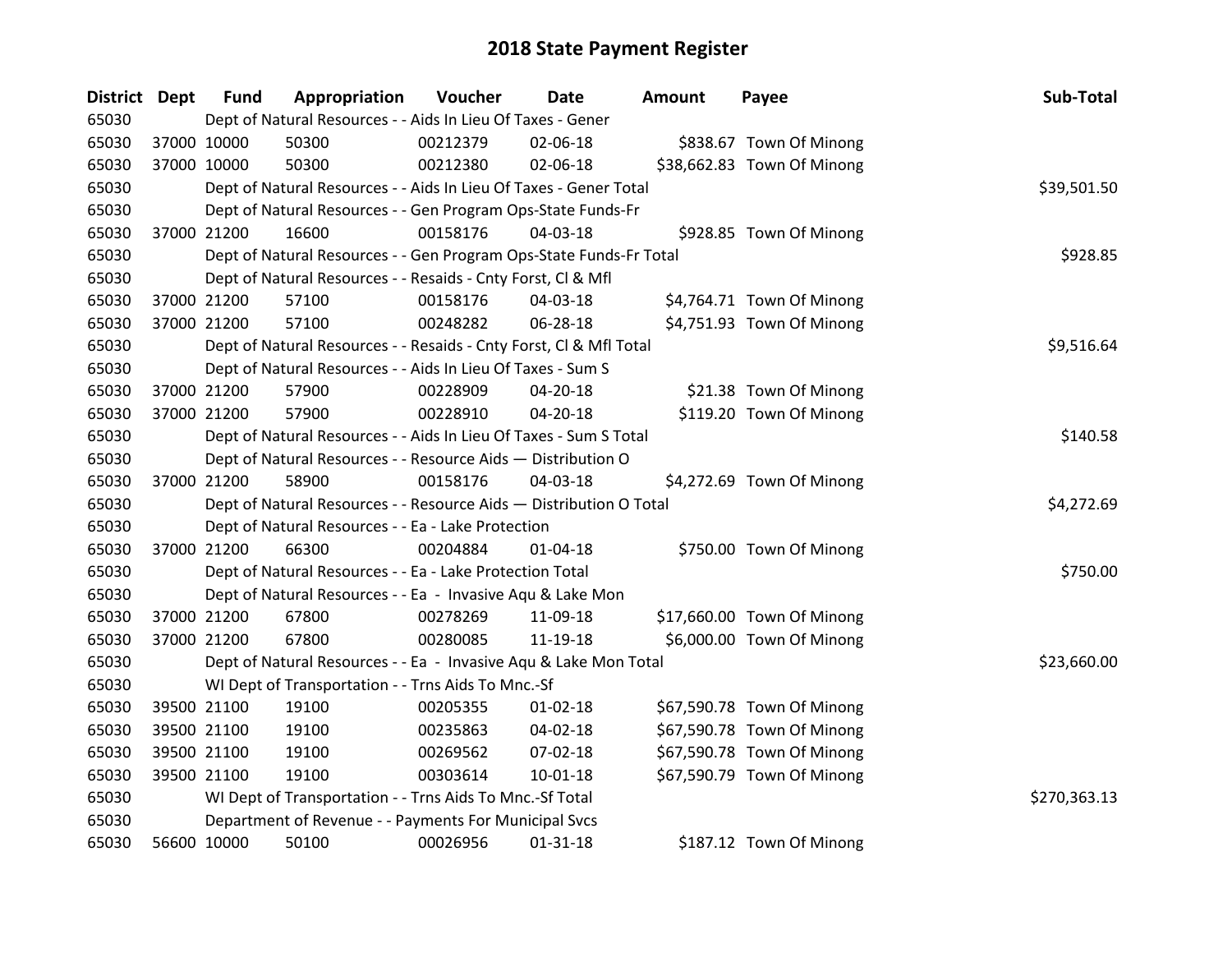| District    | Dept | <b>Fund</b> | Appropriation                                                    | <b>Voucher</b> | <b>Date</b>    | Amount | Payee                      | Sub-Total    |
|-------------|------|-------------|------------------------------------------------------------------|----------------|----------------|--------|----------------------------|--------------|
| 65030       |      |             | Department of Revenue - - Payments For Municipal Svcs Total      |                |                |        |                            | \$187.12     |
| 65030       |      |             | Shared Revenue and Tax Relief - - County And Municipal Aid       |                |                |        |                            |              |
| 65030       |      | 83500 10000 | 10500                                                            | 00034336       | 07-23-18       |        | \$2,985.64 Town Of Minong  |              |
| 65030       |      | 83500 10000 | 10500                                                            | 00037223       | 11-19-18       |        | \$16,918.61 Town Of Minong |              |
| 65030       |      |             | Shared Revenue and Tax Relief - - County And Municipal Aid Total |                |                |        |                            | \$19,904.25  |
| 65030       |      |             | Shared Revenue and Tax Relief - - Utility Aid                    |                |                |        |                            |              |
| 65030       |      | 83500 10000 | 11000                                                            | 00034336       | $07 - 23 - 18$ |        | \$105.99 Town Of Minong    |              |
| 65030       |      | 83500 10000 | 11000                                                            | 00037223       | 11-19-18       |        | \$598.05 Town Of Minong    |              |
| 65030       |      |             | Shared Revenue and Tax Relief - - Utility Aid Total              |                |                |        |                            | \$704.04     |
| 65030 Total |      |             |                                                                  |                |                |        |                            | \$369,928.80 |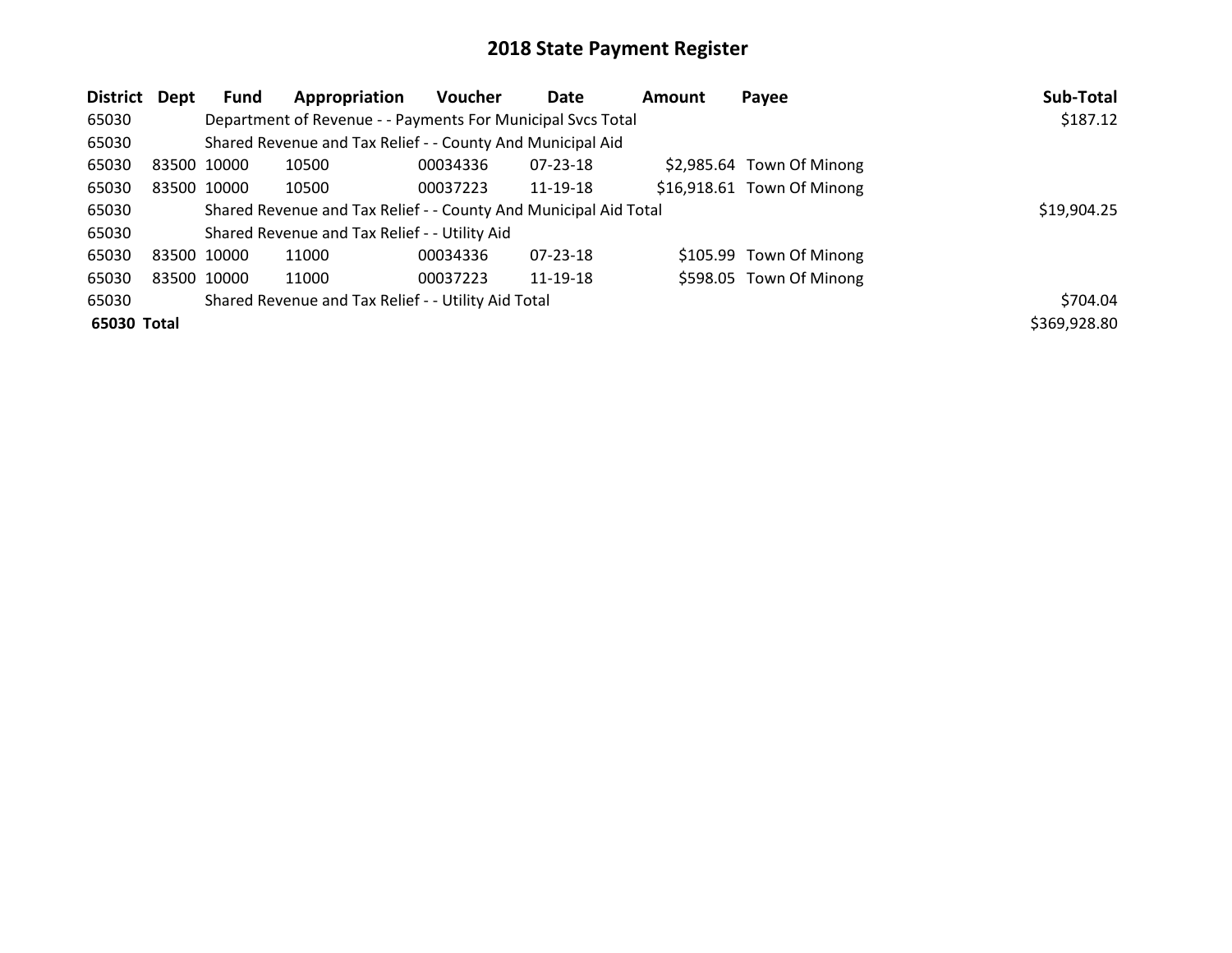| <b>District Dept</b> |             | <b>Fund</b> | Appropriation                                                      | Voucher  | <b>Date</b>    | Amount | Payee                      | Sub-Total    |
|----------------------|-------------|-------------|--------------------------------------------------------------------|----------|----------------|--------|----------------------------|--------------|
| 65032                |             |             | Dept of Safety & Prof Services - - Fire Dues Distribution          |          |                |        |                            |              |
| 65032                | 16500 10000 |             | 22500                                                              | 00022673 | $07 - 25 - 18$ |        | \$2,193.94 Town Of Sarona  |              |
| 65032                |             |             | Dept of Safety & Prof Services - - Fire Dues Distribution Total    |          |                |        |                            | \$2,193.94   |
| 65032                |             |             | Dept of Natural Resources - - Aids In Lieu Of Taxes - Gener        |          |                |        |                            |              |
| 65032                |             | 37000 10000 | 50300                                                              | 00212492 | 02-06-18       |        | \$1,231.72 Town Of Sarona  |              |
| 65032                |             | 37000 10000 | 50300                                                              | 00229558 | 04-20-18       |        | \$209.90 Town Of Sarona    |              |
| 65032                |             |             | Dept of Natural Resources - - Aids In Lieu Of Taxes - Gener Total  |          |                |        |                            | \$1,441.62   |
| 65032                |             |             | Dept of Natural Resources - - Resaids - Cnty Forst, CI & Mfl       |          |                |        |                            |              |
| 65032                |             | 37000 21200 | 57100                                                              | 00248283 | 06-28-18       |        | \$1,204.35 Town Of Sarona  |              |
| 65032                |             |             | Dept of Natural Resources - - Resaids - Cnty Forst, Cl & Mfl Total |          |                |        |                            | \$1,204.35   |
| 65032                |             |             | Dept of Natural Resources - - Aids In Lieu Of Taxes - Sum S        |          |                |        |                            |              |
| 65032                | 37000 21200 |             | 57900                                                              | 00229557 | 04-20-18       |        | \$2.33 Town Of Sarona      |              |
| 65032                | 37000 21200 |             | 57900                                                              | 00229559 | 04-20-18       |        | \$20.99 Town Of Sarona     |              |
| 65032                |             |             | Dept of Natural Resources - - Aids In Lieu Of Taxes - Sum S Total  |          |                |        |                            | \$23.32      |
| 65032                |             |             | WI Dept of Transportation - - Trns Aids To Mnc.-Sf                 |          |                |        |                            |              |
| 65032                | 39500 21100 |             | 19100                                                              | 00205356 | $01 - 02 - 18$ |        | \$22,916.48 Town Of Sarona |              |
| 65032                | 39500 21100 |             | 19100                                                              | 00235864 | 04-02-18       |        | \$22,916.48 Town Of Sarona |              |
| 65032                |             | 39500 21100 | 19100                                                              | 00269563 | 07-02-18       |        | \$22,916.48 Town Of Sarona |              |
| 65032                |             | 39500 21100 | 19100                                                              | 00303615 | 10-01-18       |        | \$22,916.49 Town Of Sarona |              |
| 65032                |             |             | WI Dept of Transportation - - Trns Aids To Mnc.-Sf Total           |          |                |        |                            | \$91,665.93  |
| 65032                |             |             | Shared Revenue and Tax Relief - - County And Municipal Aid         |          |                |        |                            |              |
| 65032                | 83500 10000 |             | 10500                                                              | 00034337 | 07-23-18       |        | \$1,147.34 Town Of Sarona  |              |
| 65032                | 83500 10000 |             | 10500                                                              | 00037224 | 11-19-18       |        | \$6,501.58 Town Of Sarona  |              |
| 65032                |             |             | Shared Revenue and Tax Relief - - County And Municipal Aid Total   |          |                |        |                            | \$7,648.92   |
| 65032                |             |             | Shared Revenue and Tax Relief - - Exempt Computer Aid              |          |                |        |                            |              |
| 65032                | 83500 10000 |             | 10900                                                              | 00031496 | $07 - 23 - 18$ |        | \$10.15 Town Of Sarona     |              |
| 65032                |             |             | Shared Revenue and Tax Relief - - Exempt Computer Aid Total        |          |                |        |                            | \$10.15      |
| 65032                |             |             | Shared Revenue and Tax Relief - - Utility Aid                      |          |                |        |                            |              |
| 65032                | 83500 10000 |             | 11000                                                              | 00034337 | 07-23-18       |        | \$8.28 Town Of Sarona      |              |
| 65032                | 83500 10000 |             | 11000                                                              | 00037224 | 11-19-18       |        | \$36.94 Town Of Sarona     |              |
| 65032                |             |             | Shared Revenue and Tax Relief - - Utility Aid Total                |          |                |        |                            | \$45.22      |
| 65032 Total          |             |             |                                                                    |          |                |        |                            | \$104,233.45 |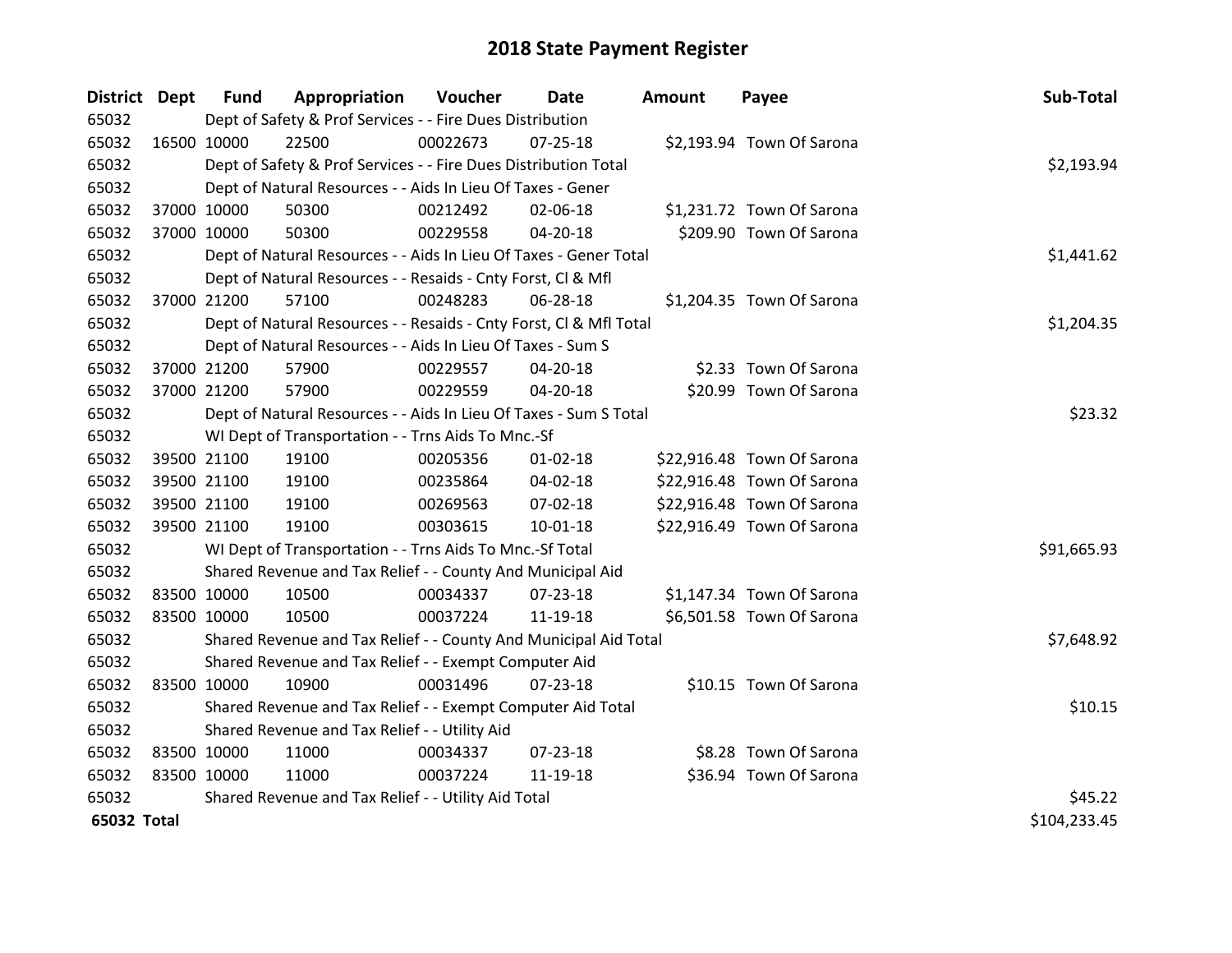| District Dept |             | <b>Fund</b> | Appropriation                                                      | Voucher  | <b>Date</b>    | <b>Amount</b> | Payee                       | Sub-Total   |
|---------------|-------------|-------------|--------------------------------------------------------------------|----------|----------------|---------------|-----------------------------|-------------|
| 65034         |             |             | Dept of Safety & Prof Services - - Fire Dues Distribution          |          |                |               |                             |             |
| 65034         | 16500 10000 |             | 22500                                                              | 00022674 | $07 - 24 - 18$ |               | \$3,208.41 Town Of Spooner  |             |
| 65034         |             |             | Dept of Safety & Prof Services - - Fire Dues Distribution Total    |          |                |               |                             | \$3,208.41  |
| 65034         |             |             | Dept of Natural Resources - - Aids In Lieu Of Taxes - Gener        |          |                |               |                             |             |
| 65034         |             | 37000 10000 | 50300                                                              | 00212661 | 02-06-18       |               | \$971.82 Town Of Spooner    |             |
| 65034         |             | 37000 10000 | 50300                                                              | 00230585 | 04-20-18       |               | \$70.68 Town Of Spooner     |             |
| 65034         |             |             | Dept of Natural Resources - - Aids In Lieu Of Taxes - Gener Total  |          |                |               |                             | \$1,042.50  |
| 65034         |             |             | Dept of Natural Resources - - Resaids - Cnty Forst, Cl & Mfl       |          |                |               |                             |             |
| 65034         |             | 37000 21200 | 57100                                                              | 00248284 | 06-28-18       |               | \$217.69 Town Of Spooner    |             |
| 65034         |             |             | Dept of Natural Resources - - Resaids - Cnty Forst, Cl & Mfl Total |          |                |               |                             | \$217.69    |
| 65034         |             |             | Dept of Natural Resources - - Aids In Lieu Of Taxes - Sum S        |          |                |               |                             |             |
| 65034         |             | 37000 21200 | 57900                                                              | 00230584 | 04-20-18       |               | \$5.16 Town Of Spooner      |             |
| 65034         |             |             | Dept of Natural Resources - - Aids In Lieu Of Taxes - Sum S Total  |          |                |               |                             | \$5.16      |
| 65034         |             |             | WI Dept of Transportation - - Trns Aids To Mnc.-Sf                 |          |                |               |                             |             |
| 65034         |             | 39500 21100 | 19100                                                              | 00205357 | $01 - 02 - 18$ |               | \$13,091.72 Town Of Spooner |             |
| 65034         |             | 39500 21100 | 19100                                                              | 00235865 | 04-02-18       |               | \$13,091.72 Town Of Spooner |             |
| 65034         | 39500 21100 |             | 19100                                                              | 00269564 | 07-02-18       |               | \$13,091.72 Town Of Spooner |             |
| 65034         |             | 39500 21100 | 19100                                                              | 00303616 | 10-01-18       |               | \$13,091.72 Town Of Spooner |             |
| 65034         |             |             | WI Dept of Transportation - - Trns Aids To Mnc.-Sf Total           |          |                |               |                             | \$52,366.88 |
| 65034         |             |             | Shared Revenue and Tax Relief - - County And Municipal Aid         |          |                |               |                             |             |
| 65034         | 83500 10000 |             | 10500                                                              | 00034338 | $07 - 23 - 18$ |               | \$1,508.01 Town Of Spooner  |             |
| 65034         | 83500 10000 |             | 10500                                                              | 00037225 | 11-19-18       |               | \$8,545.41 Town Of Spooner  |             |
| 65034         |             |             | Shared Revenue and Tax Relief - - County And Municipal Aid Total   |          |                |               |                             | \$10,053.42 |
| 65034         |             |             | Shared Revenue and Tax Relief - - Exempt Computer Aid              |          |                |               |                             |             |
| 65034         | 83500 10000 |             | 10900                                                              | 00031497 | 07-23-18       |               | \$7.10 Town Of Spooner      |             |
| 65034         |             |             | Shared Revenue and Tax Relief - - Exempt Computer Aid Total        |          |                |               |                             | \$7.10      |
| 65034         |             |             | Shared Revenue and Tax Relief - - Utility Aid                      |          |                |               |                             |             |
| 65034         | 83500 10000 |             | 11000                                                              | 00034338 | 07-23-18       |               | \$70.89 Town Of Spooner     |             |
| 65034         | 83500 10000 |             | 11000                                                              | 00037225 | 11-19-18       |               | \$403.04 Town Of Spooner    |             |
| 65034         |             |             | Shared Revenue and Tax Relief - - Utility Aid Total                |          |                |               |                             | \$473.93    |
| 65034         |             |             | Shared Revenue and Tax Relief - - Lottery & Gaming Credit          |          |                |               |                             |             |
| 65034         | 83500 52100 |             | 36300                                                              | 00027665 | 03-26-18       |               | \$1,109.18 Town Of Spooner  |             |
| 65034         |             |             | Shared Revenue and Tax Relief - - Lottery & Gaming Credit Total    |          |                |               |                             | \$1,109.18  |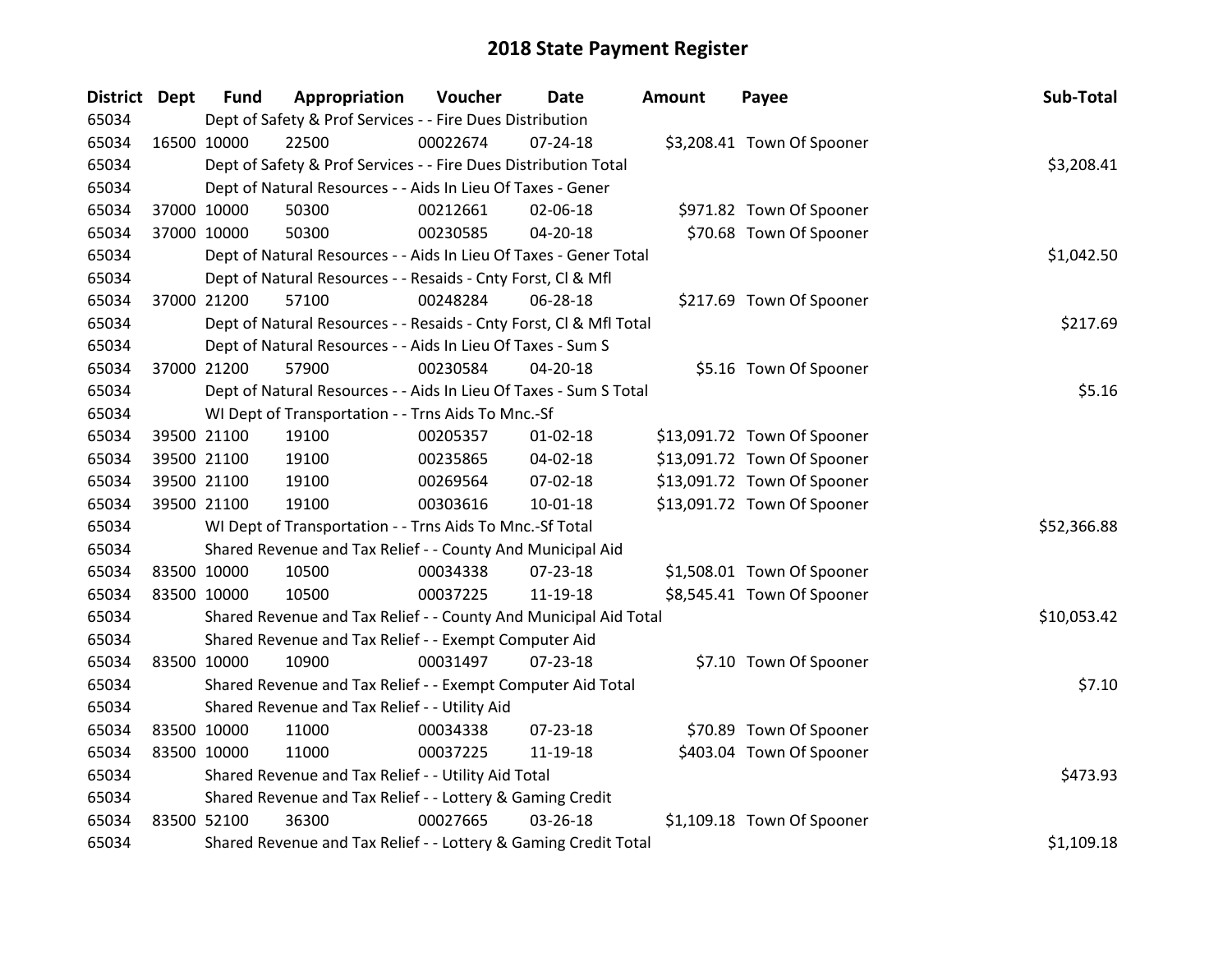|             | District Dept Fund Appropriation | Voucher | <b>Date</b> | Amount | Payee | Sub-Total   |
|-------------|----------------------------------|---------|-------------|--------|-------|-------------|
| 65034 Total |                                  |         |             |        |       | \$68,484.27 |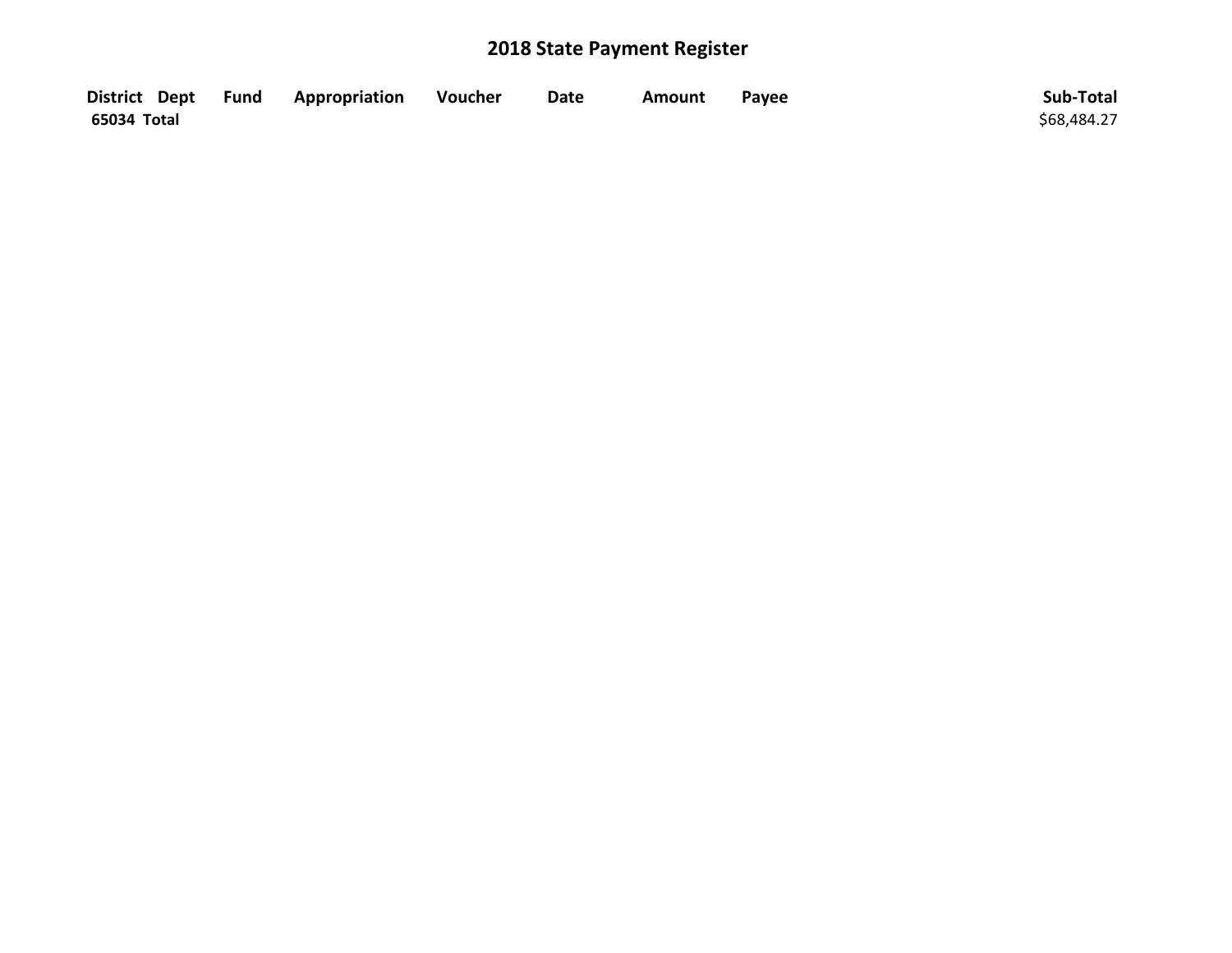| District Dept |              | <b>Fund</b> | Appropriation                                                      | Voucher  | <b>Date</b>    | <b>Amount</b> | Payee                           | Sub-Total   |
|---------------|--------------|-------------|--------------------------------------------------------------------|----------|----------------|---------------|---------------------------------|-------------|
| 65036         |              |             | Dept of Safety & Prof Services - - Fire Dues Distribution          |          |                |               |                                 |             |
| 65036         |              | 16500 10000 | 22500                                                              | 00022675 | $07 - 25 - 18$ |               | \$1,340.86 Town Of Springbrook  |             |
| 65036         |              |             | Dept of Safety & Prof Services - - Fire Dues Distribution Total    |          |                |               |                                 | \$1,340.86  |
| 65036         |              |             | Dept of Natural Resources - - Aids In Lieu Of Taxes - Gener        |          |                |               |                                 |             |
| 65036         |              | 37000 10000 | 50300                                                              | 00212510 | 02-06-18       |               | \$4,102.63 Town Of Springbrook  |             |
| 65036         |              | 37000 10000 | 50300                                                              | 00229666 | 04-20-18       |               | \$34.40 Town Of Springbrook     |             |
| 65036         |              |             | Dept of Natural Resources - - Aids In Lieu Of Taxes - Gener Total  |          |                |               |                                 | \$4,137.03  |
| 65036         |              |             | Dept of Natural Resources - - Resaids - Cnty Forst, CI & Mfl       |          |                |               |                                 |             |
| 65036         | 37000        | 21200       | 57100                                                              | 00248285 | 06-28-18       |               | \$2,885.69 Town Of Springbrook  |             |
| 65036         |              |             | Dept of Natural Resources - - Resaids - Cnty Forst, Cl & Mfl Total |          |                |               |                                 | \$2,885.69  |
| 65036         |              |             | Dept of Natural Resources - - Aids In Lieu Of Taxes - Sum S        |          |                |               |                                 |             |
| 65036         |              | 37000 21200 | 57900                                                              | 00229665 | 04-20-18       |               | \$3.44 Town Of Springbrook      |             |
| 65036         |              |             | Dept of Natural Resources - - Aids In Lieu Of Taxes - Sum S Total  |          |                |               |                                 | \$3.44      |
| 65036         |              |             | WI Dept of Transportation - - Trns Aids To Mnc.-Sf                 |          |                |               |                                 |             |
| 65036         |              | 39500 21100 | 19100                                                              | 00205358 | $01 - 02 - 18$ |               | \$20,091.49 Town Of Springbrook |             |
| 65036         |              | 39500 21100 | 19100                                                              | 00235866 | 04-02-18       |               | \$20,091.49 Town Of Springbrook |             |
| 65036         |              | 39500 21100 | 19100                                                              | 00269565 | $07 - 02 - 18$ |               | \$20,091.49 Town Of Springbrook |             |
| 65036         |              | 39500 21100 | 19100                                                              | 00303617 | 10-01-18       |               | \$20,091.49 Town Of Springbrook |             |
| 65036         |              |             | WI Dept of Transportation - - Trns Aids To Mnc.-Sf Total           |          |                |               |                                 | \$80,365.96 |
| 65036         |              |             | WI Dept of Transportation - - Loc Rd Imp Prg St Fd                 |          |                |               |                                 |             |
| 65036         |              | 39500 21100 | 27800                                                              | 00292354 | 08-30-18       |               | \$13,032.20 Town Of Springbrook |             |
| 65036         |              |             | WI Dept of Transportation - - Loc Rd Imp Prg St Fd Total           |          |                |               |                                 | \$13,032.20 |
| 65036         |              |             | Shared Revenue and Tax Relief - - County And Municipal Aid         |          |                |               |                                 |             |
| 65036         |              | 83500 10000 | 10500                                                              | 00034339 | 07-23-18       |               | \$3,721.24 Town Of Springbrook  |             |
| 65036         | 83500 10000  |             | 10500                                                              | 00037226 | 11-19-18       |               | \$21,087.03 Town Of Springbrook |             |
| 65036         |              |             | Shared Revenue and Tax Relief - - County And Municipal Aid Total   |          |                |               |                                 | \$24,808.27 |
| 65036 Total   | \$126,573.45 |             |                                                                    |          |                |               |                                 |             |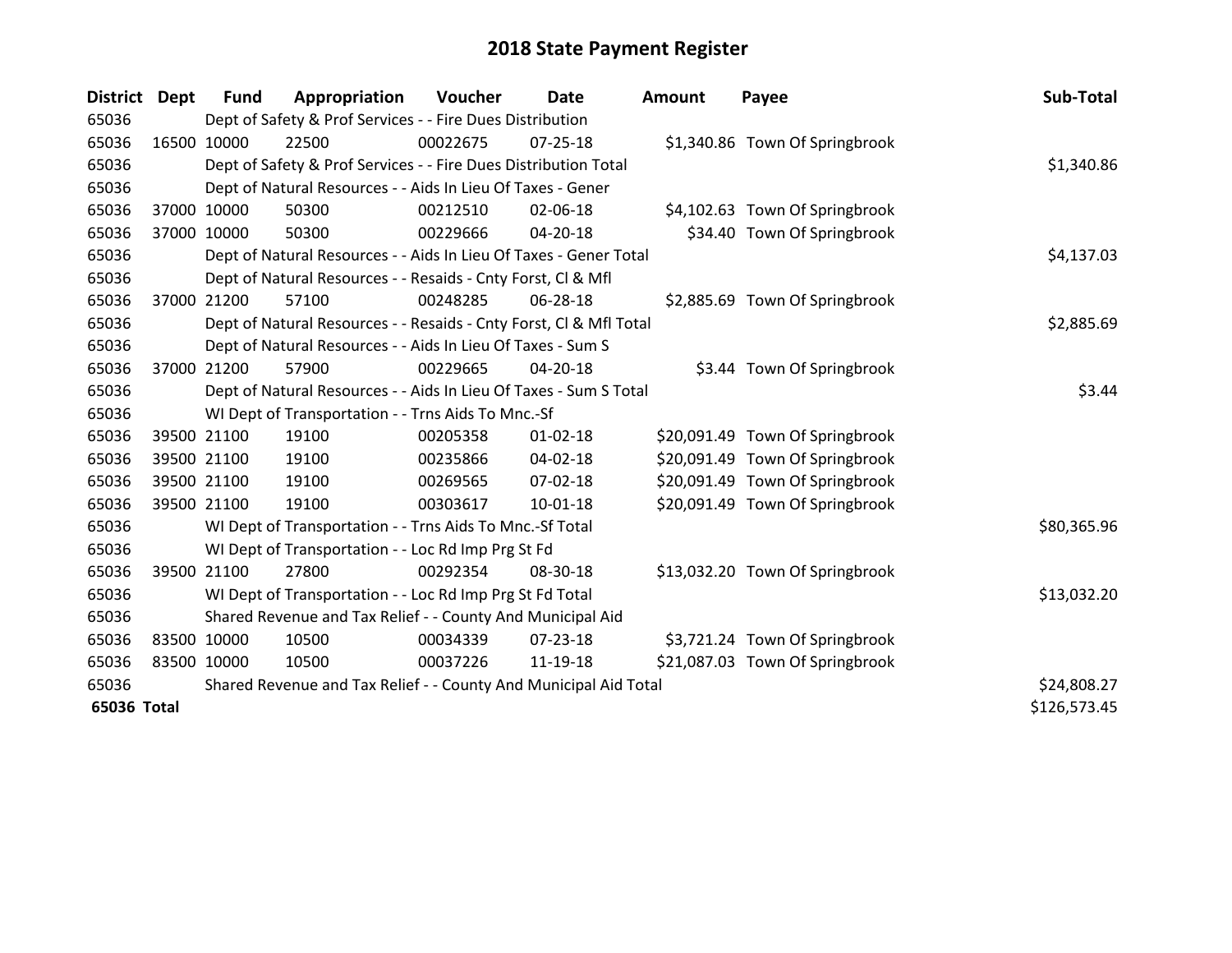| District Dept |             | <b>Fund</b> | Appropriation                                                        | Voucher  | Date           | <b>Amount</b> | Payee                        | Sub-Total    |  |  |  |
|---------------|-------------|-------------|----------------------------------------------------------------------|----------|----------------|---------------|------------------------------|--------------|--|--|--|
| 65038         |             |             | Dept of Safety & Prof Services - - Fire Dues Distribution            |          |                |               |                              |              |  |  |  |
| 65038         |             | 16500 10000 | 22500                                                                | 00022676 | $07 - 24 - 18$ |               | \$631.75 Town Of Stinnett    |              |  |  |  |
| 65038         |             |             | Dept of Safety & Prof Services - - Fire Dues Distribution Total      |          |                |               |                              | \$631.75     |  |  |  |
| 65038         |             |             | Dept of Natural Resources - - Aids In Lieu Of Taxes - Gener          |          |                |               |                              |              |  |  |  |
| 65038         | 37000       | 10000       | 50300                                                                | 00212480 | $02 - 06 - 18$ |               | \$217.92 Town Of Stinnett    |              |  |  |  |
| 65038         |             |             | Dept of Natural Resources - - Aids In Lieu Of Taxes - Gener Total    |          |                |               |                              | \$217.92     |  |  |  |
| 65038         |             |             | Dept of Natural Resources - - Resaids - Cnty Forst, CI & Mfl         |          |                |               |                              |              |  |  |  |
| 65038         | 37000       | 21200       | 57100                                                                | 00248286 | 06-28-18       |               | \$4,544.31 Town Of Stinnett  |              |  |  |  |
| 65038         |             |             | Dept of Natural Resources - - Resaids - Cnty Forst, Cl & Mfl Total   |          |                |               |                              | \$4,544.31   |  |  |  |
| 65038         |             |             | WI Dept of Transportation - - Trns Aids To Mnc.-Sf                   |          |                |               |                              |              |  |  |  |
| 65038         |             | 39500 21100 | 19100                                                                | 00205359 | $01 - 02 - 18$ |               | \$11,658.32 Town Of Stinnett |              |  |  |  |
| 65038         |             | 39500 21100 | 19100                                                                | 00235867 | 04-02-18       |               | \$11,658.32 Town Of Stinnett |              |  |  |  |
| 65038         |             | 39500 21100 | 19100                                                                | 00269566 | 07-02-18       |               | \$11,658.32 Town Of Stinnett |              |  |  |  |
| 65038         |             | 39500 21100 | 19100                                                                | 00303618 | $10 - 01 - 18$ |               | \$11,658.32 Town Of Stinnett |              |  |  |  |
| 65038         |             |             | WI Dept of Transportation - - Trns Aids To Mnc.-Sf Total             |          |                |               |                              | \$46,633.28  |  |  |  |
| 65038         |             |             | Department of Administration - - Hv Trans Ln Annual Impact Fee       |          |                |               |                              |              |  |  |  |
| 65038         | 50500       | 10000       | 17400                                                                | 00078667 | 05-01-18       |               | \$35,537.00 Town Of Stinnett |              |  |  |  |
| 65038         |             |             | Department of Administration - - Hv Trans Ln Annual Impact Fee Total |          |                |               |                              | \$35,537.00  |  |  |  |
| 65038         |             |             | Shared Revenue and Tax Relief - - County And Municipal Aid           |          |                |               |                              |              |  |  |  |
| 65038         |             | 83500 10000 | 10500                                                                | 00034340 | 07-23-18       |               | \$3,151.48 Town Of Stinnett  |              |  |  |  |
| 65038         | 83500 10000 |             | 10500                                                                | 00037227 | 11-19-18       |               | \$17,858.40 Town Of Stinnett |              |  |  |  |
| 65038         |             |             | Shared Revenue and Tax Relief - - County And Municipal Aid Total     |          |                |               |                              | \$21,009.88  |  |  |  |
| 65038 Total   |             |             |                                                                      |          |                |               |                              | \$108,574.14 |  |  |  |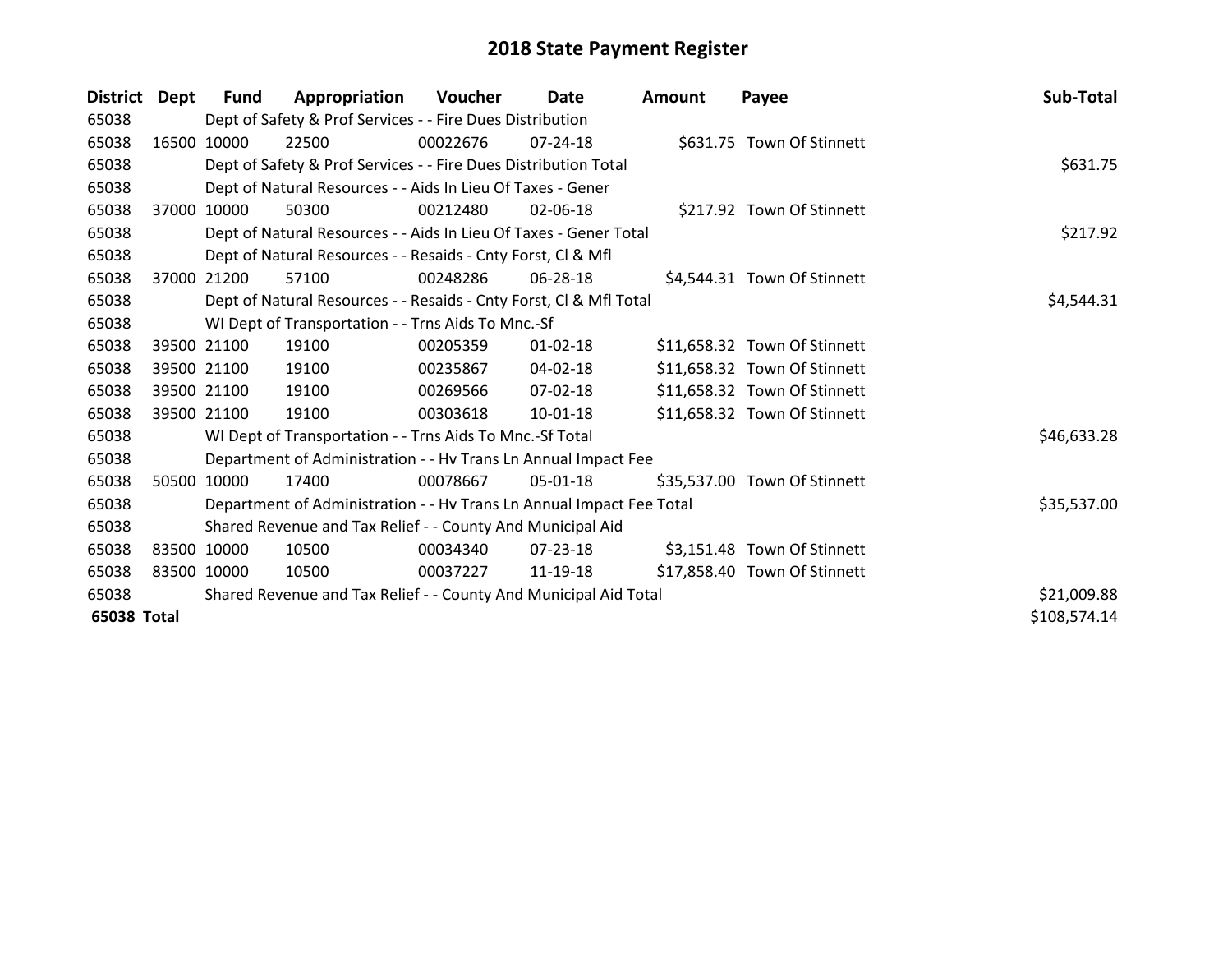| District Dept |             | <b>Fund</b>                                                 | Appropriation                                                      | Voucher  | Date           | <b>Amount</b> | Payee                          | Sub-Total    |  |  |  |
|---------------|-------------|-------------------------------------------------------------|--------------------------------------------------------------------|----------|----------------|---------------|--------------------------------|--------------|--|--|--|
| 65040         |             |                                                             | Dept of Safety & Prof Services - - Fire Dues Distribution          |          |                |               |                                |              |  |  |  |
| 65040         | 16500 10000 |                                                             | 22500                                                              | 00022677 | 07-25-18       |               | \$2,050.54 Town Of Stone Lake  |              |  |  |  |
| 65040         |             |                                                             | Dept of Safety & Prof Services - - Fire Dues Distribution Total    |          |                |               |                                | \$2,050.54   |  |  |  |
| 65040         |             |                                                             | Dept of Natural Resources - - Aids In Lieu Of Taxes - Gener        |          |                |               |                                |              |  |  |  |
| 65040         |             | 37000 10000                                                 | 50300                                                              | 00229413 | $04 - 20 - 18$ |               | \$37.20 Town Of Stone Lake     |              |  |  |  |
| 65040         |             |                                                             | Dept of Natural Resources - - Aids In Lieu Of Taxes - Gener Total  |          |                |               |                                | \$37.20      |  |  |  |
| 65040         |             |                                                             | Dept of Natural Resources - - Resaids - Cnty Forst, CI & Mfl       |          |                |               |                                |              |  |  |  |
| 65040         | 37000       | 21200                                                       | 57100                                                              | 00248287 | 06-28-18       |               | \$2,432.64 Town Of Stone Lake  |              |  |  |  |
| 65040         |             |                                                             | Dept of Natural Resources - - Resaids - Cnty Forst, CI & Mfl Total |          |                |               |                                | \$2,432.64   |  |  |  |
| 65040         |             |                                                             | Dept of Natural Resources - - Ea - Invasive Agu & Lake Mon         |          |                |               |                                |              |  |  |  |
| 65040         |             | 37000 21200                                                 | 67800                                                              | 00270795 | 10-03-18       |               | \$2,230.31 Town Of Stone Lake  |              |  |  |  |
| 65040         |             |                                                             | Dept of Natural Resources - - Ea - Invasive Aqu & Lake Mon Total   |          |                |               |                                | \$2,230.31   |  |  |  |
| 65040         |             |                                                             | WI Dept of Transportation - - Trns Aids To Mnc.-Sf                 |          |                |               |                                |              |  |  |  |
| 65040         |             | 39500 21100                                                 | 19100                                                              | 00205360 | $01 - 02 - 18$ |               | \$22,779.11 Town Of Stone Lake |              |  |  |  |
| 65040         |             | 39500 21100                                                 | 19100                                                              | 00235868 | 04-02-18       |               | \$22,779.11 Town Of Stone Lake |              |  |  |  |
| 65040         |             | 39500 21100                                                 | 19100                                                              | 00269567 | $07 - 02 - 18$ |               | \$22,779.11 Town Of Stone Lake |              |  |  |  |
| 65040         |             | 39500 21100                                                 | 19100                                                              | 00303619 | $10 - 01 - 18$ |               | \$22,779.13 Town Of Stone Lake |              |  |  |  |
| 65040         |             |                                                             | WI Dept of Transportation - - Trns Aids To Mnc.-Sf Total           |          |                |               |                                | \$91,116.46  |  |  |  |
| 65040         |             |                                                             | Shared Revenue and Tax Relief - - County And Municipal Aid         |          |                |               |                                |              |  |  |  |
| 65040         |             | 83500 10000                                                 | 10500                                                              | 00034341 | $07 - 23 - 18$ |               | \$1,084.33 Town Of Stone Lake  |              |  |  |  |
| 65040         |             | 83500 10000                                                 | 10500                                                              | 00037228 | 11-19-18       |               | \$6,144.53 Town Of Stone Lake  |              |  |  |  |
| 65040         |             |                                                             | Shared Revenue and Tax Relief - - County And Municipal Aid Total   |          |                |               |                                | \$7,228.86   |  |  |  |
| 65040         |             |                                                             | Shared Revenue and Tax Relief - - Exempt Computer Aid              |          |                |               |                                |              |  |  |  |
| 65040         |             | 83500 10000                                                 | 10900                                                              | 00031498 | 07-23-18       |               | \$132.93 Town Of Stone Lake    |              |  |  |  |
| 65040         |             | Shared Revenue and Tax Relief - - Exempt Computer Aid Total | \$132.93                                                           |          |                |               |                                |              |  |  |  |
| 65040 Total   |             |                                                             |                                                                    |          |                |               |                                | \$105,228.94 |  |  |  |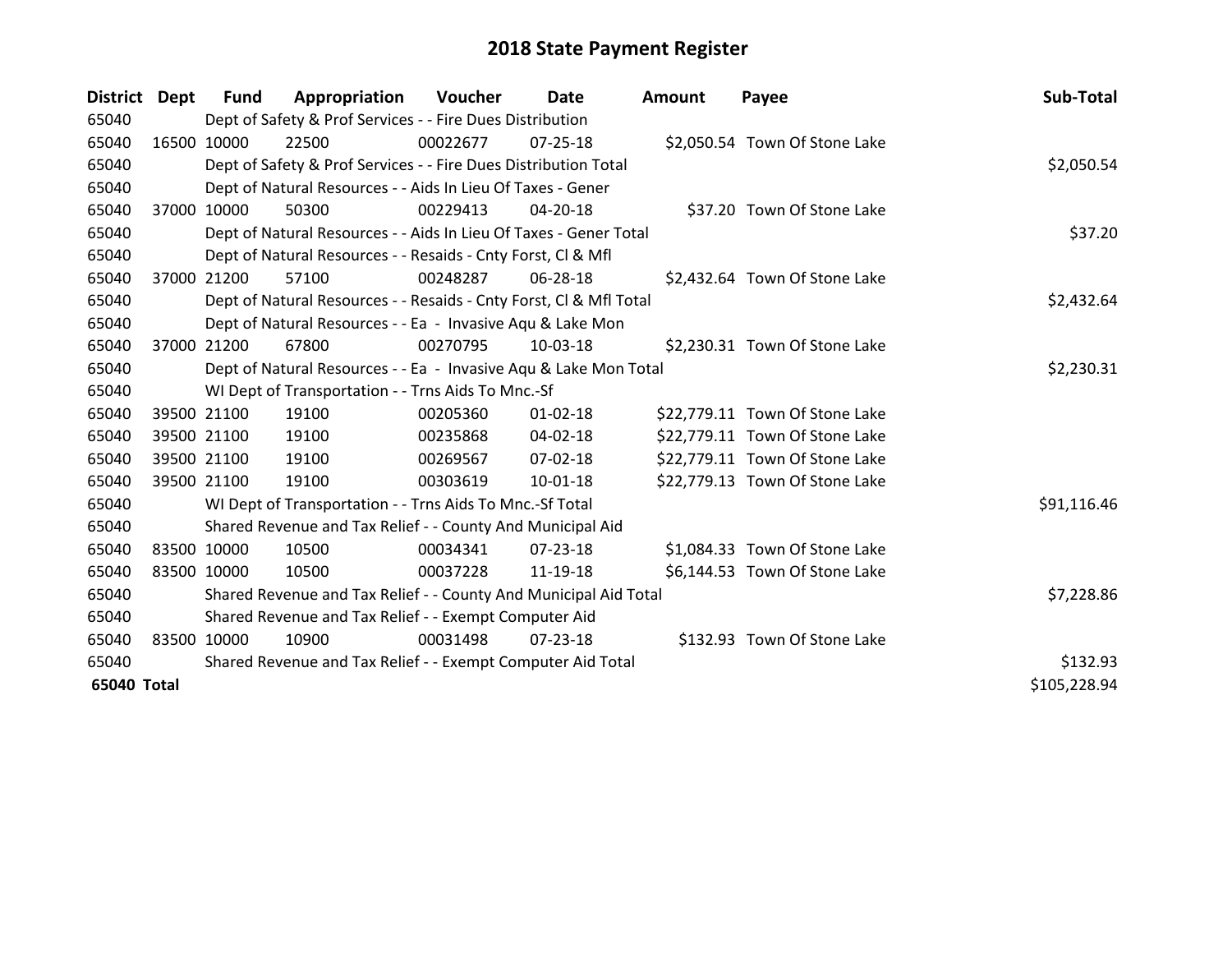| <b>District</b> | Dept        | <b>Fund</b> | Appropriation                                                      | Voucher  | Date           | <b>Amount</b> | Payee                     | Sub-Total    |
|-----------------|-------------|-------------|--------------------------------------------------------------------|----------|----------------|---------------|---------------------------|--------------|
| 65042           |             |             | Dept of Safety & Prof Services - - Fire Dues Distribution          |          |                |               |                           |              |
| 65042           |             | 16500 10000 | 22500                                                              | 00018153 | 07-02-18       |               | \$3,627.60 Town Of Trego  |              |
| 65042           |             |             | Dept of Safety & Prof Services - - Fire Dues Distribution Total    |          |                |               |                           | \$3,627.60   |
| 65042           |             |             | Dept of Natural Resources - - Aids In Lieu Of Taxes - Gener        |          |                |               |                           |              |
| 65042           | 37000       | 10000       | 50300                                                              | 00226541 | $04 - 12 - 18$ |               | \$210.82 Town Of Trego    |              |
| 65042           |             | 37000 10000 | 50300                                                              | 00226542 | $04-12-18$     |               | \$1,262.10 Town Of Trego  |              |
| 65042           |             |             | Dept of Natural Resources - - Aids In Lieu Of Taxes - Gener Total  |          |                |               |                           | \$1,472.92   |
| 65042           |             |             | Dept of Natural Resources - - Resaids - Cnty Forst, Cl & Mfl       |          |                |               |                           |              |
| 65042           | 37000       | 21200       | 57100                                                              | 00248288 | 06-28-18       |               | \$751.52 Town Of Trego    |              |
| 65042           |             |             | Dept of Natural Resources - - Resaids - Cnty Forst, Cl & Mfl Total |          |                |               |                           | \$751.52     |
| 65042           |             |             | Dept of Natural Resources - - Aids In Lieu Of Taxes - Sum S        |          |                |               |                           |              |
| 65042           |             | 37000 21200 | 57900                                                              | 00230257 | 04-20-18       |               | \$159.32 Town Of Trego    |              |
| 65042           |             |             | Dept of Natural Resources - - Aids In Lieu Of Taxes - Sum S Total  |          |                |               |                           | \$159.32     |
| 65042           |             |             | WI Dept of Transportation - - Trns Aids To Mnc.-Sf                 |          |                |               |                           |              |
| 65042           |             | 39500 21100 | 19100                                                              | 00205361 | $01 - 02 - 18$ |               | \$30,585.17 Town Of Trego |              |
| 65042           |             | 39500 21100 | 19100                                                              | 00235869 | 04-04-18       |               | \$30,585.17 Town Of Trego |              |
| 65042           |             | 39500 21100 | 19100                                                              | 00269568 | 07-02-18       |               | \$30,585.17 Town Of Trego |              |
| 65042           |             | 39500 21100 | 19100                                                              | 00303620 | 10-01-18       |               | \$30,585.18 Town Of Trego |              |
| 65042           |             |             | WI Dept of Transportation - - Trns Aids To Mnc.-Sf Total           |          |                |               |                           | \$122,340.69 |
| 65042           |             |             | Shared Revenue and Tax Relief - - Utility Aid                      |          |                |               |                           |              |
| 65042           |             | 83500 10000 | 11000                                                              | 00034342 | $07 - 23 - 18$ |               | \$253.92 Town Of Trego    |              |
| 65042           | 83500 10000 |             | 11000                                                              | 00037229 | 11-19-18       |               | \$1,435.60 Town Of Trego  |              |
| 65042           |             |             | Shared Revenue and Tax Relief - - Utility Aid Total                |          |                |               |                           | \$1,689.52   |
| 65042 Total     |             |             |                                                                    |          |                |               |                           | \$130,041.57 |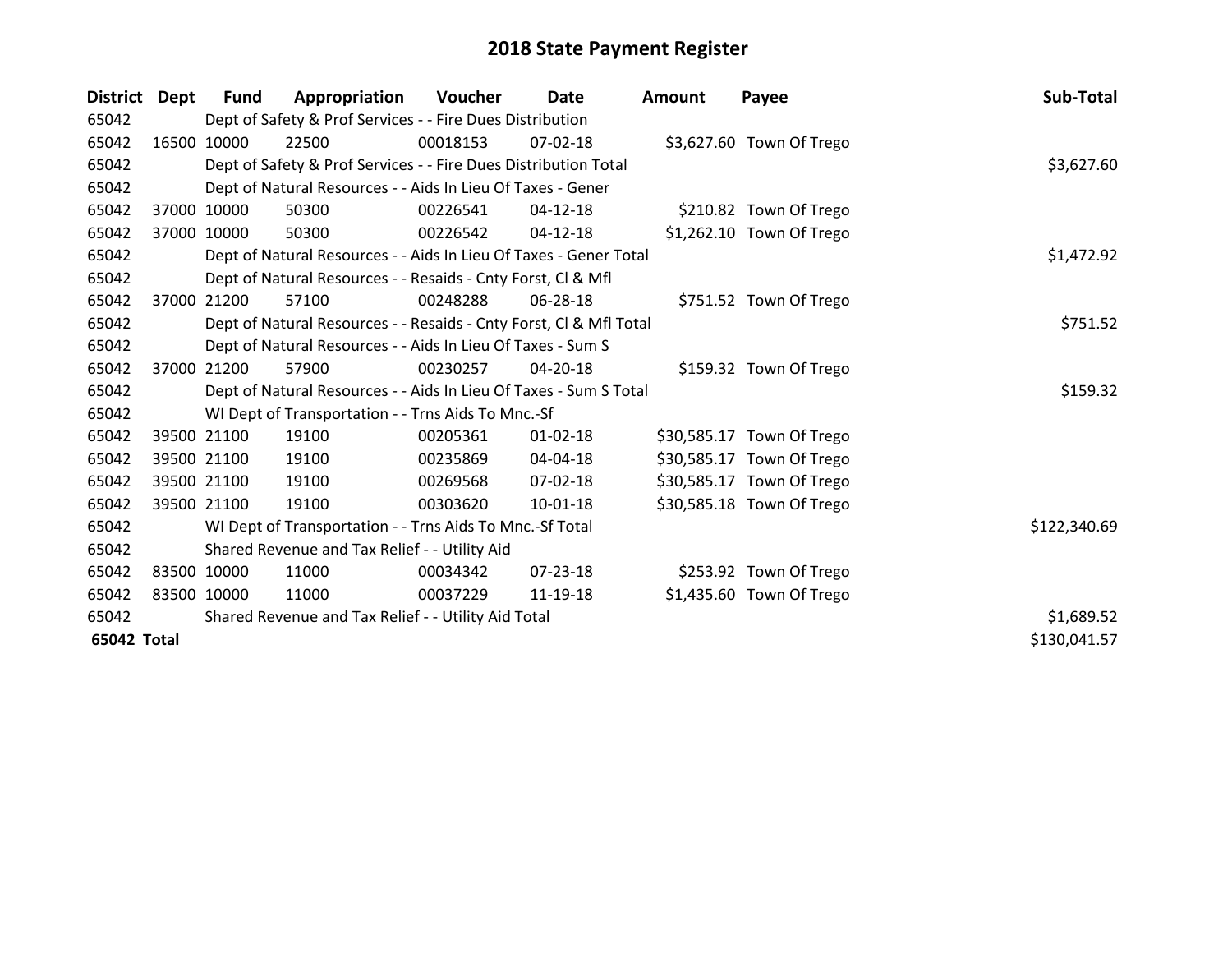| <b>District</b> | Dept        | <b>Fund</b>                                                 | Appropriation                                                                   | Voucher   | Date           | <b>Amount</b> | Payee                             | Sub-Total    |
|-----------------|-------------|-------------------------------------------------------------|---------------------------------------------------------------------------------|-----------|----------------|---------------|-----------------------------------|--------------|
| 65106           |             |                                                             | Dept of Safety & Prof Services - - Fire Dues Distribution                       |           |                |               |                                   |              |
| 65106           | 16500 10000 |                                                             | 22500                                                                           | 00018154  | $07 - 02 - 18$ |               | \$1,192.29 Village Of Birchwood   |              |
| 65106           |             |                                                             | Dept of Safety & Prof Services - - Fire Dues Distribution Total                 |           |                |               |                                   | \$1,192.29   |
| 65106           |             |                                                             | Dept of Natural Resources - - Aids In Lieu Of Taxes - Gener                     |           |                |               |                                   |              |
| 65106           | 37000 10000 |                                                             | 50300                                                                           | 00212382  | 02-05-18       |               | \$1,239.88 Village Of Birchwood   |              |
| 65106           |             |                                                             | Dept of Natural Resources - - Aids In Lieu Of Taxes - Gener Total               |           | \$1,239.88     |               |                                   |              |
| 65106           |             |                                                             | WI Dept of Transportation - - Trns Aids To Mnc.-Sf                              |           |                |               |                                   |              |
| 65106           |             | 39500 21100                                                 | 19100                                                                           | 00205362  | 01-02-18       |               | \$6,752.04 Village Of Birchwood   |              |
| 65106           |             | 39500 21100                                                 | 19100                                                                           | 00235870  | 04-02-18       |               | \$6,752.04 Village Of Birchwood   |              |
| 65106           |             | 39500 21100                                                 | 19100                                                                           | 00269569  | $07 - 02 - 18$ |               | \$6,752.04 Village Of Birchwood   |              |
| 65106           | 39500 21100 |                                                             | 19100                                                                           | 00303621  | $10 - 01 - 18$ |               | \$6,752.04 Village Of Birchwood   |              |
| 65106           |             |                                                             | WI Dept of Transportation - - Trns Aids To Mnc.-Sf Total                        |           |                |               |                                   | \$27,008.16  |
| 65106           |             |                                                             | Department of Health Services - - Prepaid Medical Transport Reimbursement       |           |                |               |                                   |              |
| 65106           | 43500 10000 |                                                             | 16300                                                                           | AMBULANCE | 11-08-18       |               | \$2,000.00 Village Of Birchwood   |              |
| 65106           |             |                                                             | Department of Health Services - - Prepaid Medical Transport Reimbursement Total |           |                |               |                                   | \$2,000.00   |
| 65106           |             |                                                             | Department of Justice - - Law Enforcement Train, Local                          |           |                |               |                                   |              |
| 65106           | 45500 10000 |                                                             | 23100                                                                           | 00052140  | 09-25-18       |               | \$160.00 Village Of Birchwood     |              |
| 65106           |             |                                                             | Department of Justice - - Law Enforcement Train, Local Total                    |           |                |               |                                   | \$160.00     |
| 65106           |             |                                                             | Shared Revenue and Tax Relief - - Expenditure Restraint Program                 |           |                |               |                                   |              |
| 65106           | 83500 10000 |                                                             | 10100                                                                           | 00034343  | 07-23-18       |               | \$2,665.69 Village Of Birchwood   |              |
| 65106           | 83500 10000 |                                                             | 10100                                                                           | 00037230  | 11-19-18       |               | \$0.01 Village Of Birchwood       |              |
| 65106           |             |                                                             | Shared Revenue and Tax Relief - - Expenditure Restraint Program Total           |           |                |               |                                   | \$2,665.70   |
| 65106           |             |                                                             | Shared Revenue and Tax Relief - - County And Municipal Aid                      |           |                |               |                                   |              |
| 65106           | 83500 10000 |                                                             | 10500                                                                           | 00034343  | $07 - 23 - 18$ |               | \$18,184.16 Village Of Birchwood  |              |
| 65106           | 83500 10000 |                                                             | 10500                                                                           | 00037230  | 11-19-18       |               | \$101,043.56 Village Of Birchwood |              |
| 65106           |             |                                                             | Shared Revenue and Tax Relief - - County And Municipal Aid Total                |           |                |               |                                   | \$119,227.72 |
| 65106           |             |                                                             | Shared Revenue and Tax Relief - - Exempt Computer Aid                           |           |                |               |                                   |              |
| 65106           | 83500 10000 |                                                             | 10900                                                                           | 00031499  | 07-23-18       |               | \$220.19 Village Of Birchwood     |              |
| 65106           | 83500 10000 |                                                             | 10900                                                                           | 00032551  | $07 - 23 - 18$ |               | \$183.15 Village Of Birchwood     |              |
| 65106           |             | Shared Revenue and Tax Relief - - Exempt Computer Aid Total | \$403.34                                                                        |           |                |               |                                   |              |
| 65106 Total     |             |                                                             |                                                                                 |           |                |               |                                   | \$153,897.09 |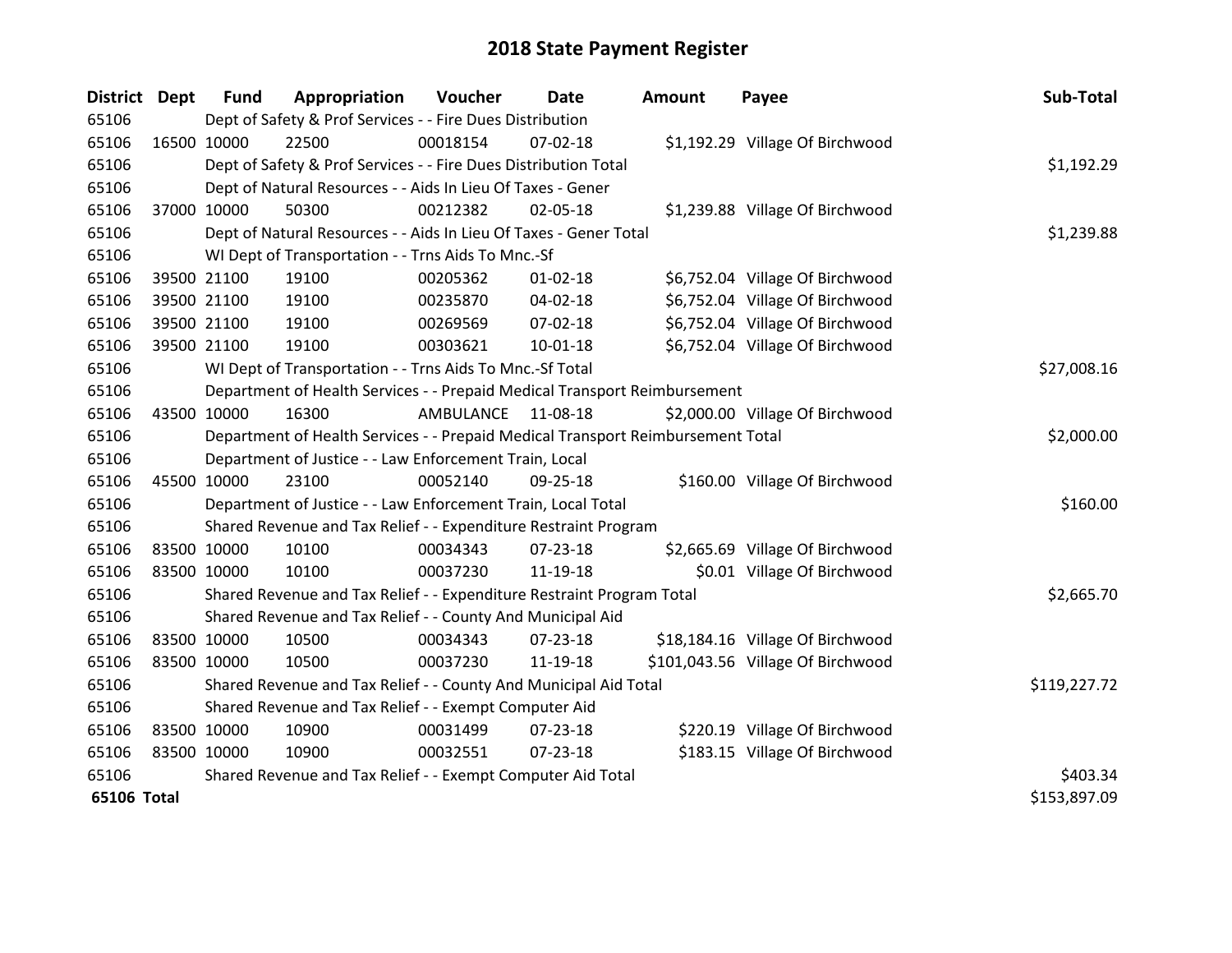| District Dept |             | <b>Fund</b> | Appropriation                                                      | Voucher  | <b>Date</b>    | <b>Amount</b> | Payee                          | Sub-Total  |
|---------------|-------------|-------------|--------------------------------------------------------------------|----------|----------------|---------------|--------------------------------|------------|
| 65151         |             |             | Dept of Natural Resources - - Aids In Lieu Of Taxes - Gener        |          |                |               |                                |            |
| 65151         | 37000 10000 |             | 50300                                                              | 00212657 | 02-06-18       |               | \$80.76 Minong, Village of     |            |
| 65151         | 37000 10000 |             | 50300                                                              | 00212658 | 02-06-18       |               | \$174.52 Minong, Village of    |            |
| 65151         |             |             | Dept of Natural Resources - - Aids In Lieu Of Taxes - Gener Total  |          |                |               |                                | \$255.28   |
| 65151         |             |             | Dept of Natural Resources - - Gen Program Ops-State Funds-Fr       |          |                |               |                                |            |
| 65151         | 37000 21200 |             | 16600                                                              | 00203033 | $01 - 12 - 18$ |               | \$60.00 Minong, Village of     |            |
| 65151         |             | 37000 21200 | 16600                                                              | 00209606 | 01-24-18       |               | \$45.84 Minong, Village of     |            |
| 65151         |             |             | Dept of Natural Resources - - Gen Program Ops-State Funds-Fr Total |          |                |               |                                | \$105.84   |
| 65151         |             |             | Dept of Natural Resources - - General Program Operations --        |          |                |               |                                |            |
| 65151         | 37000 21200 |             | 25400                                                              | 00223534 | 04-20-18       |               | \$100.00 Minong, Village of    |            |
| 65151         |             | 37000 21200 | 25400                                                              | 00230939 | 04-24-18       |               | \$62.58 Minong, Village of     |            |
| 65151         |             | 37000 21200 | 25400                                                              | 00255989 | 07-31-18       |               | \$59.91 Minong, Village of     |            |
| 65151         |             | 37000 21200 | 25400                                                              | 00258914 | 08-14-18       |               | \$532.50 Minong, Village of    |            |
| 65151         | 37000 21200 |             | 25400                                                              | 00274809 | 10-24-18       |               | \$43.38 Minong, Village of     |            |
| 65151         |             | 37000 21200 | 25400                                                              | 00276901 | 11-02-18       |               | \$60.00 Minong, Village of     |            |
| 65151         |             |             | Dept of Natural Resources - - General Program Operations -- Total  |          |                |               |                                | \$858.37   |
| 65151         |             |             | Dept of Natural Resources - - Gpo--State Funds                     |          |                |               |                                |            |
| 65151         | 37000 21200 |             | 36100                                                              | 00209606 | $01 - 24 - 18$ |               | \$11.46 Minong, Village of     |            |
| 65151         |             | 37000 21200 | 36100                                                              | 00230939 | 04-24-18       |               | \$15.64 Minong, Village of     |            |
| 65151         |             | 37000 21200 | 36100                                                              | 00255989 | 07-31-18       |               | \$14.98 Minong, Village of     |            |
| 65151         |             | 37000 21200 | 36100                                                              | 00274809 | $10-24-18$     |               | \$10.84 Minong, Village of     |            |
| 65151         |             |             | Dept of Natural Resources - - Gpo--State Funds Total               |          |                |               |                                | \$52.92    |
| 65151         |             |             | Dept of Natural Resources - - Aids In Lieu Of Taxes - Sum S        |          |                |               |                                |            |
| 65151         |             | 37000 21200 | 57900                                                              | 00230550 | 04-20-18       |               | \$6.05 Minong, Village of      |            |
| 65151         |             |             | Dept of Natural Resources - - Aids In Lieu Of Taxes - Sum S Total  |          |                |               |                                | \$6.05     |
| 65151         |             |             | Dept of Natural Resources - - Rec & Resource Aids, Fed             |          |                |               |                                |            |
| 65151         |             | 37000 21200 | 58300                                                              | 00262126 | 08-27-18       |               | \$2,685.98 Minong, Village of  |            |
| 65151         |             |             | Dept of Natural Resources - - Rec & Resource Aids, Fed Total       |          |                |               |                                | \$2,685.98 |
| 65151         |             |             | WI Dept of Transportation - - Trns Aids To Mnc.-Sf                 |          |                |               |                                |            |
| 65151         |             | 39500 21100 | 19100                                                              | 00205363 | 01-02-18       |               | \$13,787.92 Minong, Village of |            |
| 65151         |             | 39500 21100 | 19100                                                              | 00235871 | 04-02-18       |               | \$13,787.92 Minong, Village of |            |
| 65151         |             | 39500 21100 | 19100                                                              | 00269570 | 07-02-18       |               | \$13,787.92 Minong, Village of |            |
| 65151         | 39500 21100 |             | 19100                                                              | 00303622 | 10-01-18       |               | \$13,787.93 Minong, Village of |            |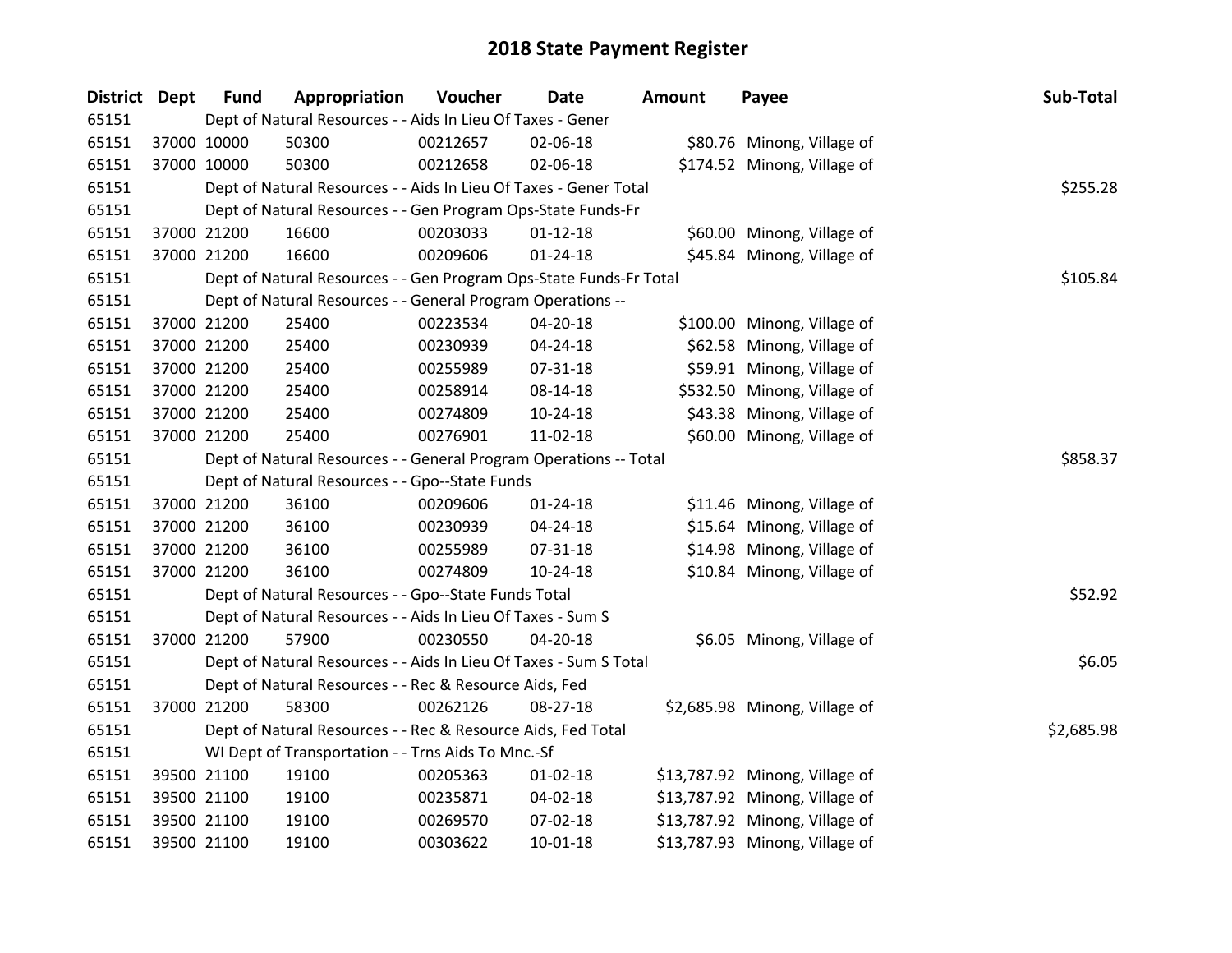| <b>District</b>    | Dept  | Fund        | Appropriation                                                                   | Voucher   | Date           | <b>Amount</b> | Payee                           | Sub-Total    |  |  |  |
|--------------------|-------|-------------|---------------------------------------------------------------------------------|-----------|----------------|---------------|---------------------------------|--------------|--|--|--|
| 65151              |       |             | WI Dept of Transportation - - Trns Aids To Mnc.-Sf Total                        |           |                |               |                                 | \$55,151.69  |  |  |  |
| 65151              |       |             | Department of Health Services - - Emergency Medical Services, Ai                |           |                |               |                                 |              |  |  |  |
| 65151              | 43500 | 10000       | 11900                                                                           | 00229395  | 08-31-18       |               | \$4,669.33 Minong, Village of   |              |  |  |  |
| 65151              |       |             | Department of Health Services - - Emergency Medical Services, Ai Total          |           |                |               |                                 | \$4,669.33   |  |  |  |
| 65151              |       |             | Department of Health Services - - Prepaid Medical Transport Reimbursement       |           |                |               |                                 |              |  |  |  |
| 65151              | 43500 | 10000       | 16300                                                                           | AMBULANCE | 11-08-18       |               | \$3,565.03 Minong, Village of   |              |  |  |  |
| 65151              |       |             | Department of Health Services - - Prepaid Medical Transport Reimbursement Total |           |                |               |                                 | \$3,565.03   |  |  |  |
| 65151              |       |             | Department of Justice - - Law Enforcement Train, Local                          |           |                |               |                                 |              |  |  |  |
| 65151              | 45500 | 10000       | 23100                                                                           | 00053243  | $10-18-18$     |               | \$480.00 Minong, Village of     |              |  |  |  |
| 65151              |       |             | Department of Justice - - Law Enforcement Train, Local Total                    |           |                |               |                                 | \$480.00     |  |  |  |
| 65151              |       |             | Department of Revenue - - Payments For Municipal Svcs                           |           |                |               |                                 |              |  |  |  |
| 65151              |       | 56600 10000 | 50100                                                                           | 00026957  | $01 - 31 - 18$ |               | \$518.68 Minong, Village of     |              |  |  |  |
| 65151              |       |             | Department of Revenue - - Payments For Municipal Svcs Total                     |           |                |               |                                 | \$518.68     |  |  |  |
| 65151              |       |             | Shared Revenue and Tax Relief - - County And Municipal Aid                      |           |                |               |                                 |              |  |  |  |
| 65151              |       | 83500 10000 | 10500                                                                           | 00034344  | $07 - 23 - 18$ |               | \$23,707.49 Minong, Village of  |              |  |  |  |
| 65151              |       | 83500 10000 | 10500                                                                           | 00037231  | 11-19-18       |               | \$130,777.41 Minong, Village of |              |  |  |  |
| 65151              |       |             | Shared Revenue and Tax Relief - - County And Municipal Aid Total                |           |                |               |                                 | \$154,484.90 |  |  |  |
| 65151              |       |             | Shared Revenue and Tax Relief - - Exempt Computer Aid                           |           |                |               |                                 |              |  |  |  |
| 65151              |       | 83500 10000 | 10900                                                                           | 00031500  | $07 - 23 - 18$ |               | \$13,156.60 Minong, Village of  |              |  |  |  |
| 65151              |       | 83500 10000 | 10900                                                                           | 00032552  | 07-23-18       |               | \$256.60 Minong, Village of     |              |  |  |  |
| 65151              |       |             | Shared Revenue and Tax Relief - - Exempt Computer Aid Total                     |           |                |               |                                 | \$13,413.20  |  |  |  |
| <b>65151 Total</b> |       |             |                                                                                 |           |                |               |                                 | \$236,247.27 |  |  |  |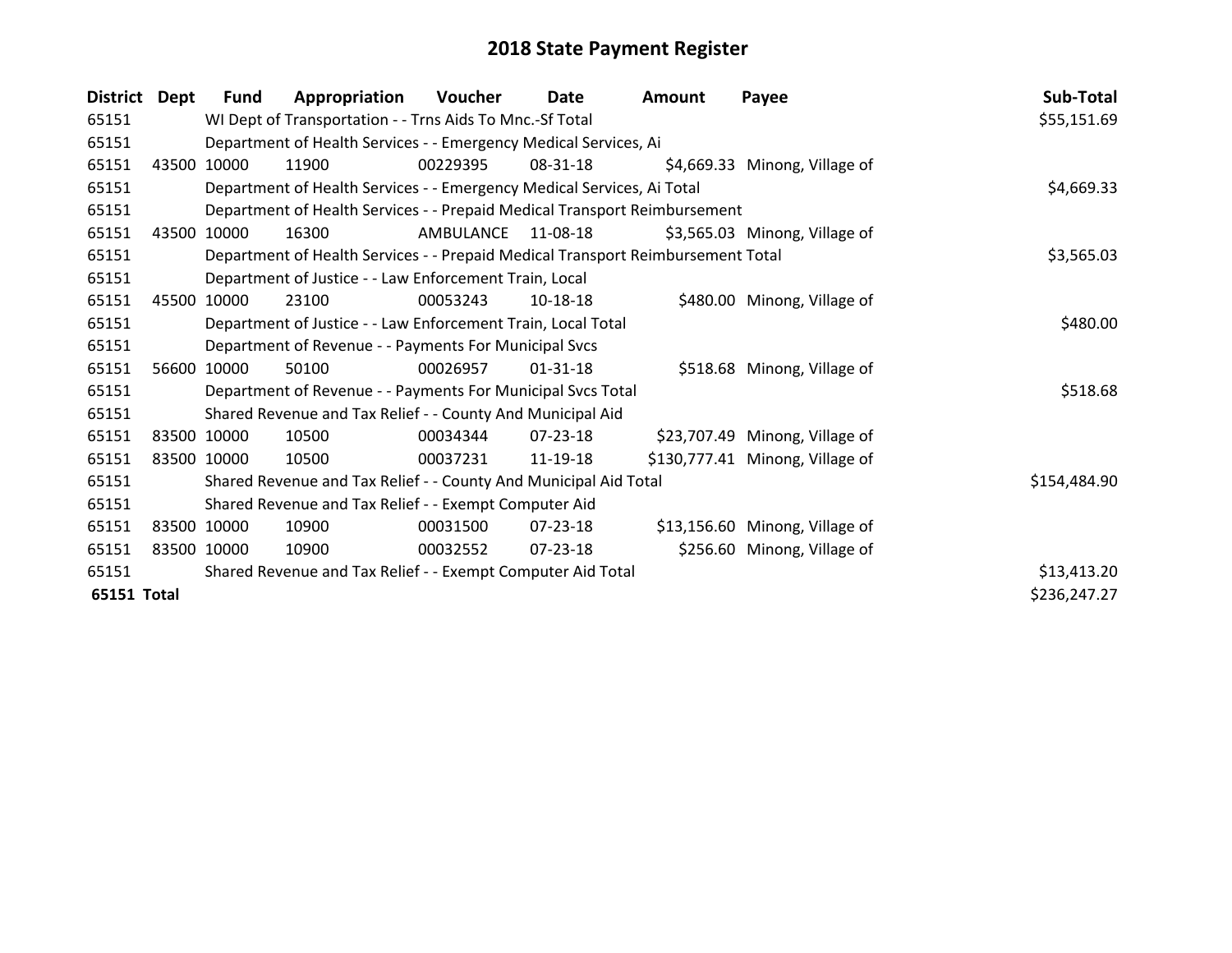| District Dept | <b>Fund</b> | Appropriation                                                     | Voucher  | <b>Date</b>    | Amount | Payee                       | Sub-Total   |
|---------------|-------------|-------------------------------------------------------------------|----------|----------------|--------|-----------------------------|-------------|
| 65281         |             | Dept of Safety & Prof Services - - Fire Dues Distribution         |          |                |        |                             |             |
| 65281         | 16500 10000 | 22500                                                             | 00022678 | $07 - 25 - 18$ |        | \$6,260.10 City Of Spooner  |             |
| 65281         |             | Dept of Safety & Prof Services - - Fire Dues Distribution Total   |          |                |        |                             | \$6,260.10  |
| 65281         |             | Dept of Natural Resources - - Gpo-State Funds                     |          |                |        |                             |             |
| 65281         | 37000 10000 | 40100                                                             | 00285835 | 12-18-18       |        | \$1.31 City Of Spooner      |             |
| 65281         | 37000 10000 | 40100                                                             | 00285836 | 12-18-18       |        | \$241.58 City Of Spooner    |             |
| 65281         | 37000 10000 | 40100                                                             | 00285837 | 12-18-18       |        | \$8.89 City Of Spooner      |             |
| 65281         | 37000 10000 | 40100                                                             | 00285838 | 12-18-18       |        | \$63.23 City Of Spooner     |             |
| 65281         | 37000 10000 | 40100                                                             | 00285839 | 12-18-18       |        | \$6.69 City Of Spooner      |             |
| 65281         | 37000 10000 | 40100                                                             | 00285840 | 12-18-18       |        | \$9.82 City Of Spooner      |             |
| 65281         | 37000 10000 | 40100                                                             | 00286598 | 12-27-18       |        | \$7.99 City Of Spooner      |             |
| 65281         | 37000 10000 | 40100                                                             | 00286603 | 12-27-18       |        | \$9.92 City Of Spooner      |             |
| 65281         |             | Dept of Natural Resources - - Gpo-State Funds Total               |          |                |        |                             | \$349.43    |
| 65281         |             | Dept of Natural Resources - - Aids In Lieu Of Taxes - Gener       |          |                |        |                             |             |
| 65281         | 37000 10000 | 50300                                                             | 00212543 | 02-06-18       |        | \$2,574.42 City Of Spooner  |             |
| 65281         | 37000 10000 | 50300                                                             | 00212544 | 02-06-18       |        | \$144.93 City Of Spooner    |             |
| 65281         |             | Dept of Natural Resources - - Aids In Lieu Of Taxes - Gener Total |          |                |        |                             | \$2,719.35  |
| 65281         |             | Dept of Natural Resources - - Gpo - Federal Funds                 |          |                |        |                             |             |
| 65281         | 37000 10000 | 94100                                                             | 00286186 | 12-20-18       |        | \$36,825.00 City Of Spooner |             |
| 65281         |             | Dept of Natural Resources - - Gpo - Federal Funds Total           |          |                |        |                             | \$36,825.00 |
| 65281         |             | Dept of Natural Resources - - Gen Program Ops-State Funds         |          |                |        |                             |             |
| 65281         | 37000 21200 | 16100                                                             | 00204809 | 01-03-18       |        | \$33.04 City Of Spooner     |             |
| 65281         | 37000 21200 | 16100                                                             | 00210208 | $01-26-18$     |        | \$37.56 City Of Spooner     |             |
| 65281         | 37000 21200 | 16100                                                             | 00217319 | 03-01-18       |        | \$35.60 City Of Spooner     |             |
| 65281         | 37000 21200 | 16100                                                             | 00217457 | 03-02-18       |        | \$54.00 City Of Spooner     |             |
| 65281         | 37000 21200 | 16100                                                             | 00217460 | 03-02-18       |        | \$233.87 City Of Spooner    |             |
| 65281         | 37000 21200 | 16100                                                             | 00217462 | 03-02-18       |        | \$1,355.28 City Of Spooner  |             |
| 65281         | 37000 21200 | 16100                                                             | 00217465 | 03-02-18       |        | \$49.61 City Of Spooner     |             |
| 65281         | 37000 21200 | 16100                                                             | 00217467 | 03-02-18       |        | \$26.44 City Of Spooner     |             |
| 65281         | 37000 21200 | 16100                                                             | 00217476 | 03-02-18       |        | \$7.21 City Of Spooner      |             |
| 65281         | 37000 21200 | 16100                                                             | 00218565 | 03-06-18       |        | \$116.39 City Of Spooner    |             |
| 65281         | 37000 21200 | 16100                                                             | 00218566 | 03-06-18       |        | \$15.30 City Of Spooner     |             |
| 65281         | 37000 21200 | 16100                                                             | 00218791 | 03-08-18       |        | \$131.73 City Of Spooner    |             |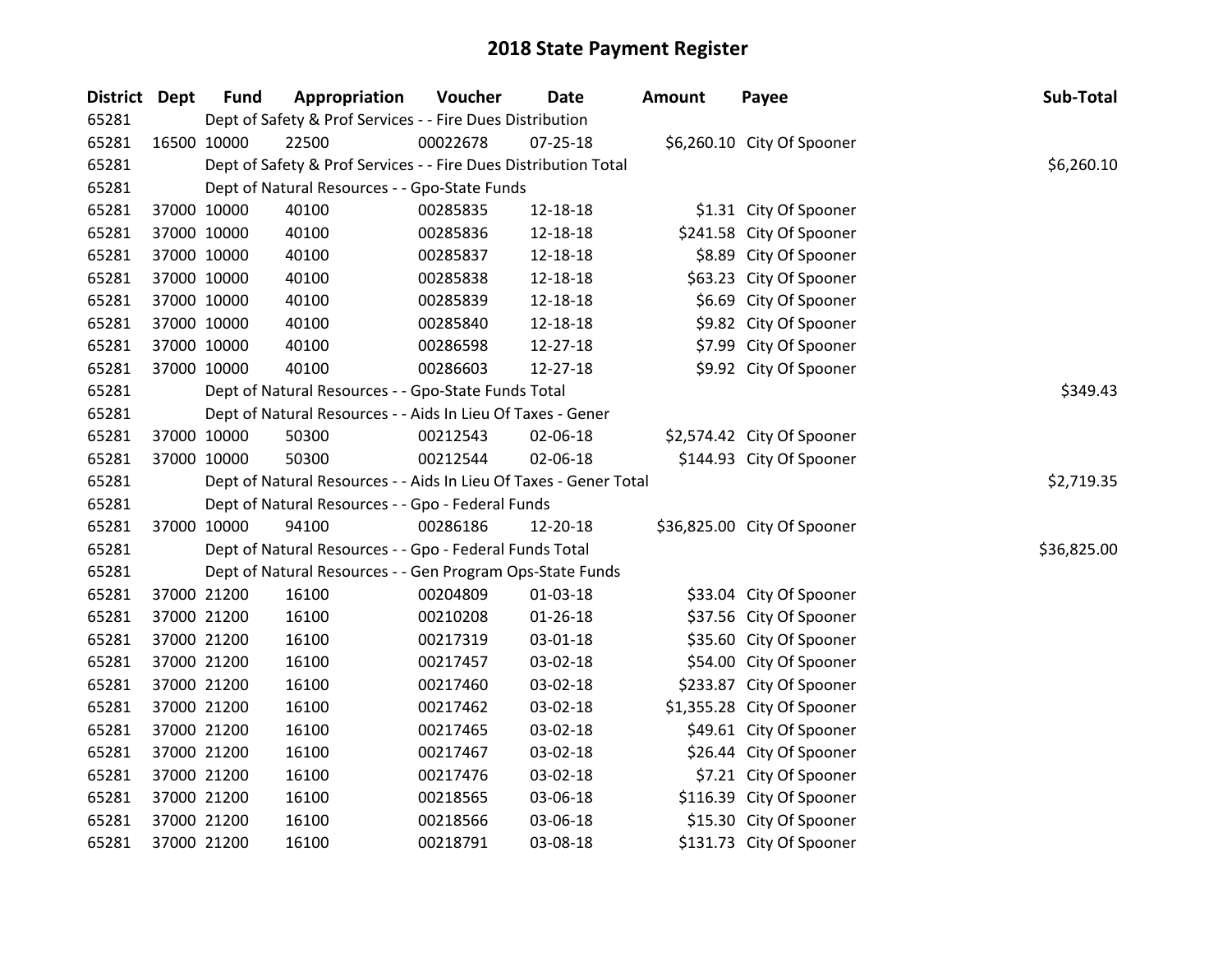| <b>District Dept</b> | <b>Fund</b> | Appropriation | Voucher  | <b>Date</b>    | <b>Amount</b> | Payee                      | Sub-Total |
|----------------------|-------------|---------------|----------|----------------|---------------|----------------------------|-----------|
| 65281                | 37000 21200 | 16100         | 00221825 | 03-22-18       |               | \$121.29 City Of Spooner   |           |
| 65281                | 37000 21200 | 16100         | 00221839 | 03-22-18       |               | \$120.50 City Of Spooner   |           |
| 65281                | 37000 21200 | 16100         | 00221848 | 03-22-18       |               | \$14.25 City Of Spooner    |           |
| 65281                | 37000 21200 | 16100         | 00223490 | 04-02-18       |               | \$1,262.67 City Of Spooner |           |
| 65281                | 37000 21200 | 16100         | 00223491 | 04-02-18       |               | \$228.78 City Of Spooner   |           |
| 65281                | 37000 21200 | 16100         | 00223494 | 04-02-18       |               | \$54.00 City Of Spooner    |           |
| 65281                | 37000 21200 | 16100         | 00223495 | 04-02-18       |               | \$44.15 City Of Spooner    |           |
| 65281                | 37000 21200 | 16100         | 00223497 | 04-02-18       |               | \$33.92 City Of Spooner    |           |
| 65281                | 37000 21200 | 16100         | 00223500 | 04-02-18       |               | \$7.21 City Of Spooner     |           |
| 65281                | 37000 21200 | 16100         | 00223510 | 04-02-18       |               | \$38.34 City Of Spooner    |           |
| 65281                | 37000 21200 | 16100         | 00228687 | 04-20-18       |               | \$38.72 City Of Spooner    |           |
| 65281                | 37000 21200 | 16100         | 00228696 | 04-20-18       |               | \$13.12 City Of Spooner    |           |
| 65281                | 37000 21200 | 16100         | 00228698 | 04-20-18       |               | \$118.17 City Of Spooner   |           |
| 65281                | 37000 21200 | 16100         | 00228777 | 04-20-18       |               | \$123.34 City Of Spooner   |           |
| 65281                | 37000 21200 | 16100         | 00231328 | 04-25-18       |               | \$1,252.74 City Of Spooner |           |
| 65281                | 37000 21200 | 16100         | 00231336 | 04-25-18       |               | \$39.26 City Of Spooner    |           |
| 65281                | 37000 21200 | 16100         | 00231338 | $04 - 25 - 18$ |               | \$54.00 City Of Spooner    |           |
| 65281                | 37000 21200 | 16100         | 00231340 | 04-26-18       |               | \$33.92 City Of Spooner    |           |
| 65281                | 37000 21200 | 16100         | 00231341 | 04-25-18       |               | \$152.52 City Of Spooner   |           |
| 65281                | 37000 21200 | 16100         | 00231343 | 04-25-18       |               | \$7.21 City Of Spooner     |           |
| 65281                | 37000 21200 | 16100         | 00240407 | 05-31-18       |               | \$140.94 City Of Spooner   |           |
| 65281                | 37000 21200 | 16100         | 00240446 | 05-31-18       |               | \$127.67 City Of Spooner   |           |
| 65281                | 37000 21200 | 16100         | 00240450 | 05-31-18       |               | \$13.10 City Of Spooner    |           |
| 65281                | 37000 21200 | 16100         | 00240455 | 06-01-18       |               | \$1,278.32 City Of Spooner |           |
| 65281                | 37000 21200 | 16100         | 00240459 | 06-01-18       |               | \$162.24 City Of Spooner   |           |
| 65281                | 37000 21200 | 16100         | 00240463 | 06-01-18       |               | \$54.00 City Of Spooner    |           |
| 65281                | 37000 21200 | 16100         | 00240515 | 06-01-18       |               | \$45.60 City Of Spooner    |           |
| 65281                | 37000 21200 | 16100         | 00240516 | 06-01-18       |               | \$33.92 City Of Spooner    |           |
| 65281                | 37000 21200 | 16100         | 00240518 | 06-01-18       |               | \$7.21 City Of Spooner     |           |
| 65281                | 37000 21200 | 16100         | 00240662 | 06-01-18       |               | \$42.64 City Of Spooner    |           |
| 65281                | 37000 21200 | 16100         | 00248814 | 06-29-18       |               | \$11.44 City Of Spooner    |           |
| 65281                | 37000 21200 | 16100         | 00248831 | 07-05-18       |               | \$31.86 City Of Spooner    |           |
| 65281                | 37000 21200 | 16100         | 00248833 | 06-29-18       |               | \$111.07 City Of Spooner   |           |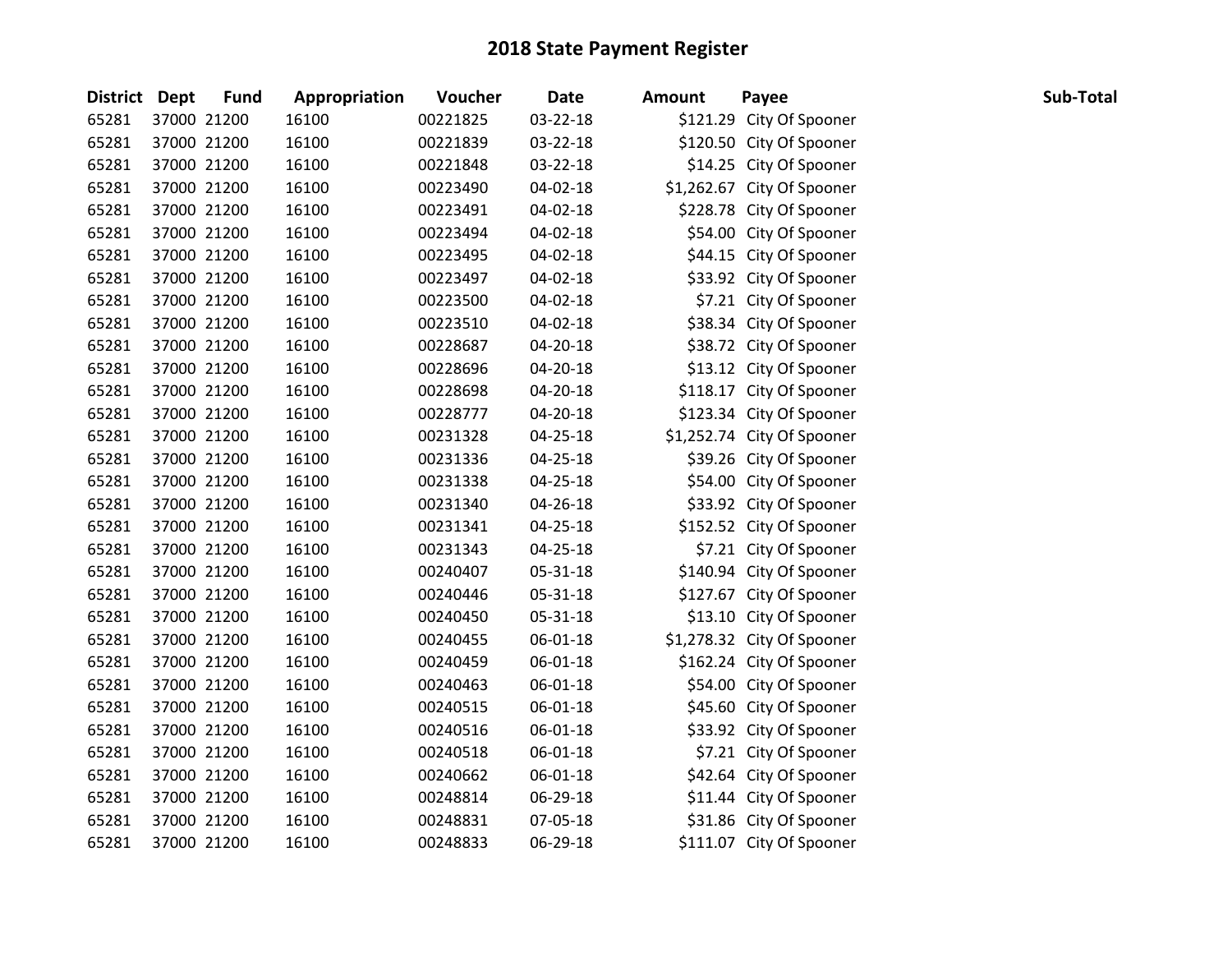| District Dept | <b>Fund</b> | Appropriation | Voucher  | <b>Date</b>    | <b>Amount</b> | Payee                      | Sub-Total |
|---------------|-------------|---------------|----------|----------------|---------------|----------------------------|-----------|
| 65281         | 37000 21200 | 16100         | 00249479 | 07-05-18       |               | \$123.41 City Of Spooner   |           |
| 65281         | 37000 21200 | 16100         | 00249913 | 07-09-18       |               | \$7.21 City Of Spooner     |           |
| 65281         | 37000 21200 | 16100         | 00249915 | 07-09-18       |               | \$26.44 City Of Spooner    |           |
| 65281         | 37000 21200 | 16100         | 00250671 | $07-10-18$     |               | \$30.33 City Of Spooner    |           |
| 65281         | 37000 21200 | 16100         | 00250672 | $07-10-18$     |               | \$54.00 City Of Spooner    |           |
| 65281         | 37000 21200 | 16100         | 00250674 | $07-10-18$     |               | \$341.18 City Of Spooner   |           |
| 65281         | 37000 21200 | 16100         | 00250707 | $07 - 10 - 18$ |               | \$2,764.07 City Of Spooner |           |
| 65281         | 37000 21200 | 16100         | 00255086 | 08-10-18       |               | \$11.08 City Of Spooner    |           |
| 65281         | 37000 21200 | 16100         | 00255089 | 07-24-18       |               | \$98.14 City Of Spooner    |           |
| 65281         | 37000 21200 | 16100         | 00255095 | 07-24-18       |               | \$75.43 City Of Spooner    |           |
| 65281         | 37000 21200 | 16100         | 00256450 | 08-02-18       |               | \$7.28 City Of Spooner     |           |
| 65281         | 37000 21200 | 16100         | 00256451 | 08-02-18       |               | \$1,706.82 City Of Spooner |           |
| 65281         | 37000 21200 | 16100         | 00256452 | 08-02-18       |               | \$34.18 City Of Spooner    |           |
| 65281         | 37000 21200 | 16100         | 00256453 | 08-02-18       |               | \$453.12 City Of Spooner   |           |
| 65281         | 37000 21200 | 16100         | 00256454 | 08-02-18       |               | \$29.45 City Of Spooner    |           |
| 65281         | 37000 21200 | 16100         | 00256455 | 08-02-18       |               | \$54.54 City Of Spooner    |           |
| 65281         | 37000 21200 | 16100         | 00256461 | 08-02-18       |               | \$36.00 City Of Spooner    |           |
| 65281         | 37000 21200 | 16100         | 00260460 | 08-20-18       |               | \$11.37 City Of Spooner    |           |
| 65281         | 37000 21200 | 16100         | 00260463 | 08-20-18       |               | \$103.87 City Of Spooner   |           |
| 65281         | 37000 21200 | 16100         | 00260465 | 08-20-18       |               | \$73.99 City Of Spooner    |           |
| 65281         | 37000 21200 | 16100         | 00261993 | 08-24-18       |               | \$1,424.34 City Of Spooner |           |
| 65281         | 37000 21200 | 16100         | 00261994 | 08-24-18       |               | \$54.00 City Of Spooner    |           |
| 65281         | 37000 21200 | 16100         | 00261996 | 08-27-18       |               | \$33.92 City Of Spooner    |           |
| 65281         | 37000 21200 | 16100         | 00262002 | 08-24-18       |               | \$25.71 City Of Spooner    |           |
| 65281         | 37000 21200 | 16100         | 00262009 | 08-24-18       |               | \$7.21 City Of Spooner     |           |
| 65281         | 37000 21200 | 16100         | 00262013 | 08-24-18       |               | \$480.05 City Of Spooner   |           |
| 65281         | 37000 21200 | 16100         | 00262742 | 08-29-18       |               | \$34.51 City Of Spooner    |           |
| 65281         | 37000 21200 | 16100         | 00268284 | 09-26-18       |               | \$7.21 City Of Spooner     |           |
| 65281         | 37000 21200 | 16100         | 00268295 | 09-26-18       |               | \$1,194.36 City Of Spooner |           |
| 65281         | 37000 21200 | 16100         | 00268298 | 09-26-18       |               | \$48.88 City Of Spooner    |           |
| 65281         | 37000 21200 | 16100         | 00268300 | 09-26-18       |               | \$537.47 City Of Spooner   |           |
| 65281         | 37000 21200 | 16100         | 00268302 | 09-26-18       |               | \$34.37 City Of Spooner    |           |
| 65281         | 37000 21200 | 16100         | 00268304 | 09-26-18       |               | \$54.00 City Of Spooner    |           |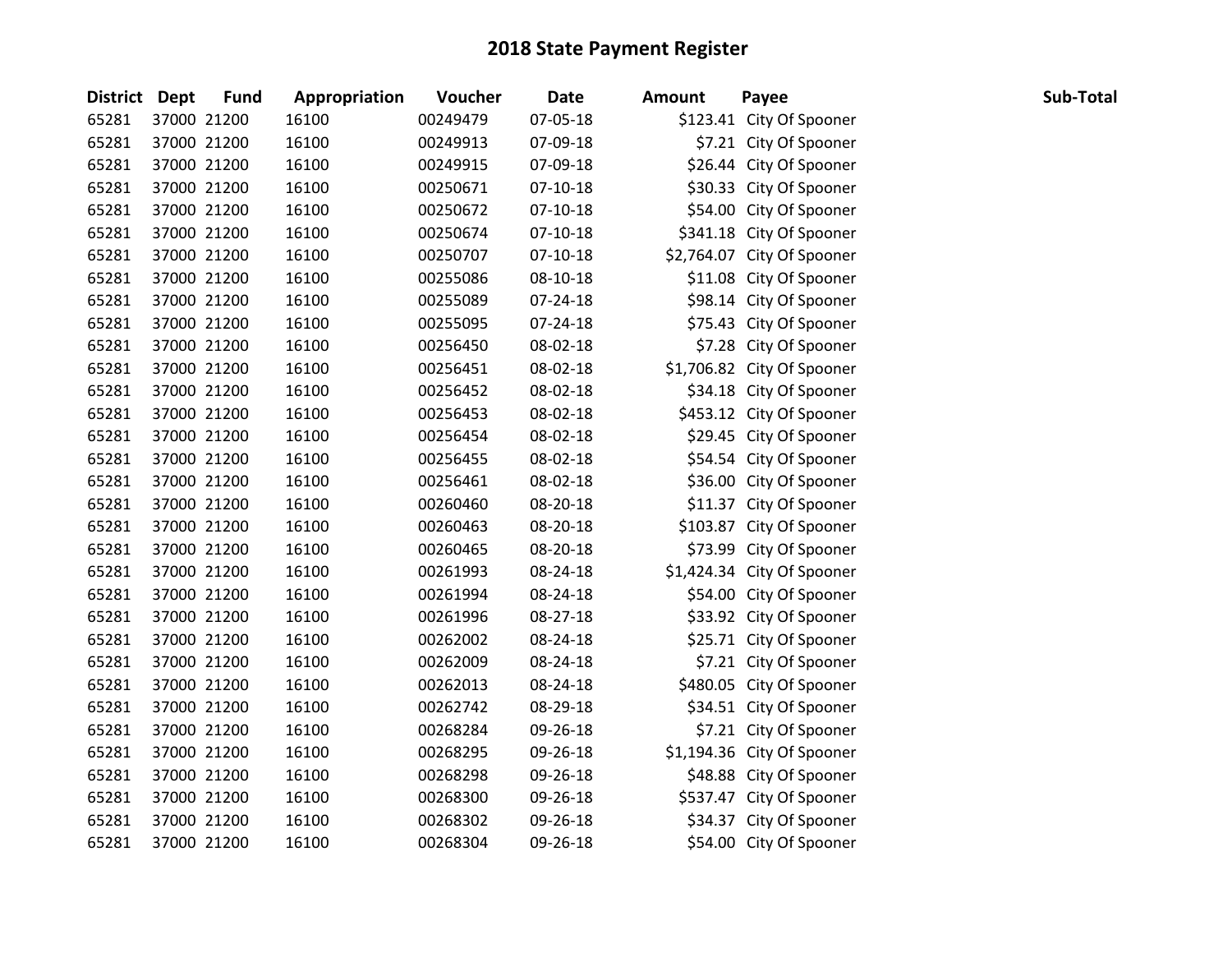| <b>District Dept</b> | <b>Fund</b> | Appropriation                                                   | Voucher  | <b>Date</b>    | <b>Amount</b> | Payee                      | Sub-Total   |
|----------------------|-------------|-----------------------------------------------------------------|----------|----------------|---------------|----------------------------|-------------|
| 65281                | 37000 21200 | 16100                                                           | 00268504 | 09-26-18       |               | \$15.92 City Of Spooner    |             |
| 65281                | 37000 21200 | 16100                                                           | 00268513 | 09-26-18       |               | \$114.17 City Of Spooner   |             |
| 65281                | 37000 21200 | 16100                                                           | 00268520 | 09-26-18       |               | \$97.80 City Of Spooner    |             |
| 65281                | 37000 21200 | 16100                                                           | 00273927 | $10 - 16 - 18$ |               | \$39.52 City Of Spooner    |             |
| 65281                | 37000 21200 | 16100                                                           | 00274840 | 10-29-18       |               | \$70.24 City Of Spooner    |             |
| 65281                | 37000 21200 | 16100                                                           | 00274844 | 10-29-18       |               | \$97.66 City Of Spooner    |             |
| 65281                | 37000 21200 | 16100                                                           | 00274858 | 10-22-18       |               | \$33.92 City Of Spooner    |             |
| 65281                | 37000 21200 | 16100                                                           | 00274864 | 10-29-18       |               | \$12.51 City Of Spooner    |             |
| 65281                | 37000 21200 | 16100                                                           | 00274869 | $10-22-18$     |               | \$7.21 City Of Spooner     |             |
| 65281                | 37000 21200 | 16100                                                           | 00274870 | $10-22-18$     |               | \$1,311.09 City Of Spooner |             |
| 65281                | 37000 21200 | 16100                                                           | 00274873 | $10-22-18$     |               | \$557.41 City Of Spooner   |             |
| 65281                | 37000 21200 | 16100                                                           | 00274874 | $10-22-18$     |               | \$28.98 City Of Spooner    |             |
| 65281                | 37000 21200 | 16100                                                           | 00274878 | $10-23-18$     |               | \$54.00 City Of Spooner    |             |
| 65281                | 37000 21200 | 16100                                                           | 00276945 | $11 - 01 - 18$ |               | \$37.52 City Of Spooner    |             |
| 65281                | 37000 21200 | 16100                                                           | 00282361 | 11-30-18       |               | \$120.33 City Of Spooner   |             |
| 65281                | 37000 21200 | 16100                                                           | 00282364 | 11-30-18       |               | \$125.46 City Of Spooner   |             |
| 65281                | 37000 21200 | 16100                                                           | 00282369 | 11-30-18       |               | \$14.05 City Of Spooner    |             |
| 65281                | 37000 21200 | 16100                                                           | 00285835 | 12-18-18       |               | \$5.90 City Of Spooner     |             |
| 65281                | 37000 21200 | 16100                                                           | 00285836 | 12-18-18       |               | \$1,087.14 City Of Spooner |             |
| 65281                | 37000 21200 | 16100                                                           | 00285837 | 12-18-18       |               | \$39.99 City Of Spooner    |             |
| 65281                | 37000 21200 | 16100                                                           | 00285838 | 12-18-18       |               | \$284.51 City Of Spooner   |             |
| 65281                | 37000 21200 | 16100                                                           | 00285839 | 12-18-18       |               | \$30.13 City Of Spooner    |             |
| 65281                | 37000 21200 | 16100                                                           | 00285840 | 12-18-18       |               | \$44.18 City Of Spooner    |             |
| 65281                | 37000 21200 | 16100                                                           | 00286598 | 12-27-18       |               | \$35.95 City Of Spooner    |             |
| 65281                | 37000 21200 | 16100                                                           | 00286603 | 12-27-18       |               | \$44.62 City Of Spooner    |             |
| 65281                |             | Dept of Natural Resources - - Gen Program Ops-State Funds Total |          |                |               |                            | \$22,202.30 |
| 65281                |             | Dept of Natural Resources - - Er--Vol Pay, Sale, Lease & Fee    |          |                |               |                            |             |
| 65281                | 37000 21200 | 16300                                                           | 00204809 | 01-03-18       |               | \$16.52 City Of Spooner    |             |
| 65281                | 37000 21200 | 16300                                                           | 00210208 | $01 - 26 - 18$ |               | \$18.78 City Of Spooner    |             |
| 65281                | 37000 21200 | 16300                                                           | 00217319 | 03-01-18       |               | \$17.80 City Of Spooner    |             |
| 65281                | 37000 21200 | 16300                                                           | 00223510 | 04-02-18       |               | \$19.17 City Of Spooner    |             |
| 65281                | 37000 21200 | 16300                                                           | 00228687 | 04-20-18       |               | \$19.36 City Of Spooner    |             |
| 65281                | 37000 21200 | 16300                                                           | 00240662 | 06-01-18       |               | \$21.32 City Of Spooner    |             |
|                      |             |                                                                 |          |                |               |                            |             |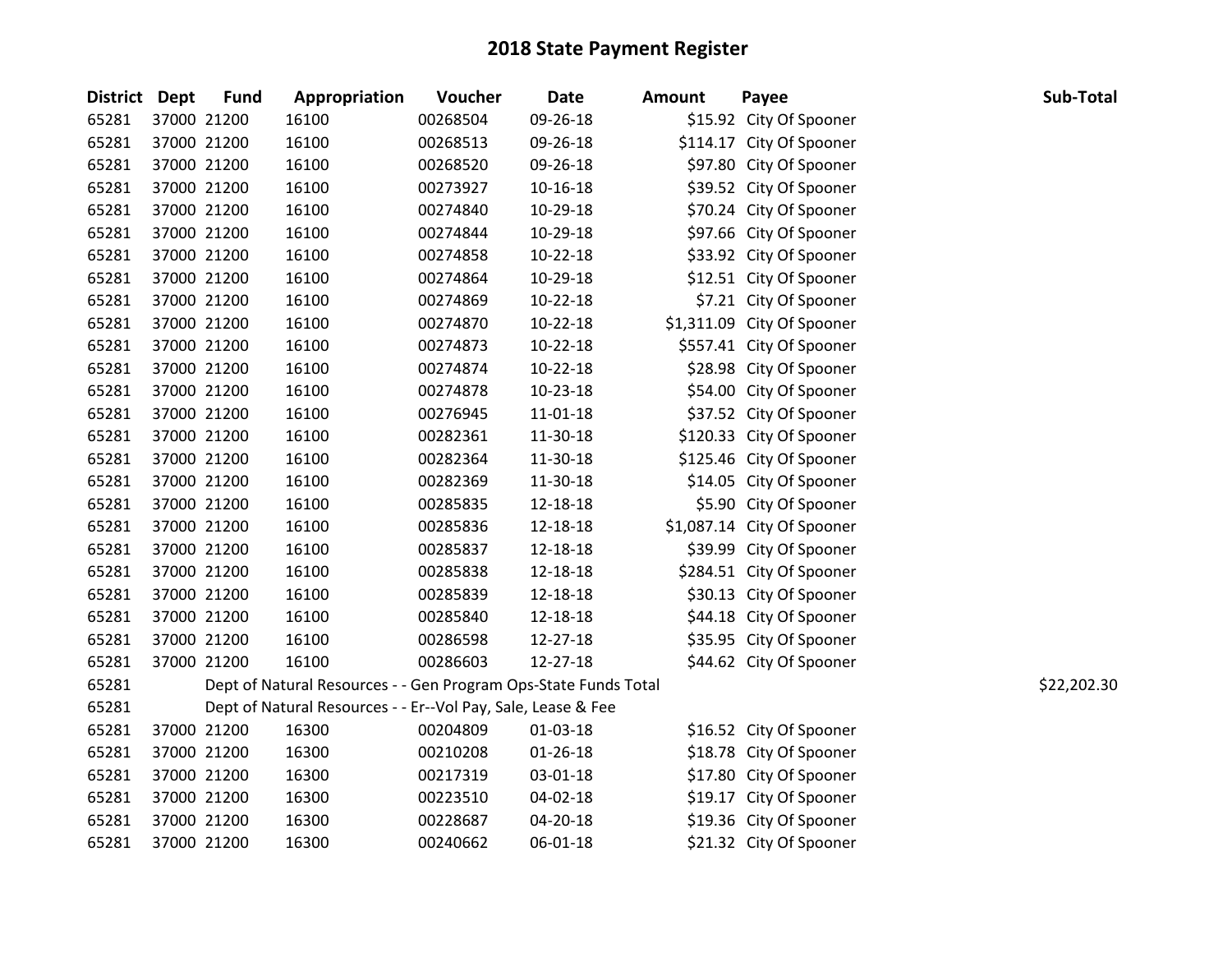| District Dept | <b>Fund</b> | Appropriation                                                      | Voucher  | <b>Date</b>    | <b>Amount</b> | Payee                    | Sub-Total |
|---------------|-------------|--------------------------------------------------------------------|----------|----------------|---------------|--------------------------|-----------|
| 65281         | 37000 21200 | 16300                                                              | 00248831 | 07-05-18       |               | \$15.93 City Of Spooner  |           |
| 65281         | 37000 21200 | 16300                                                              | 00256461 | 08-02-18       |               | \$18.00 City Of Spooner  |           |
| 65281         | 37000 21200 | 16300                                                              | 00262742 | 08-29-18       |               | \$17.25 City Of Spooner  |           |
| 65281         | 37000 21200 | 16300                                                              | 00273927 | 10-16-18       |               | \$19.77 City Of Spooner  |           |
| 65281         | 37000 21200 | 16300                                                              | 00276945 | $11 - 01 - 18$ |               | \$18.77 City Of Spooner  |           |
| 65281         |             | Dept of Natural Resources - - Er--Vol Pay, Sale, Lease & Fee Total |          |                |               |                          | \$202.67  |
| 65281         |             | Dept of Natural Resources - - Gen Program Ops-State Funds-Fr       |          |                |               |                          |           |
| 65281         | 37000 21200 | 16600                                                              | 00204809 | $01-03-18$     |               | \$16.52 City Of Spooner  |           |
| 65281         | 37000 21200 | 16600                                                              | 00209437 | 01-24-18       |               | \$256.37 City Of Spooner |           |
| 65281         | 37000 21200 | 16600                                                              | 00209439 | $01 - 24 - 18$ |               | \$20.57 City Of Spooner  |           |
| 65281         | 37000 21200 | 16600                                                              | 00209440 | $01 - 24 - 18$ |               | \$286.58 City Of Spooner |           |
| 65281         | 37000 21200 | 16600                                                              | 00210208 | $01 - 26 - 18$ |               | \$18.78 City Of Spooner  |           |
| 65281         |             | Dept of Natural Resources - - Gen Program Ops-State Funds-Fr Total |          |                |               |                          | \$598.82  |
| 65281         |             | Dept of Natural Resources - - General Program Operations --        |          |                |               |                          |           |
| 65281         | 37000 21200 | 25400                                                              | 00217163 | 02-28-18       |               | \$239.64 City Of Spooner |           |
| 65281         | 37000 21200 | 25400                                                              | 00217164 | 02-28-18       |               | \$323.17 City Of Spooner |           |
| 65281         | 37000 21200 | 25400                                                              | 00217165 | 02-28-18       |               | \$19.66 City Of Spooner  |           |
| 65281         | 37000 21200 | 25400                                                              | 00217319 | 03-01-18       |               | \$17.79 City Of Spooner  |           |
| 65281         | 37000 21200 | 25400                                                              | 00222060 | 03-23-18       |               | \$19.45 City Of Spooner  |           |
| 65281         | 37000 21200 | 25400                                                              | 00222064 | 03-23-18       |               | \$275.47 City Of Spooner |           |
| 65281         | 37000 21200 | 25400                                                              | 00222067 | 03-23-18       |               | \$240.00 City Of Spooner |           |
| 65281         | 37000 21200 | 25400                                                              | 00223510 | 04-02-18       |               | \$19.17 City Of Spooner  |           |
| 65281         | 37000 21200 | 25400                                                              | 00228687 | 04-20-18       |               | \$19.36 City Of Spooner  |           |
| 65281         | 37000 21200 | 25400                                                              | 00230762 | 04-20-18       |               | \$277.86 City Of Spooner |           |
| 65281         | 37000 21200 | 25400                                                              | 00230763 | 04-20-18       |               | \$211.44 City Of Spooner |           |
| 65281         | 37000 21200 | 25400                                                              | 00230772 | 04-20-18       |               | \$17.93 City Of Spooner  |           |
| 65281         | 37000 21200 | 25400                                                              | 00240537 | 06-05-18       |               | \$232.72 City Of Spooner |           |
| 65281         | 37000 21200 | 25400                                                              | 00240538 | 06-05-18       |               | \$313.28 City Of Spooner |           |
| 65281         | 37000 21200 | 25400                                                              | 00240539 | 06-05-18       |               | \$19.75 City Of Spooner  |           |
| 65281         | 37000 21200 | 25400                                                              | 00240662 | 06-01-18       |               | \$21.31 City Of Spooner  |           |
| 65281         | 37000 21200 | 25400                                                              | 00248831 | 07-05-18       |               | \$15.93 City Of Spooner  |           |
| 65281         | 37000 21200 | 25400                                                              | 00249083 | 07-03-18       |               | \$253.89 City Of Spooner |           |
| 65281         | 37000 21200 | 25400                                                              | 00249084 | 07-03-18       |               | \$243.80 City Of Spooner |           |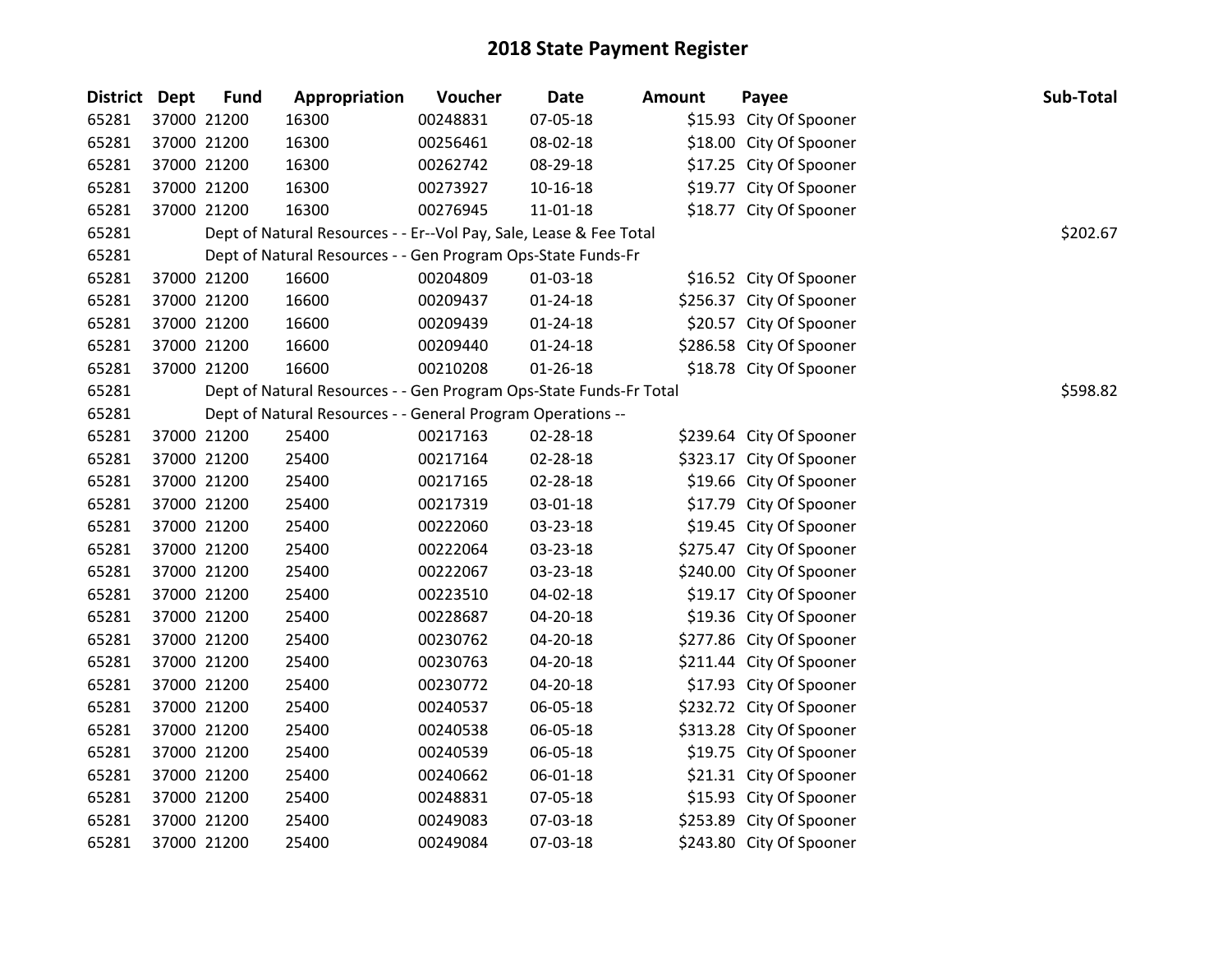| <b>District Dept</b> | <b>Fund</b> | Appropriation                                                     | Voucher  | <b>Date</b>    | <b>Amount</b> | Payee                    | Sub-Total  |
|----------------------|-------------|-------------------------------------------------------------------|----------|----------------|---------------|--------------------------|------------|
| 65281                | 37000 21200 | 25400                                                             | 00249085 | 07-03-18       |               | \$19.56 City Of Spooner  |            |
| 65281                | 37000 21200 | 25400                                                             | 00256456 | 08-02-18       |               | \$16.48 City Of Spooner  |            |
| 65281                | 37000 21200 | 25400                                                             | 00256459 | 08-02-18       |               | \$180.05 City Of Spooner |            |
| 65281                | 37000 21200 | 25400                                                             | 00256460 | 08-02-18       |               | \$262.92 City Of Spooner |            |
| 65281                | 37000 21200 | 25400                                                             | 00256461 | 08-02-18       |               | \$18.00 City Of Spooner  |            |
| 65281                | 37000 21200 | 25400                                                             | 00261735 | 08-23-18       |               | \$249.85 City Of Spooner |            |
| 65281                | 37000 21200 | 25400                                                             | 00261738 | 08-23-18       |               | \$15.75 City Of Spooner  |            |
| 65281                | 37000 21200 | 25400                                                             | 00261740 | 08-23-18       |               | \$194.54 City Of Spooner |            |
| 65281                | 37000 21200 | 25400                                                             | 00262742 | 08-29-18       |               | \$17.25 City Of Spooner  |            |
| 65281                | 37000 21200 | 25400                                                             | 00268140 | 09-26-18       |               | \$278.47 City Of Spooner |            |
| 65281                | 37000 21200 | 25400                                                             | 00268142 | 09-25-18       |               | \$232.91 City Of Spooner |            |
| 65281                | 37000 21200 | 25400                                                             | 00268143 | 09-25-18       |               | \$17.60 City Of Spooner  |            |
| 65281                | 37000 21200 | 25400                                                             | 00273927 | $10 - 16 - 18$ |               | \$19.77 City Of Spooner  |            |
| 65281                | 37000 21200 | 25400                                                             | 00274613 | $10-22-18$     |               | \$209.38 City Of Spooner |            |
| 65281                | 37000 21200 | 25400                                                             | 00274619 | $10 - 22 - 18$ |               | \$19.48 City Of Spooner  |            |
| 65281                | 37000 21200 | 25400                                                             | 00274626 | $10-22-18$     |               | \$260.15 City Of Spooner |            |
| 65281                | 37000 21200 | 25400                                                             | 00276945 | 11-01-18       |               | \$18.76 City Of Spooner  |            |
| 65281                | 37000 21200 | 25400                                                             | 00286261 | 12-19-18       |               | \$243.67 City Of Spooner |            |
| 65281                | 37000 21200 | 25400                                                             | 00286501 | 12-27-18       |               | \$267.05 City Of Spooner |            |
| 65281                | 37000 21200 | 25400                                                             | 00286508 | 12-27-18       |               | \$19.75 City Of Spooner  |            |
| 65281                | 37000 21200 | 25400                                                             | 00286685 | 12-27-18       |               | \$275.85 City Of Spooner |            |
| 65281                | 37000 21200 | 25400                                                             | 00286699 | 12-27-18       |               | \$244.99 City Of Spooner |            |
| 65281                |             | Dept of Natural Resources - - General Program Operations -- Total |          |                |               |                          | \$5,863.85 |
| 65281                |             | Dept of Natural Resources - - Gpo--State Funds                    |          |                |               |                          |            |
| 65281                | 37000 21200 | 36100                                                             | 00204809 | 01-03-18       |               | \$16.52 City Of Spooner  |            |
| 65281                | 37000 21200 | 36100                                                             | 00208388 | $01 - 22 - 18$ |               | \$26.41 City Of Spooner  |            |
| 65281                | 37000 21200 | 36100                                                             | 00210208 | $01 - 26 - 18$ |               | \$18.78 City Of Spooner  |            |
| 65281                | 37000 21200 | 36100                                                             | 00217319 | 03-01-18       |               | \$17.80 City Of Spooner  |            |
| 65281                | 37000 21200 | 36100                                                             | 00223510 | 04-02-18       |               | \$19.11 City Of Spooner  |            |
| 65281                | 37000 21200 | 36100                                                             | 00228687 | 04-20-18       |               | \$19.35 City Of Spooner  |            |
| 65281                | 37000 21200 | 36100                                                             | 00240662 | 06-01-18       |               | \$21.32 City Of Spooner  |            |
| 65281                | 37000 21200 | 36100                                                             | 00248831 | 07-05-18       |               | \$15.87 City Of Spooner  |            |
| 65281                | 37000 21200 | 36100                                                             | 00256461 | 08-02-18       |               | \$17.95 City Of Spooner  |            |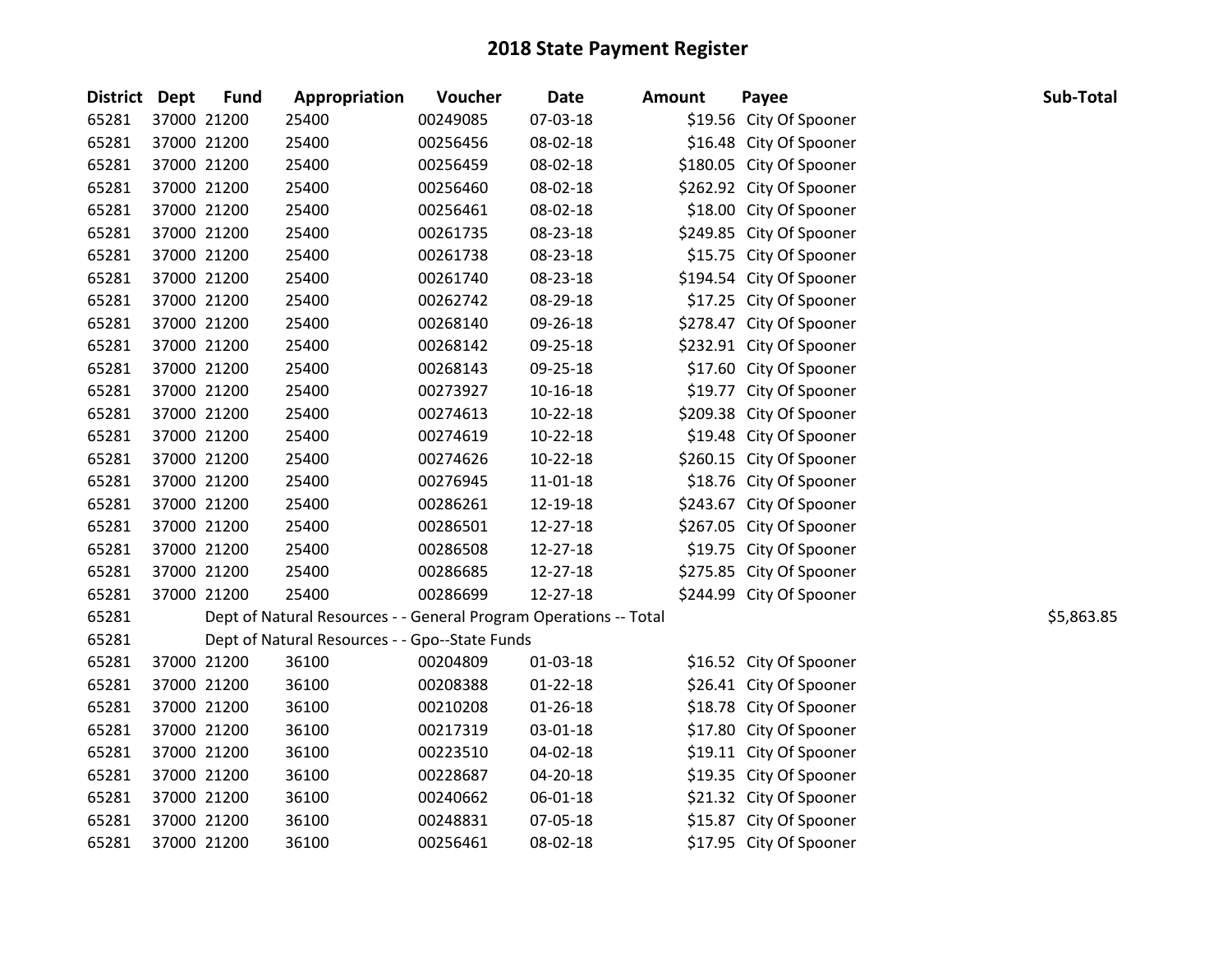| District Dept | <b>Fund</b> | Appropriation                                                     | Voucher  | <b>Date</b>    | <b>Amount</b> | Payee                      | Sub-Total  |
|---------------|-------------|-------------------------------------------------------------------|----------|----------------|---------------|----------------------------|------------|
| 65281         | 37000 21200 | 36100                                                             | 00262742 | 08-29-18       |               | \$17.26 City Of Spooner    |            |
| 65281         | 37000 21200 | 36100                                                             | 00273927 | $10 - 16 - 18$ |               | \$19.75 City Of Spooner    |            |
| 65281         | 37000 21200 | 36100                                                             | 00276945 | $11 - 01 - 18$ |               | \$18.75 City Of Spooner    |            |
| 65281         |             | Dept of Natural Resources - - Gpo--State Funds Total              |          |                |               |                            | \$228.87   |
| 65281         |             | Dept of Natural Resources - - Gpo-State Funds                     |          |                |               |                            |            |
| 65281         | 37000 21200 | 45900                                                             | 00204817 | $01 - 03 - 18$ |               | \$1,246.33 City Of Spooner |            |
| 65281         | 37000 21200 | 45900                                                             | 00204819 | 01-03-18       |               | \$118.00 City Of Spooner   |            |
| 65281         | 37000 21200 | 45900                                                             | 00204822 | 01-03-18       |               | \$41.40 City Of Spooner    |            |
| 65281         | 37000 21200 | 45900                                                             | 00204824 | $01 - 03 - 18$ |               | \$7.21 City Of Spooner     |            |
| 65281         | 37000 21200 | 45900                                                             | 00204826 | $01 - 03 - 18$ |               | \$42.90 City Of Spooner    |            |
| 65281         | 37000 21200 | 45900                                                             | 00204829 | $01 - 03 - 18$ |               | \$54.00 City Of Spooner    |            |
| 65281         | 37000 21200 | 45900                                                             | 00208377 | $01 - 22 - 18$ |               | \$14.75 City Of Spooner    |            |
| 65281         | 37000 21200 | 45900                                                             | 00208388 | $01 - 22 - 18$ |               | \$105.62 City Of Spooner   |            |
| 65281         | 37000 21200 | 45900                                                             | 00208391 | $01 - 22 - 18$ |               | \$105.23 City Of Spooner   |            |
| 65281         | 37000 21200 | 45900                                                             | 00210214 | $01 - 26 - 18$ |               | \$1,283.36 City Of Spooner |            |
| 65281         | 37000 21200 | 45900                                                             | 00210218 | $01 - 26 - 18$ |               | \$176.46 City Of Spooner   |            |
| 65281         | 37000 21200 | 45900                                                             | 00210223 | $01 - 26 - 18$ |               | \$47.59 City Of Spooner    |            |
| 65281         | 37000 21200 | 45900                                                             | 00210228 | $01 - 26 - 18$ |               | \$33.92 City Of Spooner    |            |
| 65281         | 37000 21200 | 45900                                                             | 00210232 | $01 - 26 - 18$ |               | \$7.21 City Of Spooner     |            |
| 65281         | 37000 21200 | 45900                                                             | 00210237 | $01 - 26 - 18$ |               | \$54.00 City Of Spooner    |            |
| 65281         |             | Dept of Natural Resources - - Gpo-State Funds Total               |          |                |               |                            | \$3,337.98 |
| 65281         |             | Dept of Natural Resources - - Aids In Lieu Of Taxes - Sum S       |          |                |               |                            |            |
| 65281         | 37000 21200 | 57900                                                             | 00229831 | 04-20-18       |               | \$86.55 City Of Spooner    |            |
| 65281         |             | Dept of Natural Resources - - Aids In Lieu Of Taxes - Sum S Total |          |                |               |                            | \$86.55    |
| 65281         |             | Dept of Natural Resources - - Gpo--State Funds                    |          |                |               |                            |            |
| 65281         | 37000 21200 | 86100                                                             | 00217354 | 03-02-18       |               | \$110.51 City Of Spooner   |            |
| 65281         | 37000 21200 | 86100                                                             | 00217359 | 03-02-18       |               | \$7.21 City Of Spooner     |            |
| 65281         | 37000 21200 | 86100                                                             | 00217363 | 03-02-18       |               | \$3,085.75 City Of Spooner |            |
| 65281         | 37000 21200 | 86100                                                             | 00223514 | 04-02-18       |               | \$126.49 City Of Spooner   |            |
| 65281         | 37000 21200 | 86100                                                             | 00223517 | 04-02-18       |               | \$25.35 City Of Spooner    |            |
| 65281         | 37000 21200 | 86100                                                             | 00223519 | 04-02-18       |               | \$3,377.80 City Of Spooner |            |
| 65281         | 37000 21200 | 86100                                                             | 00231323 | 04-25-18       |               | \$135.52 City Of Spooner   |            |
| 65281         | 37000 21200 | 86100                                                             | 00231347 | 04-25-18       |               | \$24.38 City Of Spooner    |            |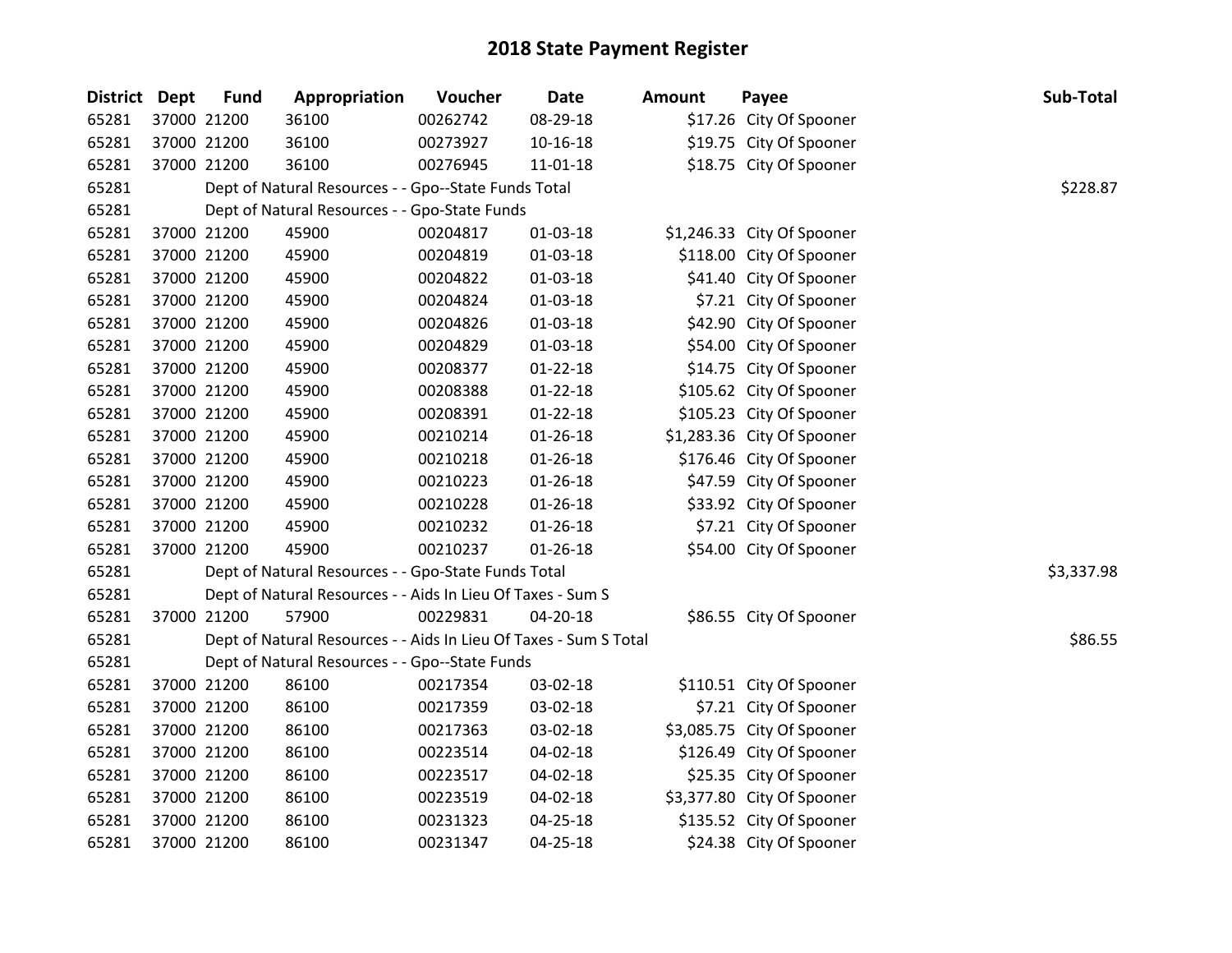| District Dept | <b>Fund</b> | Appropriation                                        | Voucher  | <b>Date</b> | <b>Amount</b> | Payee                      | Sub-Total   |
|---------------|-------------|------------------------------------------------------|----------|-------------|---------------|----------------------------|-------------|
| 65281         | 37000 21200 | 86100                                                | 00231354 | 04-26-18    |               | \$2,752.09 City Of Spooner |             |
| 65281         | 37000 21200 | 86100                                                | 00240396 | 05-31-18    |               | \$146.20 City Of Spooner   |             |
| 65281         | 37000 21200 | 86100                                                | 00240398 | 05-31-18    |               | \$2,795.61 City Of Spooner |             |
| 65281         | 37000 21200 | 86100                                                | 00240399 | 05-31-18    |               | \$31.01 City Of Spooner    |             |
| 65281         | 37000 21200 | 86100                                                | 00248788 | 06-29-18    |               | \$16.11 City Of Spooner    |             |
| 65281         | 37000 21200 | 86100                                                | 00248822 | 06-29-18    |               | \$180.97 City Of Spooner   |             |
| 65281         | 37000 21200 | 86100                                                | 00248838 | 06-29-18    |               | \$1,650.27 City Of Spooner |             |
| 65281         | 37000 21200 | 86100                                                | 00256457 | 08-02-18    |               | \$234.66 City Of Spooner   |             |
| 65281         | 37000 21200 | 86100                                                | 00256458 | 08-02-18    |               | \$8.16 City Of Spooner     |             |
| 65281         | 37000 21200 | 86100                                                | 00256462 | 08-02-18    |               | \$1,912.41 City Of Spooner |             |
| 65281         | 37000 21200 | 86100                                                | 00262624 | 08-28-18    |               | \$223.76 City Of Spooner   |             |
| 65281         | 37000 21200 | 86100                                                | 00262628 | 08-28-18    |               | \$2,007.18 City Of Spooner |             |
| 65281         | 37000 21200 | 86100                                                | 00262630 | 08-28-18    |               | \$9.18 City Of Spooner     |             |
| 65281         | 37000 21200 | 86100                                                | 00273928 | 10-16-18    |               | \$232.61 City Of Spooner   |             |
| 65281         | 37000 21200 | 86100                                                | 00273929 | 10-16-18    |               | \$2,012.69 City Of Spooner |             |
| 65281         | 37000 21200 | 86100                                                | 00273930 | 10-16-18    |               | \$12.93 City Of Spooner    |             |
| 65281         | 37000 21200 | 86100                                                | 00275496 | 10-29-18    |               | \$7.89 City Of Spooner     |             |
| 65281         | 37000 21200 | 86100                                                | 00275501 | 10-29-18    |               | \$193.18 City Of Spooner   |             |
| 65281         | 37000 21200 | 86100                                                | 00275504 | 10-29-18    |               | \$1,812.45 City Of Spooner |             |
| 65281         | 37000 21200 | 86100                                                | 00282967 | 12-06-18    |               | \$80.93 City Of Spooner    |             |
| 65281         | 37000 21200 | 86100                                                | 00285897 | 12-19-18    |               | \$111.96 City Of Spooner   |             |
| 65281         | 37000 21200 | 86100                                                | 00285898 | 12-19-18    |               | \$1,709.41 City Of Spooner |             |
| 65281         | 37000 21200 | 86100                                                | 00285899 | 12-19-18    |               | \$7.41 City Of Spooner     |             |
| 65281         | 37000 21200 | 86100                                                | 00286432 | 12-27-18    |               | \$139.80 City Of Spooner   |             |
| 65281         | 37000 21200 | 86100                                                | 00286440 | 12-27-18    |               | \$2,374.19 City Of Spooner |             |
| 65281         | 37000 21200 | 86100                                                | 00286477 | 12-27-18    |               | \$132.83 City Of Spooner   |             |
| 65281         | 37000 21200 | 86100                                                | 00286482 | 12-27-18    |               | \$35.36 City Of Spooner    |             |
| 65281         | 37000 21200 | 86100                                                | 00286556 | 12-27-18    |               | \$49.37 City Of Spooner    |             |
| 65281         | 37000 21200 | 86100                                                | 00286561 | 12-27-18    |               | \$7.28 City Of Spooner     |             |
| 65281         | 37000 21200 | 86100                                                | 00286685 | 12-27-18    |               | \$2.64 City Of Spooner     |             |
| 65281         | 37000 21200 | 86100                                                | 00286699 | 12-27-18    |               | \$2.42 City Of Spooner     |             |
| 65281         |             | Dept of Natural Resources - - Gpo--State Funds Total |          |             |               |                            | \$27,785.97 |
| 65281         |             | Dept of Natural Resources - - Gpo - State Funds      |          |             |               |                            |             |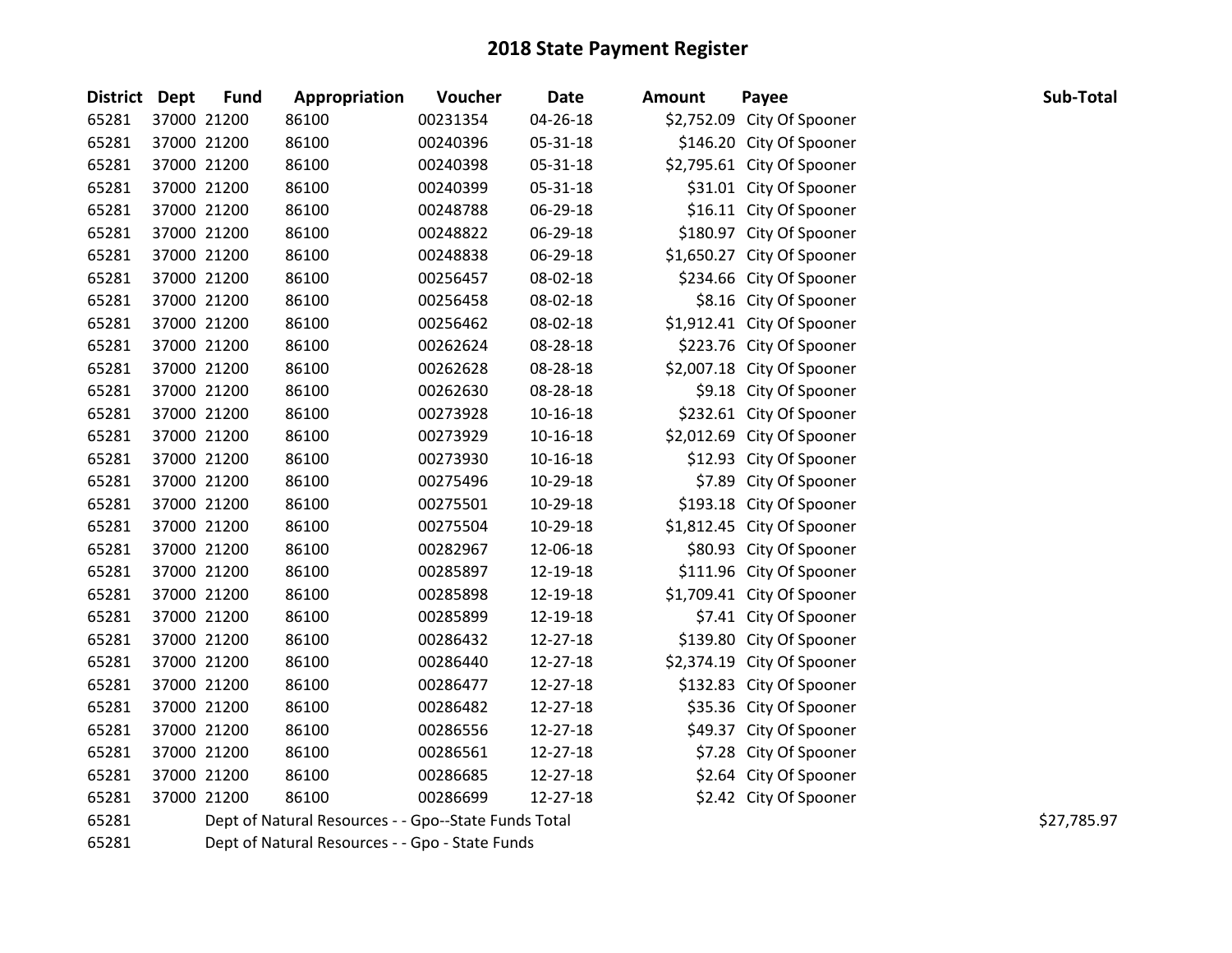| <b>District</b> | <b>Dept</b> | <b>Fund</b> | Appropriation                                                     | Voucher  | <b>Date</b>    | Amount | Payee                       | Sub-Total    |
|-----------------|-------------|-------------|-------------------------------------------------------------------|----------|----------------|--------|-----------------------------|--------------|
| 65281           |             | 37000 21200 | 96100                                                             | 00204794 | $01 - 03 - 18$ |        | \$144.51 City Of Spooner    |              |
| 65281           |             | 37000 21200 | 96100                                                             | 00204796 | $01-03-18$     |        | \$7.84 City Of Spooner      |              |
| 65281           |             | 37000 21200 | 96100                                                             | 00204798 | 01-03-18       |        | \$2,340.59 City Of Spooner  |              |
| 65281           |             | 37000 21200 | 96100                                                             | 00210193 | 01-26-18       |        | \$144.19 City Of Spooner    |              |
| 65281           |             | 37000 21200 | 96100                                                             | 00210203 | $01 - 26 - 18$ |        | \$2,909.63 City Of Spooner  |              |
| 65281           |             | 37000 21200 | 96100                                                             | 00210204 | $01 - 26 - 18$ |        | \$7.55 City Of Spooner      |              |
| 65281           |             |             | Dept of Natural Resources - - Gpo - State Funds Total             |          |                |        |                             | \$5,554.31   |
| 65281           |             |             | WI Dept of Transportation - - Trns Aids To Mnc.-Sf                |          |                |        |                             |              |
| 65281           |             | 39500 21100 | 19100                                                             | 00205364 | $01 - 02 - 18$ |        | \$58,393.92 City Of Spooner |              |
| 65281           |             | 39500 21100 | 19100                                                             | 00235872 | 04-02-18       |        | \$58,393.92 City Of Spooner |              |
| 65281           |             | 39500 21100 | 19100                                                             | 00269571 | 07-02-18       |        | \$58,393.92 City Of Spooner |              |
| 65281           |             | 39500 21100 | 19100                                                             | 00303623 | $10 - 01 - 18$ |        | \$58,393.92 City Of Spooner |              |
| 65281           |             |             | WI Dept of Transportation - - Trns Aids To Mnc.-Sf Total          |          |                |        |                             | \$233,575.68 |
| 65281           |             |             | WI Dept of Transportation - - Hwy Mgmt & Opers Sf                 |          |                |        |                             |              |
| 65281           |             | 39500 21100 | 36500                                                             | 00214761 | $01 - 24 - 18$ |        | \$54.63 City Of Spooner     |              |
| 65281           |             | 39500 21100 | 36500                                                             | 00225254 | 02-23-18       |        | \$50.61 City Of Spooner     |              |
| 65281           |             | 39500 21100 | 36500                                                             | 00233082 | 03-21-18       |        | \$38.47 City Of Spooner     |              |
| 65281           |             | 39500 21100 | 36500                                                             | 00243688 | 04-19-18       |        | \$39.47 City Of Spooner     |              |
| 65281           |             | 39500 21100 | 36500                                                             | 00262582 | $06 - 12 - 18$ |        | \$41.44 City Of Spooner     |              |
| 65281           |             | 39500 21100 | 36500                                                             | 00263048 | 06-13-18       |        | \$17.90 City Of Spooner     |              |
| 65281           |             | 39500 21100 | 36500                                                             | 00267557 | 06-28-18       |        | \$83.65 City Of Spooner     |              |
| 65281           |             | 39500 21100 | 36500                                                             | 00279137 | 07-25-18       |        | \$0.98 City Of Spooner      |              |
| 65281           |             | 39500 21100 | 36500                                                             | 00289556 | 08-22-18       |        | \$26.03 City Of Spooner     |              |
| 65281           |             | 39500 21100 | 36500                                                             | 00300210 | 09-21-18       |        | \$43.13 City Of Spooner     |              |
| 65281           |             | 39500 21100 | 36500                                                             | 00314614 | $10-24-18$     |        | \$42.50 City Of Spooner     |              |
| 65281           |             | 39500 21100 | 36500                                                             | 00325905 | 11-23-18       |        | \$41.23 City Of Spooner     |              |
| 65281           |             | 39500 21100 | 36500                                                             | 00333571 | 12-19-18       |        | \$41.34 City Of Spooner     |              |
| 65281           |             |             | WI Dept of Transportation - - Hwy Mgmt & Opers Sf Total           |          | \$521.38       |        |                             |              |
| 65281           |             |             | Department of Justice - - Law Enforcement Train, Local            |          |                |        |                             |              |
| 65281           |             | 45500 10000 | 23100                                                             | 00041452 | 02-05-18       |        | \$1,280.00 City Of Spooner  |              |
| 65281           |             | 45500 10000 | 23100                                                             | 00053754 | $10-25-18$     |        | \$1,120.00 City Of Spooner  |              |
| 65281           |             |             | Department of Justice - - Law Enforcement Train, Local Total      |          |                |        |                             | \$2,400.00   |
| 65281           |             |             | Department of Military Affairs - - Energy Costs, Energy-Related A |          |                |        |                             |              |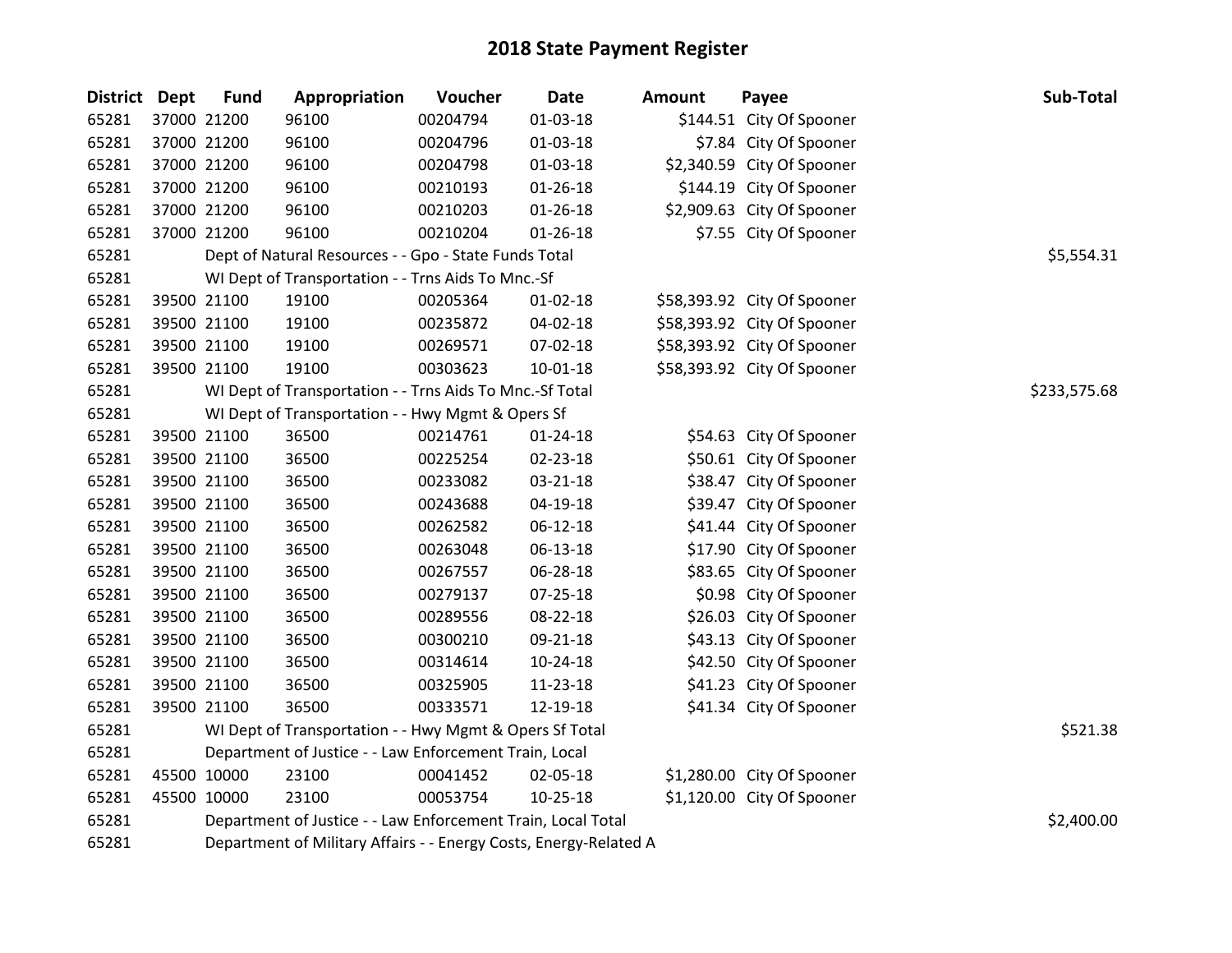| <b>District Dept</b> | <b>Fund</b> | Appropriation                                                           | Voucher  | <b>Date</b>    | <b>Amount</b> | Payee                        | Sub-Total    |
|----------------------|-------------|-------------------------------------------------------------------------|----------|----------------|---------------|------------------------------|--------------|
| 65281                | 46500 10000 | 10600                                                                   | 00036345 | $01 - 02 - 18$ |               | \$745.39 City Of Spooner     |              |
| 65281                | 46500 10000 | 10600                                                                   | 00037886 | $01 - 24 - 18$ |               | \$781.48 City Of Spooner     |              |
| 65281                | 46500 10000 | 10600                                                                   | 00039700 | 02-23-18       |               | \$764.47 City Of Spooner     |              |
| 65281                | 46500 10000 | 10600                                                                   | 00040858 | 03-23-18       |               | \$801.48 City Of Spooner     |              |
| 65281                | 46500 10000 | 10600                                                                   | 00042515 | 05-02-18       |               | \$738.36 City Of Spooner     |              |
| 65281                | 46500 10000 | 10600                                                                   | 00043708 | 05-30-18       |               | \$742.83 City Of Spooner     |              |
| 65281                | 46500 10000 | 10600                                                                   | 00046255 | $07-12-18$     |               | \$723.70 City Of Spooner     |              |
| 65281                | 46500 10000 | 10600                                                                   | 00047521 | 08-08-18       |               | \$848.98 City Of Spooner     |              |
| 65281                | 46500 10000 | 10600                                                                   | 00048364 | 08-30-18       |               | \$956.83 City Of Spooner     |              |
| 65281                | 46500 10000 | 10600                                                                   | 00049444 | 09-24-18       |               | \$854.48 City Of Spooner     |              |
| 65281                | 46500 10000 | 10600                                                                   | 00051448 | 11-01-18       |               | \$748.46 City Of Spooner     |              |
| 65281                | 46500 10000 | 10600                                                                   | 00052206 | 11-23-18       |               | \$821.40 City Of Spooner     |              |
| 65281                | 46500 10000 | 10600                                                                   | 00053440 | 12-21-18       |               | \$914.34 City Of Spooner     |              |
| 65281                |             | Department of Military Affairs - - Energy Costs, Energy-Related A Total |          |                |               |                              | \$10,442.20  |
| 65281                |             | Public Defender Board - - Trial Representation                          |          |                |               |                              |              |
| 65281                | 55000 10000 | 10300                                                                   | 00168453 | $11 - 16 - 18$ |               | \$90.75 City Of Spooner      |              |
| 65281                | 55000 10000 | 10300                                                                   | 00173496 | 12-27-18       |               | \$2.50 City Of Spooner       |              |
| 65281                |             | Public Defender Board - - Trial Representation Total                    |          |                |               |                              | \$93.25      |
| 65281                |             | Department of Revenue - - Payments For Municipal Svcs                   |          |                |               |                              |              |
| 65281                | 56600 10000 | 50100                                                                   | 00026958 | $01 - 31 - 18$ |               | \$27,943.74 City Of Spooner  |              |
| 65281                |             | Department of Revenue - - Payments For Municipal Svcs Total             |          |                |               |                              | \$27,943.74  |
| 65281                |             | Shared Revenue and Tax Relief - - Expenditure Restraint Program         |          |                |               |                              |              |
| 65281                | 83500 10000 | 10100                                                                   | 00034345 | 07-23-18       |               | \$44,120.09 City Of Spooner  |              |
| 65281                |             | Shared Revenue and Tax Relief - - Expenditure Restraint Program Total   |          |                |               |                              | \$44,120.09  |
| 65281                |             | Shared Revenue and Tax Relief - - County And Municipal Aid              |          |                |               |                              |              |
| 65281                | 83500 10000 | 10500                                                                   | 00034345 | 07-23-18       |               | \$69,751.26 City Of Spooner  |              |
| 65281                | 83500 10000 | 10500                                                                   | 00037232 | 11-19-18       |               | \$395,257.16 City Of Spooner |              |
| 65281                |             | Shared Revenue and Tax Relief - - County And Municipal Aid Total        |          |                |               |                              | \$465,008.42 |
| 65281                |             | Shared Revenue and Tax Relief - - Exempt Computer Aid                   |          |                |               |                              |              |
| 65281                | 83500 10000 | 10900                                                                   | 00031501 | 07-23-18       |               | \$5,377.91 City Of Spooner   |              |
| 65281                | 83500 10000 | 10900                                                                   | 00032553 | 07-23-18       |               | \$943.89 City Of Spooner     |              |
| 65281                |             | Shared Revenue and Tax Relief - - Exempt Computer Aid Total             |          |                |               |                              | \$6,321.80   |
| 65281                |             | Shared Revenue and Tax Relief - - Utility Aid                           |          |                |               |                              |              |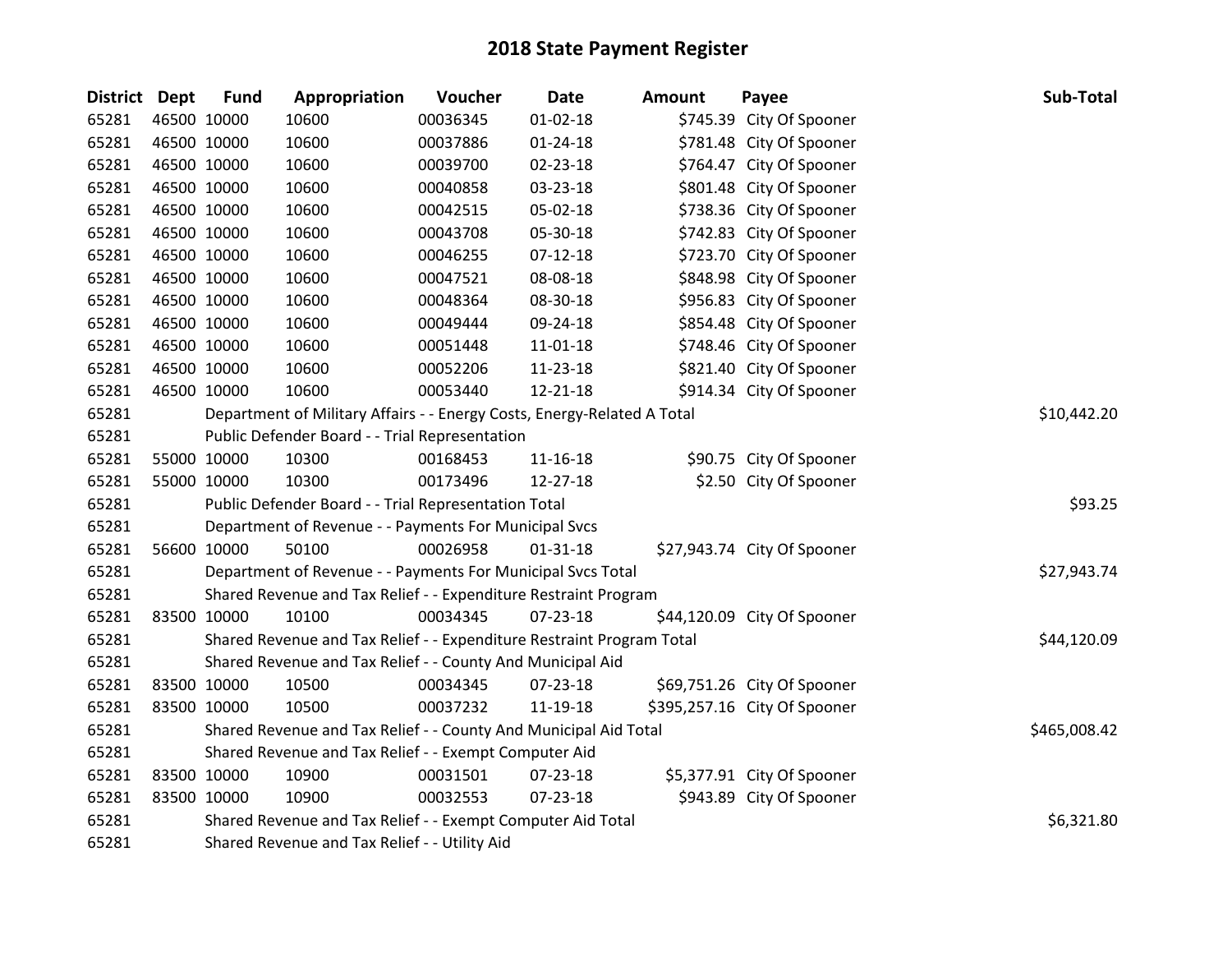| District Dept |             | Fund                                                | Appropriation                                             | <b>Voucher</b> | Date           | <b>Amount</b> | Pavee                      | Sub-Total    |
|---------------|-------------|-----------------------------------------------------|-----------------------------------------------------------|----------------|----------------|---------------|----------------------------|--------------|
| 65281         | 83500 10000 |                                                     | 11000                                                     | 00034345       | 07-23-18       |               | \$438.44 City Of Spooner   |              |
| 65281         |             | 83500 10000                                         | 11000                                                     | 00037232       | 11-19-18       |               | \$2,554.89 City Of Spooner |              |
| 65281         |             | Shared Revenue and Tax Relief - - Utility Aid Total | \$2,993.33                                                |                |                |               |                            |              |
| 65281         |             |                                                     | Shared Revenue and Tax Relief - - Lottery & Gaming Credit |                |                |               |                            |              |
| 65281         |             | 83500 52100                                         | 36300                                                     | 00027666       | $03 - 26 - 18$ |               | \$2,454.00 City Of Spooner |              |
| 65281         |             | \$2,454.00                                          |                                                           |                |                |               |                            |              |
| 65281 Total   |             |                                                     |                                                           |                |                |               |                            | \$907,889.09 |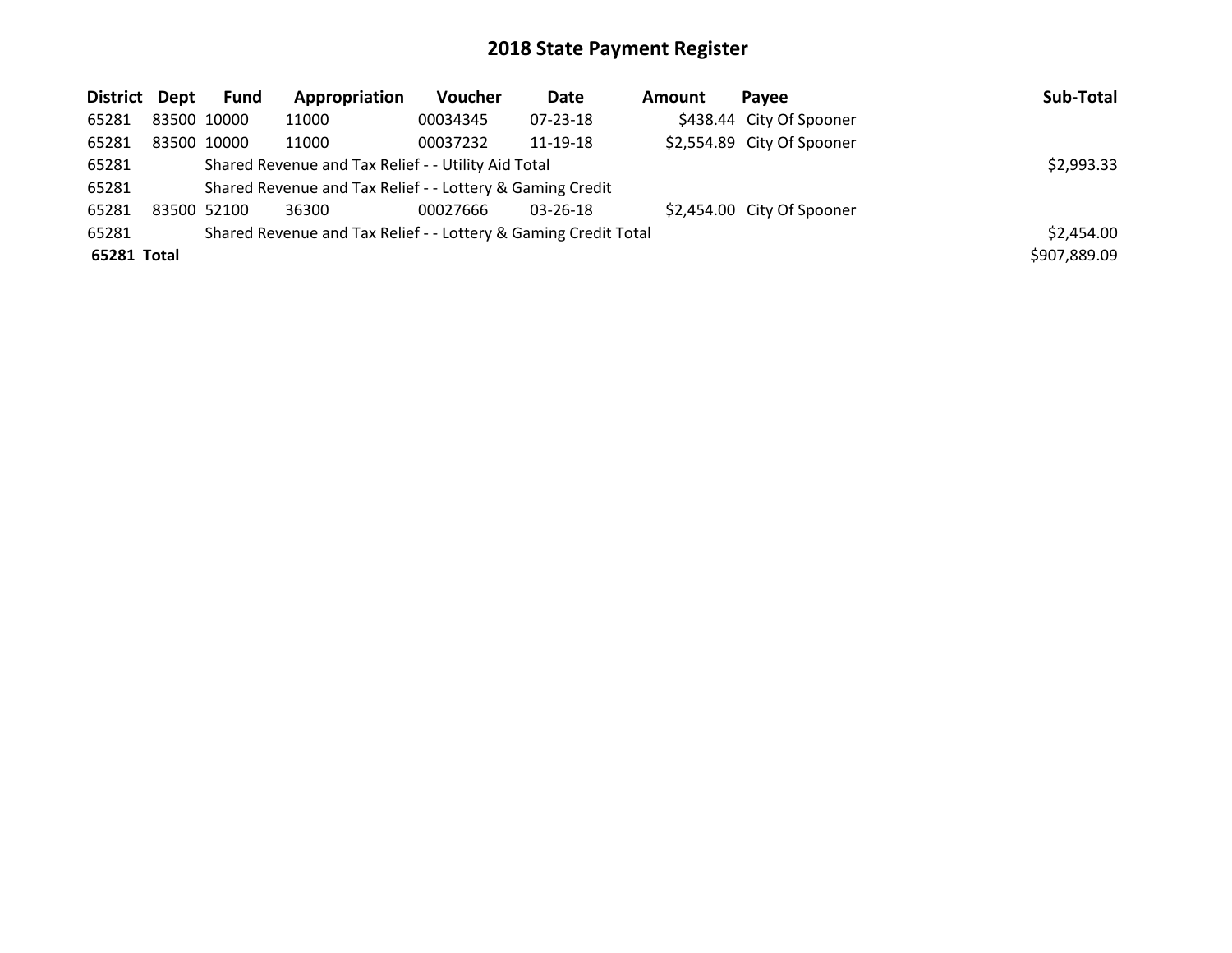| District Dept |             | <b>Fund</b>                                                | Appropriation                                                      | Voucher  | Date           | Amount | Payee                           | Sub-Total    |  |
|---------------|-------------|------------------------------------------------------------|--------------------------------------------------------------------|----------|----------------|--------|---------------------------------|--------------|--|
| 65282         |             |                                                            | Dept of Safety & Prof Services - - Fire Dues Distribution          |          |                |        |                                 |              |  |
| 65282         | 16500 10000 |                                                            | 22500                                                              | 00022679 | $07 - 25 - 18$ |        | \$5,903.30 City Of Shell Lake   |              |  |
| 65282         |             |                                                            | Dept of Safety & Prof Services - - Fire Dues Distribution Total    |          |                |        |                                 | \$5,903.30   |  |
| 65282         |             |                                                            | Dept of Natural Resources - - Aids In Lieu Of Taxes - Gener        |          |                |        |                                 |              |  |
| 65282         |             | 37000 10000                                                | 50300                                                              | 00212626 | 02-06-18       |        | \$11,322.07 City Of Shell Lake  |              |  |
| 65282         |             | 37000 10000                                                | 50300                                                              | 00230365 | 04-20-18       |        | \$22.60 City Of Shell Lake      |              |  |
| 65282         |             |                                                            | Dept of Natural Resources - - Aids In Lieu Of Taxes - Gener Total  |          |                |        |                                 | \$11,344.67  |  |
| 65282         |             |                                                            | Dept of Natural Resources - - Resaids - Cnty Forst, Cl & Mfl       |          |                |        |                                 |              |  |
| 65282         |             | 37000 21200                                                | 57100                                                              | 00248289 | 06-28-18       |        | \$8.78 City Of Shell Lake       |              |  |
| 65282         |             |                                                            | Dept of Natural Resources - - Resaids - Cnty Forst, Cl & Mfl Total |          |                |        |                                 | \$8.78       |  |
| 65282         |             |                                                            | Dept of Natural Resources - - Ra- Atv Prj Aids, Gas Tax Pymt       |          |                |        |                                 |              |  |
| 65282         |             | 37000 21200                                                | 57600                                                              | 00209807 | $01 - 24 - 18$ |        | \$28,000.00 City Of Shell Lake  |              |  |
| 65282         |             |                                                            | Dept of Natural Resources - - Ra- Atv Prj Aids, Gas Tax Pymt Total |          |                |        |                                 | \$28,000.00  |  |
| 65282         |             |                                                            | Dept of Natural Resources - - Ra- Atv Project Aids                 |          |                |        |                                 |              |  |
| 65282         |             | 37000 21200                                                | 57700                                                              | 00209807 | $01 - 24 - 18$ |        | \$219,226.00 City Of Shell Lake |              |  |
| 65282         |             |                                                            | Dept of Natural Resources - - Ra- Atv Project Aids Total           |          |                |        |                                 | \$219,226.00 |  |
| 65282         |             |                                                            | Dept of Natural Resources - - Ea - Invasive Aqu & Lake Mon         |          |                |        |                                 |              |  |
| 65282         |             | 37000 21200                                                | 67800                                                              | 00206606 | $01 - 10 - 18$ |        | \$3,000.00 City Of Shell Lake   |              |  |
| 65282         |             |                                                            | Dept of Natural Resources - - Ea - Invasive Aqu & Lake Mon Total   |          |                |        |                                 | \$3,000.00   |  |
| 65282         |             |                                                            | WI Dept of Transportation - - Trns Aids To Mnc.-Sf                 |          |                |        |                                 |              |  |
| 65282         |             | 39500 21100                                                | 19100                                                              | 00205365 | $01 - 02 - 18$ |        | \$31,366.49 City Of Shell Lake  |              |  |
| 65282         |             | 39500 21100                                                | 19100                                                              | 00235873 | 04-02-18       |        | \$31,366.49 City Of Shell Lake  |              |  |
| 65282         |             | 39500 21100                                                | 19100                                                              | 00269572 | 07-02-18       |        | \$31,366.49 City Of Shell Lake  |              |  |
| 65282         |             | 39500 21100                                                | 19100                                                              | 00303624 | 10-01-18       |        | \$31,366.49 City Of Shell Lake  |              |  |
| 65282         |             |                                                            | WI Dept of Transportation - - Trns Aids To Mnc.-Sf Total           |          |                |        |                                 | \$125,465.96 |  |
| 65282         |             |                                                            | Department of Justice - - Law Enforcement Train, Local             |          |                |        |                                 |              |  |
| 65282         |             | 45500 10000                                                | 23100                                                              | 00053746 | $10 - 25 - 18$ |        | \$480.00 City Of Shell Lake     |              |  |
| 65282         |             |                                                            | Department of Justice - - Law Enforcement Train, Local Total       |          |                |        |                                 | \$480.00     |  |
| 65282         |             | Shared Revenue and Tax Relief - - County And Municipal Aid |                                                                    |          |                |        |                                 |              |  |
| 65282         | 83500 10000 |                                                            | 10500                                                              | 00034346 | 07-23-18       |        | \$6,463.07 City Of Shell Lake   |              |  |
| 65282         |             | 83500 10000                                                | 10500                                                              | 00037233 | 11-19-18       |        | \$36,624.04 City Of Shell Lake  |              |  |
| 65282         |             |                                                            | Shared Revenue and Tax Relief - - County And Municipal Aid Total   |          |                |        |                                 | \$43,087.11  |  |
| 65282         |             |                                                            | Shared Revenue and Tax Relief - - Exempt Computer Aid              |          |                |        |                                 |              |  |